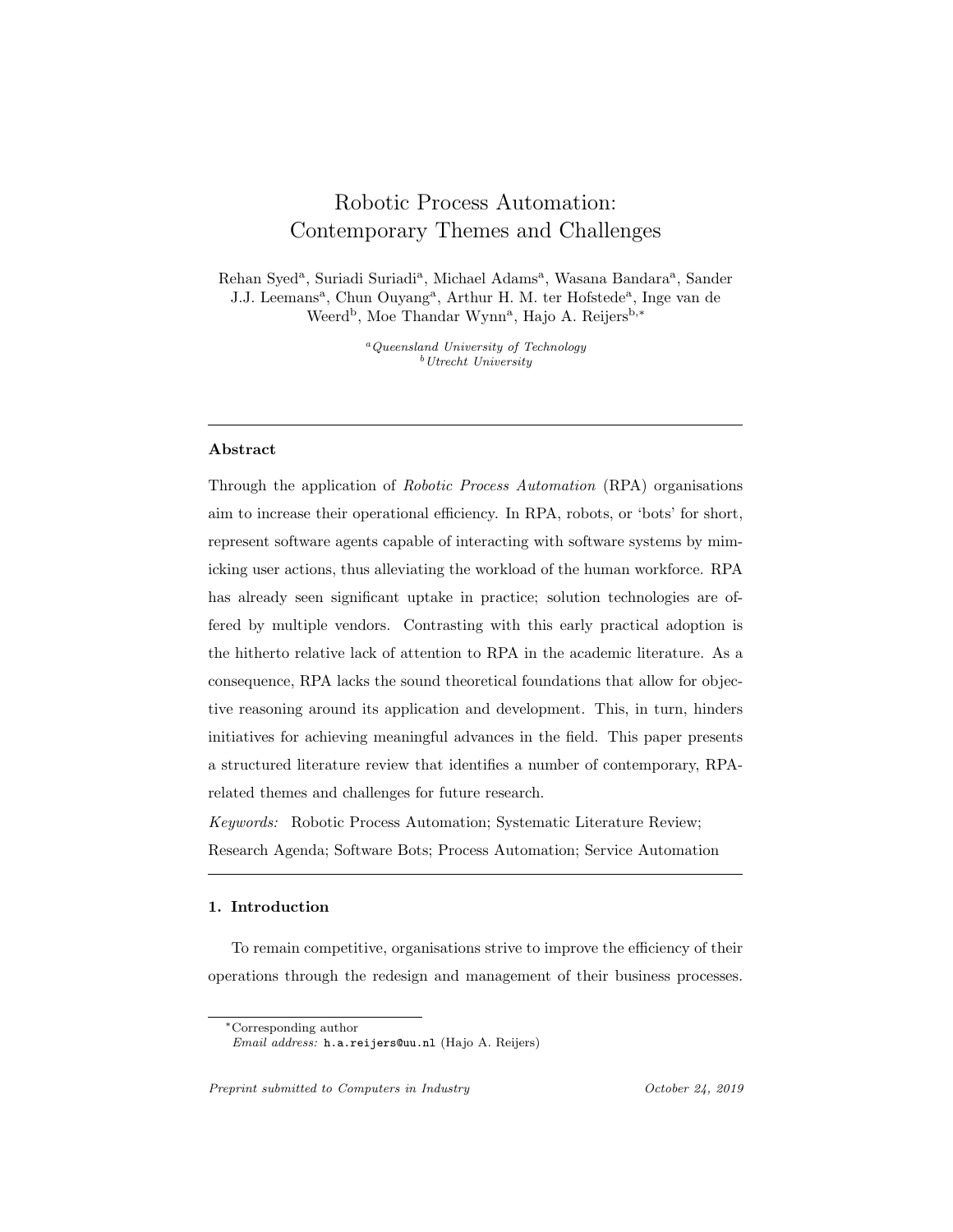Information technology (IT) plays a key part in supporting this objective. Unfortunately, early adopters of IT have found it hard at times to evolve their legacy systems as they tended to be closed and inaccessible through a lack of application programming interfaces (APIs).

Recently, there has been a strong interest in industry in a specific area of automation: Robotic Process Automation (RPA). This term amalgamates robotics, referring to software agents acting as human beings in system interactions, and process automation, i.e. workflow management systems or, more generally, systems that are process-aware. In essence, RPA is a relatively new technology comprising software agents called 'bots' that mimic the manual path taken by a human through a range of computer applications when performing certain tasks in a business process. The tasks that bots perform are typically rule-based, wellstructured, and repetitive. Examples of tasks that bots perform include data transfer between applications through screen scraping, automated email query processing, and collation of payroll data from different sources.

Organisations with successful RPA adoption and efficient business processes have experienced positive impacts on their strategic goals, staff productivity, and customer service [\[1\]](#page-39-0). RPA is of particular interest to industries that have traditionally been quick in the uptake of new technology, in particular processaware information systems (e.g. banking, insurance) [\[2,](#page-39-1) [3\]](#page-39-2). Demand for RPA technologies is rapidly increasing, and it is estimated that up to 90% of large and medium size organisations will opt for RPA solutions by 2020 [\[4\]](#page-39-3).

Despite the existence of a large number of RPA vendors and products in the market, there remains much hyperbole around what RPA represents for organisations, as well as uncertainty about how to successfully utilise this technology. The various guidelines and frameworks offered by vendors and consultants for the selection and implementation of RPA solutions may not always provide unbiased information. At the same time, academic research in the area has only recently begun to rise. According to a Google Trends Analysis, 'RPA' only started to become a trendy topic (score: 25/100) in March 2017, but had increased to a score of 100 by September 2018, which indicates the peak popularity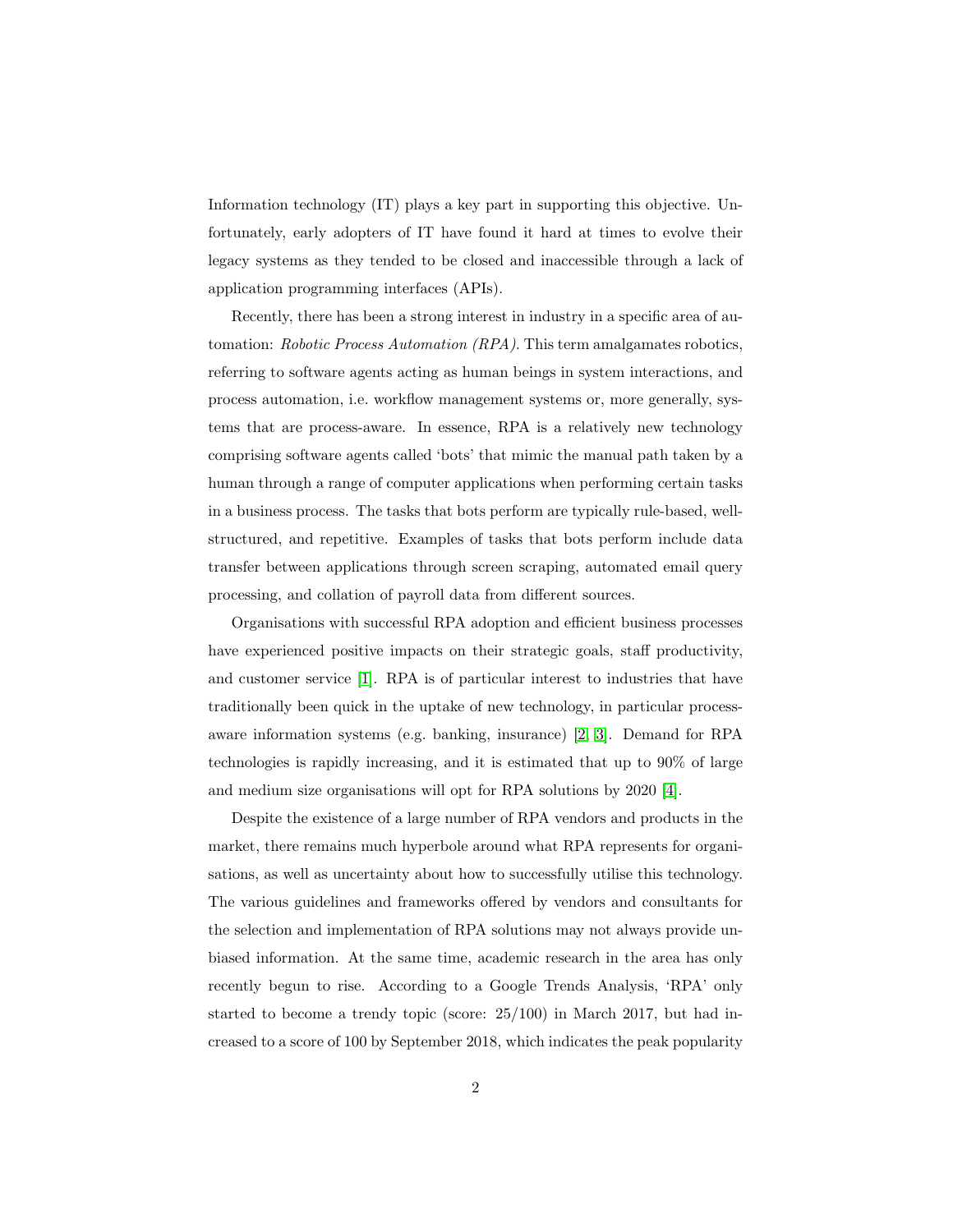for the term<sup>[1](#page-2-0)</sup>. Therefore, it seems an appropriate time to review the literature on RPA, to investigate the state of the art, to research consensus around the scope of the term, to identify the main developments and trends, and to become aware of the gaps in our knowledge on successfully applying RPA.

This paper reports on a structured literature review of 125 papers in the area of RPA. This review was driven by a number of predefined research questions that guided the initial synthesis. The synthesis is reported along the themes of what RPA means, key benefits and potential capabilities, RPA readiness, and the methodologies and technologies to support RPA. The findings show that there is currently a dearth of research literature that explores the techniques underpinning RPA. This paper identifies key research gaps within the current RPA landscape, especially on how to systematically design, execute, and operate bots (i.e. automating the RPA life-cycle). It sets a concrete foundation of contemporary themes and challenges for future research in this area.

The rest of the paper is organised as follows: Section [2](#page-2-1) discusses the adopted research method. Section [3](#page-6-0) presents key findings from the systematic literature synthesis. Section [4](#page-31-0) presents a call for action with a series of prospective themes and challenges to guide future research in this space. Section [5](#page-38-0) concludes the paper.

# <span id="page-2-1"></span>2. Approach

Literature reviews are important activities in scientific research, which aim to provide the synthesis of existing knowledge and to support a research agenda. Considering the novelty of the selected area, this study followed the "scoping review" classification [\[5\]](#page-39-4). A scoping review is useful for providing the size and nature of literature in an emergent topic of research [\[5\]](#page-39-4). This systematic literature review approach followed the guidelines of Bandara et al.,[\[6\]](#page-39-5) and Saldana [\[7\]](#page-39-6) to support the multi-staged coding and analysis approach deployed. The data

<span id="page-2-0"></span><sup>1</sup>https://trends.google.[com/trends/explore?date=today%205-y&q=RPA](https://trends.google.com/trends/explore?date=today%205-y&q=RPA)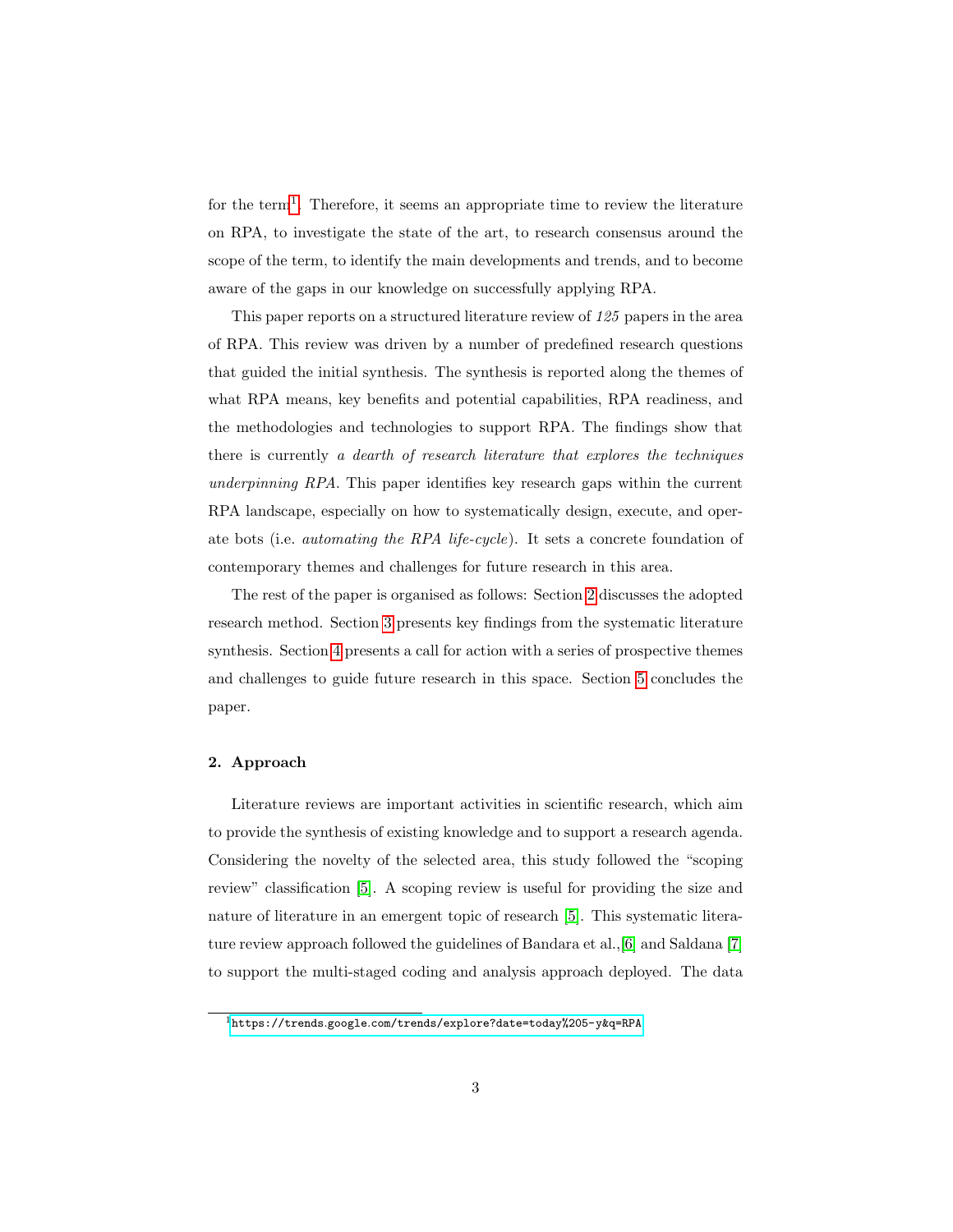Table 1: Keywords Search String

#### Search String

("Robotic Process Automation" OR "Intelligent Process Automation" OR "Service Automation" OR "Desktop Automation" OR "Artificially Intelligent Workers" OR "Enterprise Robotic Process Automation" OR "Autonomics" OR "Virtual Workforce" OR "Software Robots" OR "White Collar Robots")

analysis followed a quasi-deductive approach [\[6\]](#page-39-5). In this section, we describe the search, extraction, selection, and synthesis process.

# 2.1. Searching and Extracting the Relevant Pool of Papers

The goal of our search strategy was to identify and select a collection of articles that discuss RPA. An evolutionary search strategy was used for this review. First, an online RPA terminology catalogue<sup>[2](#page-3-0)</sup> was consulted to identify a potential set of key words. A preliminary Google Scholar search was then conducted to further specify these keywords and to identify which domains and outlets RPA literature is most likely to come from. After some initial paper extraction and analysis, the search string presented in Table 1 was applied across multiple databases, namely Springer Link, AISel, ProQuest, Elsevier, AB/INFORMS, IEEEXplore, Web of Science, Scopus, and Google Scholar. Search for literature was conducted in keywords, title, abstract, and full text fields. The search was not constrained to any time frame to ensure full coverage of published literature.

The search took place in two iterations. Firstly, only full text, peer reviewed articles in English were searched for. In the second iteration, backward searching was performed and the scope of literature was extended to include industry white papers cited in the peer reviewed articles (1st iteration results). The search process is illustrated in Figure 1.

<span id="page-3-0"></span><sup>2</sup> https://thoughtonomy.[com/automation-robots-and-autonomics-know-your](https://thoughtonomy.com/automation-robots-and-autonomics-know-your-terminology/)[terminology/](https://thoughtonomy.com/automation-robots-and-autonomics-know-your-terminology/)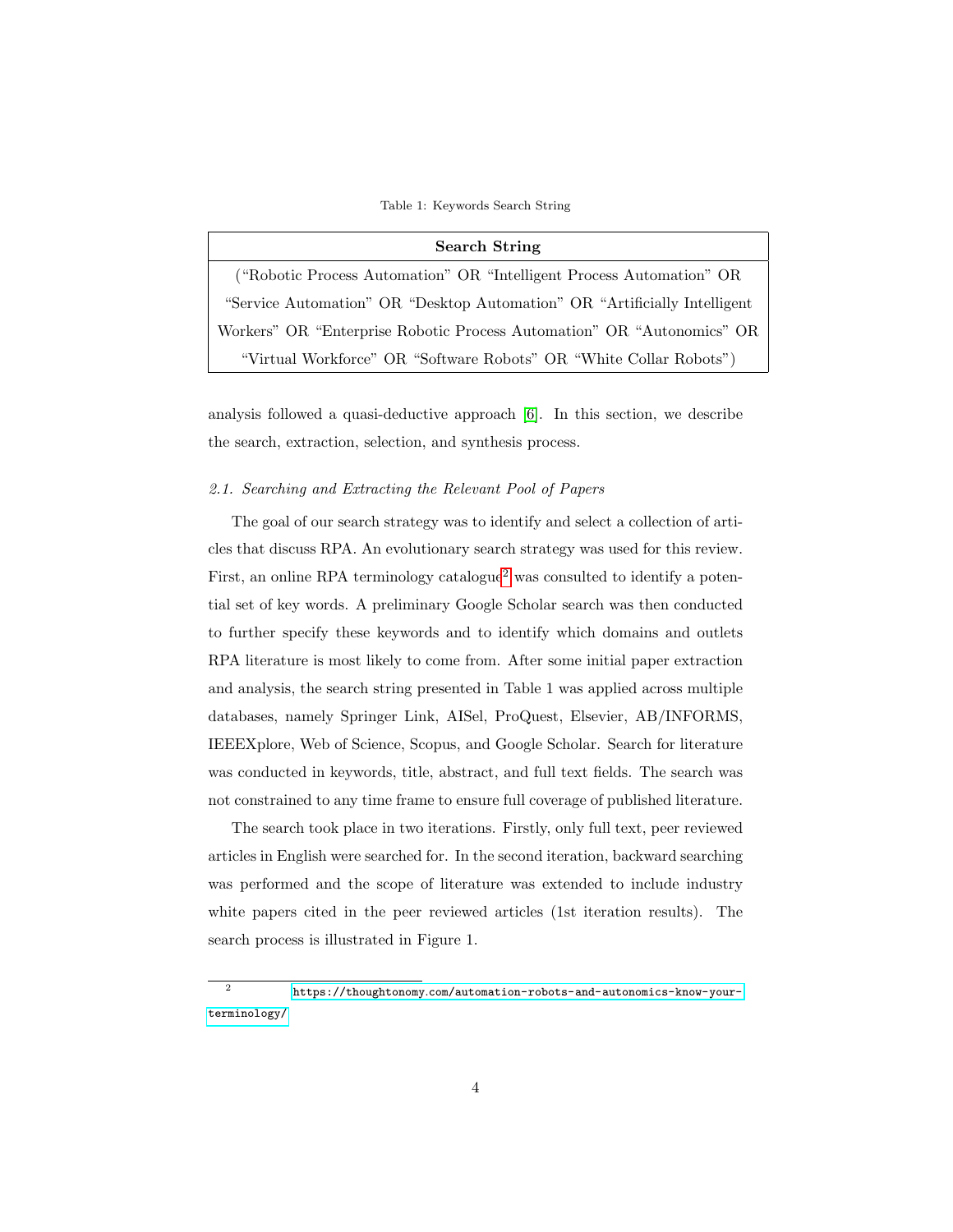<span id="page-4-0"></span>

Figure 1: Literature Search Process

The first iteration resulted in 145 articles, which were then exposed to further relevance quality checking. Each article was carefully examined by two members of the research team to confirm and classify their relevance, then further validated through corroboration sessions with the full team. This resulted with the grouping of articles into three categories:

- 1. 59 articles classified as category 'A' were very clearly about RPA, noted in the title, keywords and abstract, and the full articles discussed matters of relevance to RPA
- 2. 09 articles classified as category 'B' were those where the main theme of the article was not about RPA, but had some details about RPA contained within them. The degree of detail here varied from having only a few lines that discussed RPA to having dedicated sub-sections/chapters on RPA.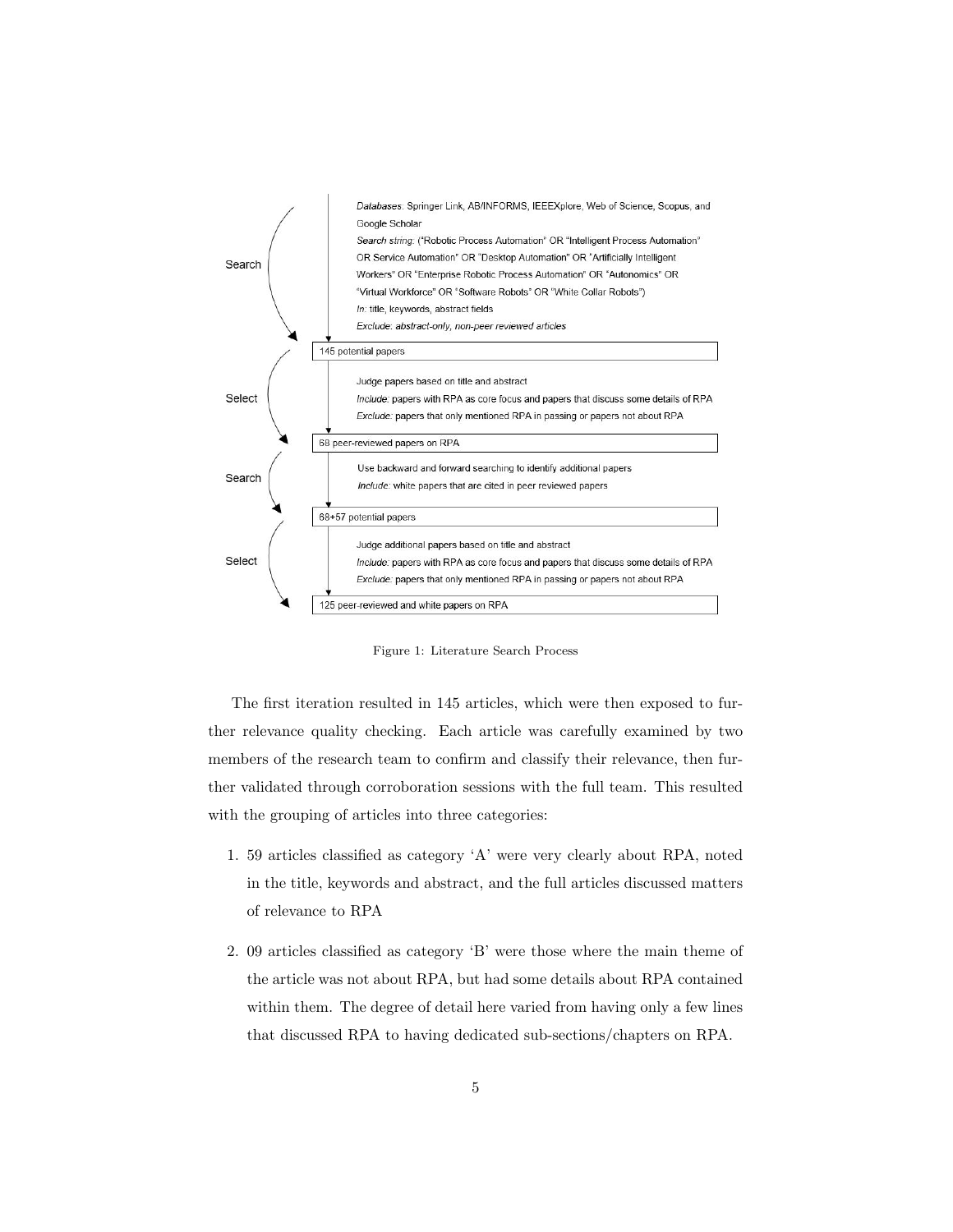3. 77 articles classified as category 'C' only mentioned RPA in passing or had come through the search due to the extended search terms used (see Table 1), but were not directly about RPA. These category 'C' articles were considered not relevant and were excluded from the analysis.

In the second iteration, 'A' and 'B' category papers were used for backward and forward search, resulting in the identification of an additional 57 papers. In this iteration, we also included non-peer reviewed white papers that were cited in the peer-reviewed papers. All newly identified papers went through the same relevance/quality checking as explained above. This resulted in an overall pool of 125 papers  $(A:107 \text{ and } B:18)$ , of which only 36% (45 out of 125) were academic papers. The distribution of articles is illustrated in Figure [1.](#page-4-0) The group of peer-reviewed papers were used to derive a high level coding structure, as listed in Table [2.](#page-5-0) NVivo 12 was used as the supporting tool and the coding took place in two main phases: Deductive coding (Level 1) and Axial coding (Level 2).

Table 2: Research Questions and Meta-Themes

<span id="page-5-0"></span>

|     | <b>Research Questions</b>                                          | Meta Themes       |
|-----|--------------------------------------------------------------------|-------------------|
| RQ1 | What is Robotic Process Automation (RPA)?                          | RPA-Definitions   |
| RO2 | What are the benefits that companies have realised because of RPA? | RPA-Benefits      |
| RO3 | How does the literature describe RPA Readiness?                    | RPA-Readiness     |
| RO4 | What is the potential of RPA?                                      | RPA-Capabilities  |
| RO5 | What is an effective RPA methodology?                              | RPA-Methodologies |
| RO6 | What are the current and future technologies for RPA?              | RPA-Technologies  |

During Level 1 coding, the articles were read and coded line by line and content related to the pre-determined themes (Table [2\)](#page-5-0) was captured in a deductive manner. Coders were paired for the Level 1 coding, where a sample of papers were coded together to confirm adherence to coding rules. Once confirmed, all the papers were coded to these high level themes. Annotations were often maintained to capture the 'coder's thoughts' during coding, which assisted with the applied multi-coder approach. Emerging sub-themes identified in this first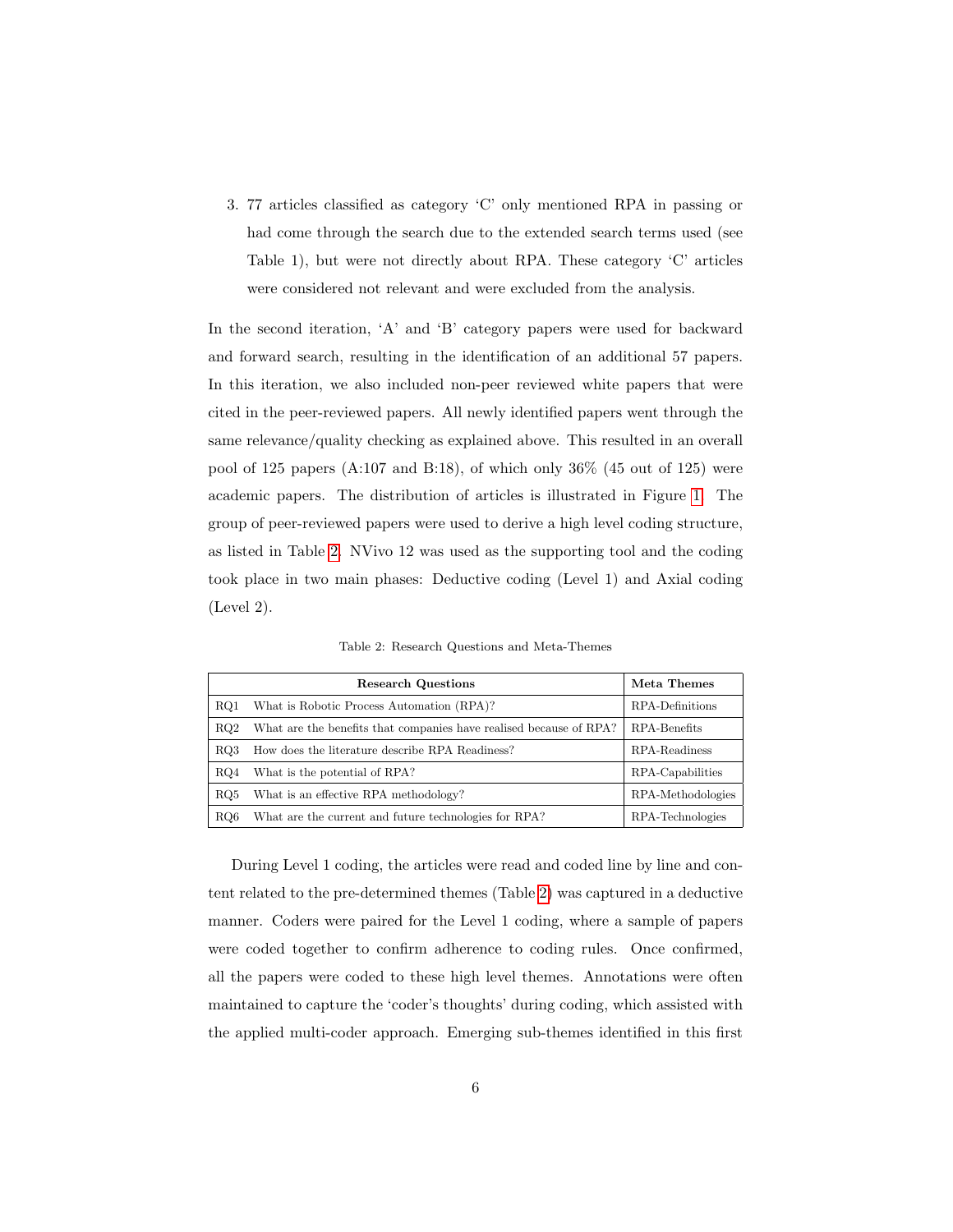round of coding were noted in separate memos pertaining to each main theme (and which formed input to Level 2 coding). The Level 1 coding results were further quality checked via corroboration sessions.

During Level 2 coding, the content captured under each theme was analysed further in multiple rounds for 'sense making' [\[8\]](#page-39-7) to identify coherent reportable themes that emerged from the literature. Similar to Level 1 coding, Level 2 coding also was done by multiple coders following quality assurance procedures (i.e. deriving and applying coding rules and conducting corroboration sessions).

### <span id="page-6-0"></span>3. Key findings

The following subsections present key findings from the synthesis, and are listed by theme in the same order as that shown in Table [2.](#page-5-0)

# 3.1. RPA Definitions

Only 24 of the 125 papers reviewed explicitly attempt to define Robotic Process Automation, and 28 papers position RPA by comparing and characterising it with respect to related fields.

Key themes mentioned in the definitions are that the purpose of RPA is to replace human tasks in business processes by software ('bots') and that this software interacts with front-end systems similarly to human users. There were, primarily, two different views of the nature of the software robots (or bots): in some definitions, the software is rule-based [\[9,](#page-39-8) [10,](#page-40-0) [11,](#page-40-1) [12,](#page-40-2) [2,](#page-39-1) [13\]](#page-40-3) and primarily performing repetitive, high-volume, lengthy, mundane tasks [\[14\]](#page-40-4); in others the software is trained with data, advanced, complex or flexible and adaptable to circumstances [\[15,](#page-40-5) [9\]](#page-39-8). In both cases, the software is used to deliver business processes, including IT services [\[9\]](#page-39-8). Only three definitions [\[16,](#page-40-6) [1,](#page-39-0) [14\]](#page-40-4) were not limited to the software used in RPA, but also hint at steps towards performing RPA in the definition, which seems to be suggested by the term "automation", which intuitively indicates a process rather than an artefact.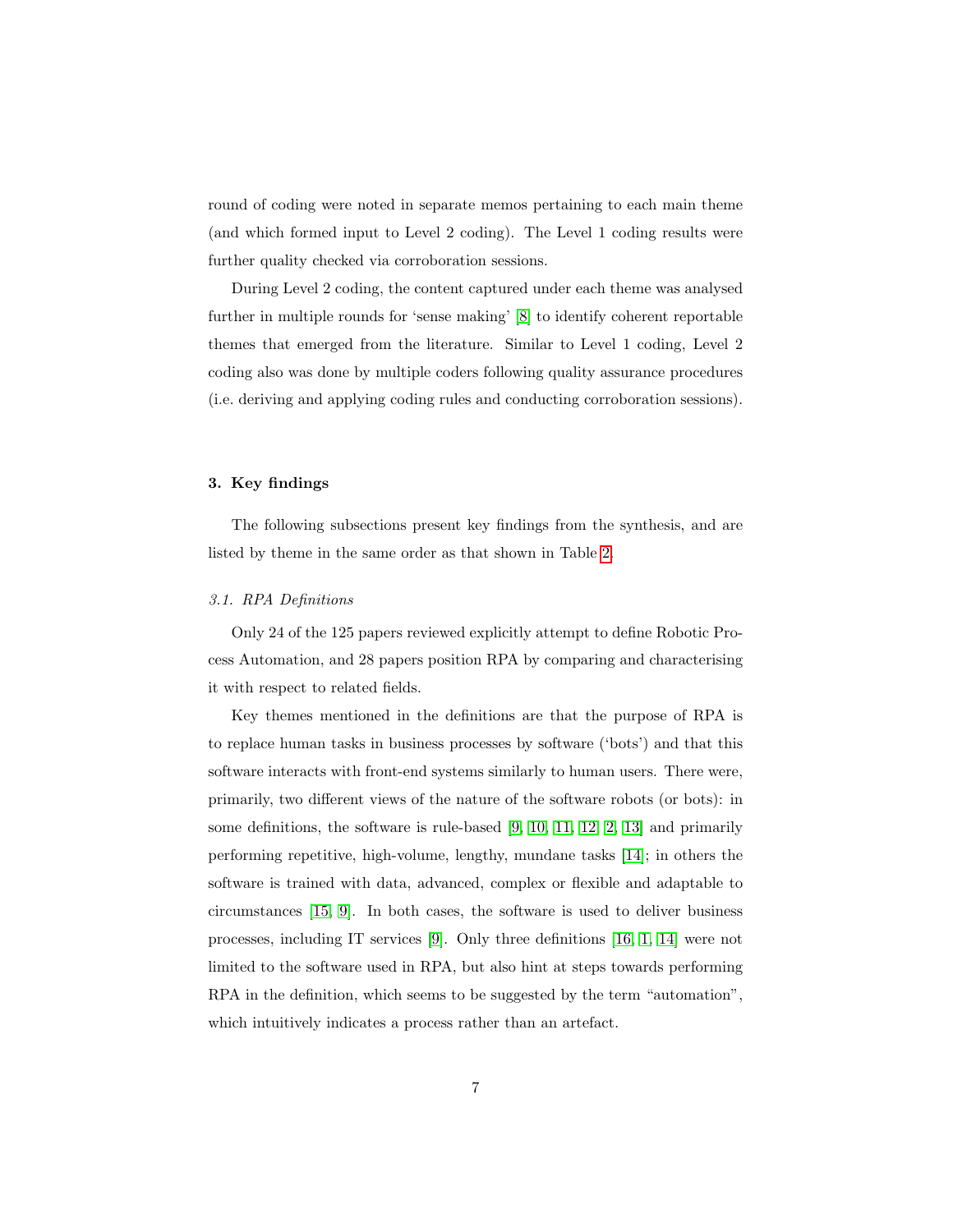A detailed analysis of the definitions using Wacker's rules [\[17\]](#page-40-7) is included in [Appendix A.](#page-49-0)

In our review, we found that RPA is positioned within a field of other concepts, as shown in Figure [2.](#page-7-0) RPA is typically considered to be more rule-based and structured than artificial intelligence, cognitive automation or expert systems [\[18,](#page-40-8) [13,](#page-40-3) [19,](#page-41-0) [20,](#page-41-1) [14\]](#page-40-4), but may also incorporate these techniques as a part of RPA [\[21\]](#page-41-2). However, [\[14\]](#page-40-4) indicates that RPA could be more aware and adaptable to change.

Compared to non-robotic (standard) automation and business process management, RPA is considered to be a more lightweight solution [\[22,](#page-41-3) [23\]](#page-41-4), targeting the front-end user interface rather than the back-end and data layers [\[24,](#page-41-5) [25\]](#page-41-6). Furthermore, compared to business process management, RPA is considered a bottom-up integrating approach rather than a top-down standardising approach, and is easier to configure [\[19,](#page-41-0) [20,](#page-41-1) [26,](#page-41-7) [27,](#page-41-8) [28\]](#page-41-9). A detailed analysis of the comparison of RPA to other concepts is shown in [Appendix B.](#page-52-0)

<span id="page-7-0"></span>

Figure 2: An RPA-centric concept graph, showing the fields that RPA is compared with in literature.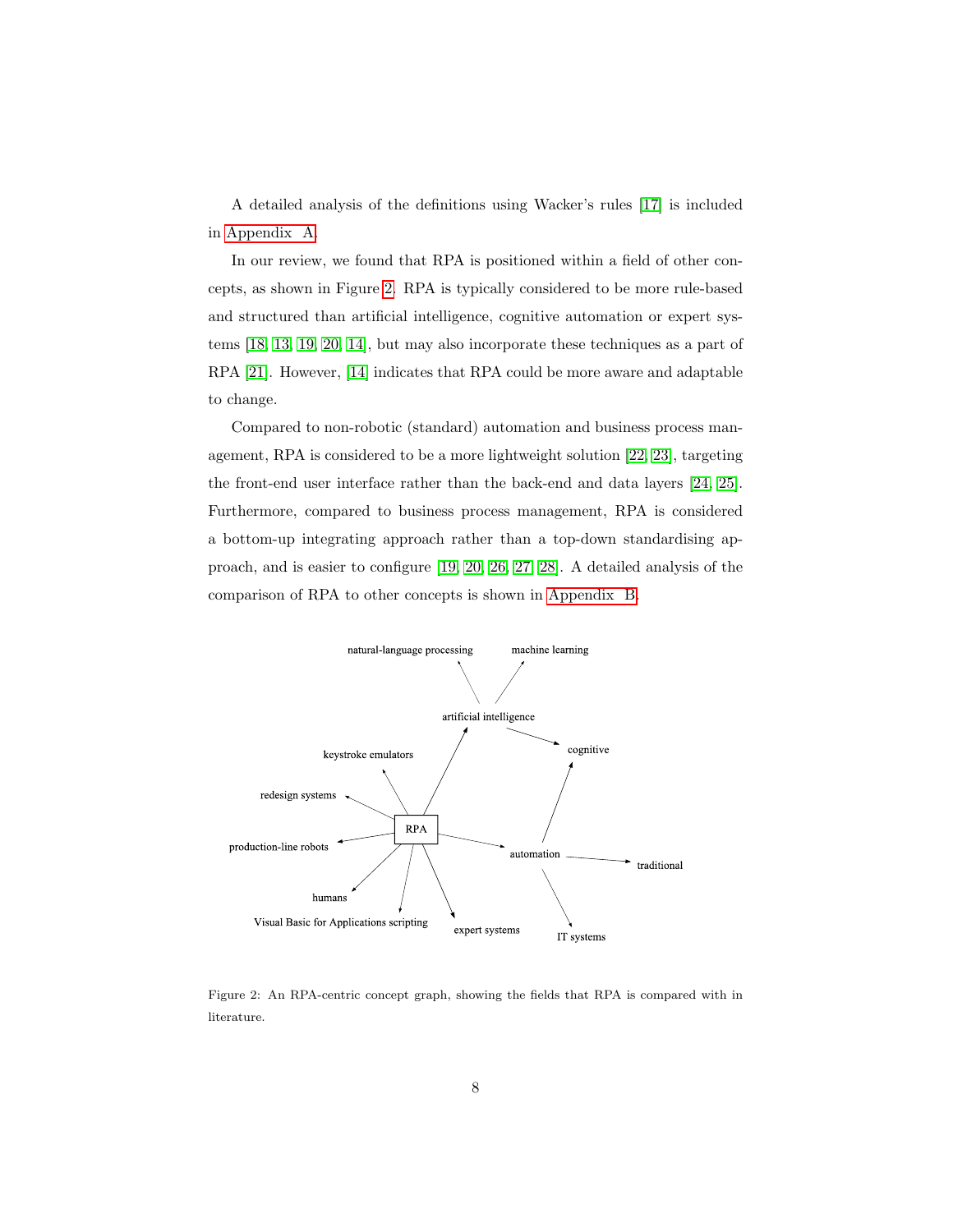### <span id="page-8-0"></span>3.2. RPA Benefits

A total of 42 papers discuss a variety of benefits that may be achieved from RPA deployment. The main focus is on improvements to operational efficiency, quality of service (or work) produced, easier and faster implementation and integration with other systems, and improved risk management and compliance.

## 3.2.1. Operational Efficiency

Operational efficiency is addressed in terms of reduction in time, cost and human resources, reduction of manual tasks and workload, and increased productivity. Reduced operational cost is on top of the list. Based on quantifiable measures, such as the number of full time equivalent employees (FTEs) replaced by robots, RPA technology has proven to cut the cost of human resource-related spending by  $20\%$  to  $50\%$  [\[14,](#page-40-4) [9,](#page-39-8) [29,](#page-41-10) [30,](#page-42-0) [31\]](#page-42-1), and can reduce the cost of transaction processing by  $30\%$  to  $60\%$  [\[15,](#page-40-5) [11,](#page-40-1) [13,](#page-40-3) [32,](#page-42-2) [1,](#page-39-0) [33\]](#page-42-3). Reduction of manual tasks [\[34,](#page-42-4) [35,](#page-42-5) [28\]](#page-41-9) and reduction of workload [\[36,](#page-42-6) [37\]](#page-42-7) have also led to time efficiencies, as evidenced by significant reduction (from 30% to 70%) in process cycle time, task handling time, waiting time, and so on [\[13,](#page-40-3) [32,](#page-42-2) [1,](#page-39-0) [38\]](#page-42-8). Increased productivity is stressed (equally) from two viewpoints. Firstly, the fact that robots can work 24/7 non-stop is an obvious contributing factor to improved productivity [\[26,](#page-41-7) [39\]](#page-43-0). Secondly, RPA can free human resources from repetitive and tedious tasks [\[40,](#page-43-1) [24\]](#page-41-5) and, as a result, "employees can participate in more value-added activities that involve personal interaction, problem solving, and decision making."[\[14\]](#page-40-4)

### 3.2.2. Quality of Service

By deploying RPA, common transactional errors such as incorrect data inputs, missed steps, and mistakes in rule-application are reduced [\[10,](#page-40-0) [41,](#page-43-2) [42\]](#page-43-3), the amount of human errors is decreased [\[43,](#page-43-4) [44\]](#page-43-5), and tasks being automated are expected to achieve 100% accuracy [\[3,](#page-39-2) [45\]](#page-43-6). Results of a case study [\[14\]](#page-40-4) identify that an RPA solution "has enabled the insurer to guarantee 99.99 percent availability of its critical systems". Similarly, it is claimed [\[10,](#page-40-0) [39\]](#page-43-0) that the 24/7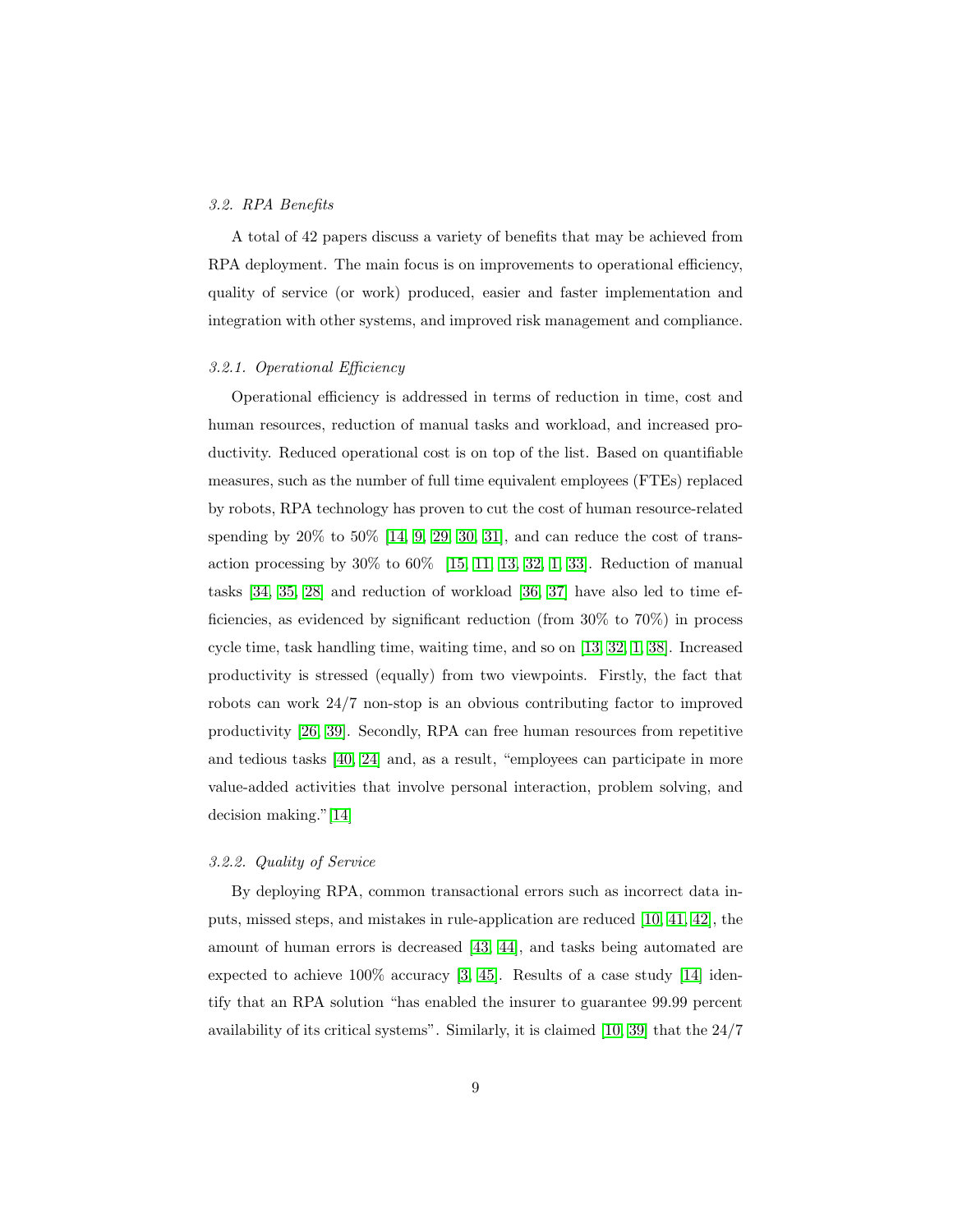working schedule of software robots provides reliability and continuity of service. A study [\[28\]](#page-41-9) explained that companies regard RPA as a tool to help them deliver service excellence to customers, whereas an other study [\[39\]](#page-43-0) mentioned that RPA can deliver transformative customer experiences.

#### 3.2.3. Implementation and Integration

As pointed out in the literature [\[9,](#page-39-8) [10,](#page-40-0) [46,](#page-43-7) [47\]](#page-43-8), RPA is relatively easier and cheaper to implement, configure and maintain, compared to large enterprise systems and other forms of automation, and typically provides a simple and intuitive interface to users. Also, RPA can be implemented in a short timeframe [\[24,](#page-41-5) [15\]](#page-40-5). For example, it was reported [\[37\]](#page-42-7) that a robot programmed for automating a simple process "was ready in three weeks". Another study [\[48\]](#page-43-9) claimed that a bank "was able to build an automated solution that went into full production within six weeks". As stated in the literature [\[49,](#page-44-0) [50,](#page-44-1) [43,](#page-43-4) [51,](#page-44-2) [42\]](#page-43-3), since RPA replicates the type of standardised procedural work by humans, it uses existing user interfaces, is integrated with existing infrastructure and systems, and does not require expensive and sophisticated systems integration.

#### 3.2.4. Risk Management and Compliance

Early adopters of RPA have reported that reducing risk and increasing compliance is also seen as a valuable asset of RPA [\[35,](#page-42-5) [23,](#page-41-4) [45\]](#page-43-6). A typical example mentioned in the literature is that RPA software keeps a log of the work performed to ensure that the tasks and processes being automated meet regulatory requirements [\[49,](#page-44-0) [11,](#page-40-1) [26\]](#page-41-7). One study [\[39\]](#page-43-0) points out that RPA is used to monitor human transactions and generates alerts for any anomalous action against compliance rules. According to case studies [\[13,](#page-40-3) [20\]](#page-41-1), clients "reported that compliance increased with RPA" and the higher compliance is due to the fact that "software 'robots' were configured to follow regulations and [that] processes are all recorded and thus easily audited".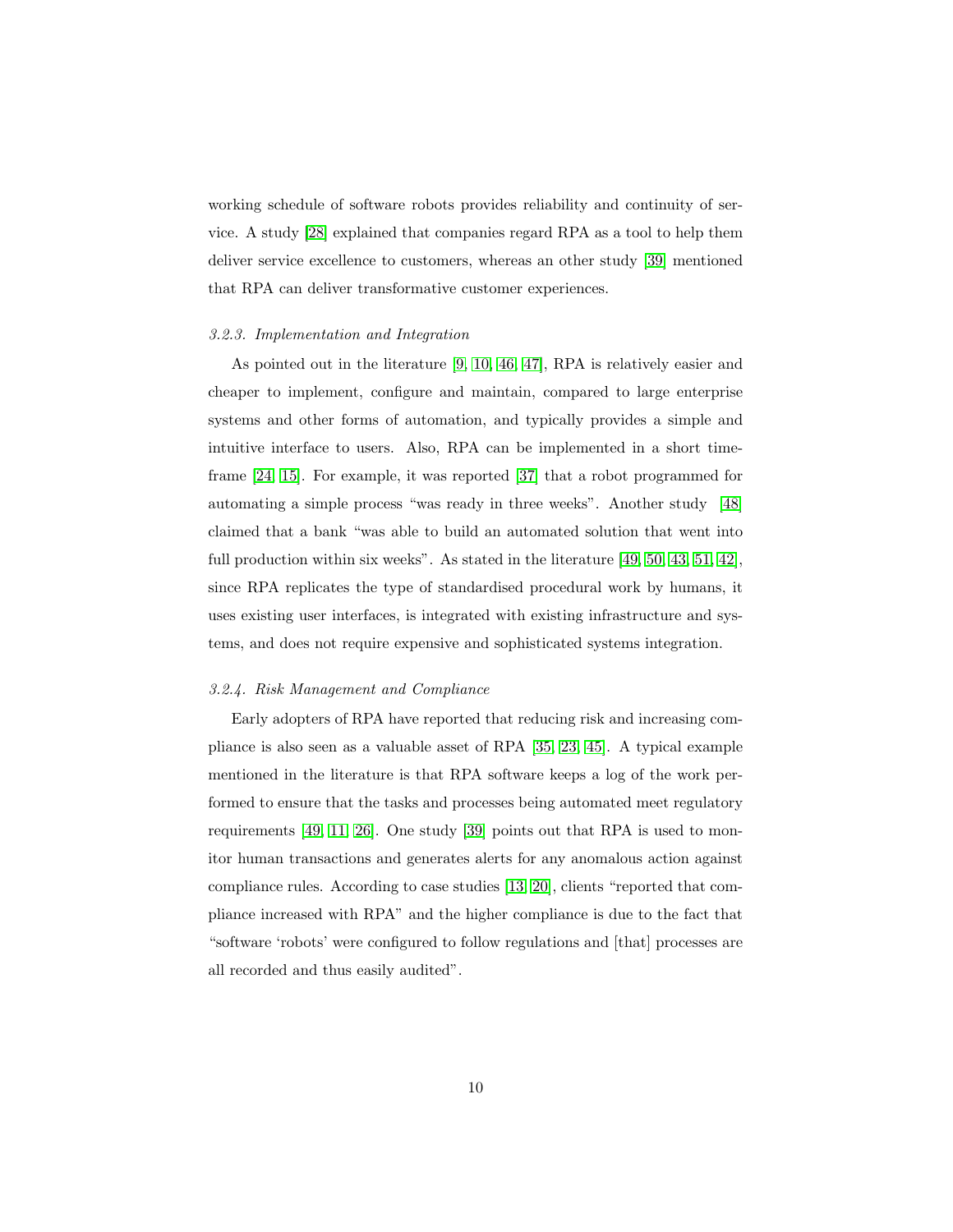# Benefit Realisation: Opportunities and Challenges

Despite the fact that the benefits that may be gained from RPA deployment are well documented, it cannot be taken for granted that adopting RPA in an organisation will undoubtedly lead to achieving benefits. Benefit realisation draws upon a number of key factors such as organisational readiness for RPA, the capabilities of the RPA technology to adopt, and implementation and delivery of an RPA solution. Often these factors vary from organisation to organisation and differ from each other given specific business contexts. So far, guidelines or best practices for benefit realisation of RPA deployment (from adoption to delivery) rarely exist. Hence, development of a systematic approach supporting benefit realisation of an RPA solution becomes an open issue to address.

Measuring the benefits (to be) delivered by an RPA solution is also an interesting topic. Usually RPA benefits are measured in terms of reductions in time, cost, error and human resources. However, RPA benefits are not limited to these direct and tangible outcomes only. For example, the capacity of human resources saved from repetitive tasks automated by RPA can be reallocated to more creative tasks leading to increased productivity, in which case, measuring RPA benefits should incorporate measuring of productivity as a result of resource reallocation. Additionally, when an RPA solution supports integration between different existing systems, measuring the increase in system utilisation is another element to take into account. Hence, the definition of metrics for benefits associated with an RPA solution, and how they may be measured, are worthy of further study.

## <span id="page-10-0"></span>3.3. RPA Readiness

75 out of 125 papers discussed various themes around RPA readiness. A common challenge that many organisations face is how to identify where to deploy RPA [\[45\]](#page-43-6). "A lot of companies don't really understand" [\[28,](#page-41-9) p.298] and available literature on criteria to consider for suitability of RPA is vague [\[35\]](#page-42-5). This section presents a synthesised overview of what the current literature states, summarising RPA readiness considerations within two key levels: (i)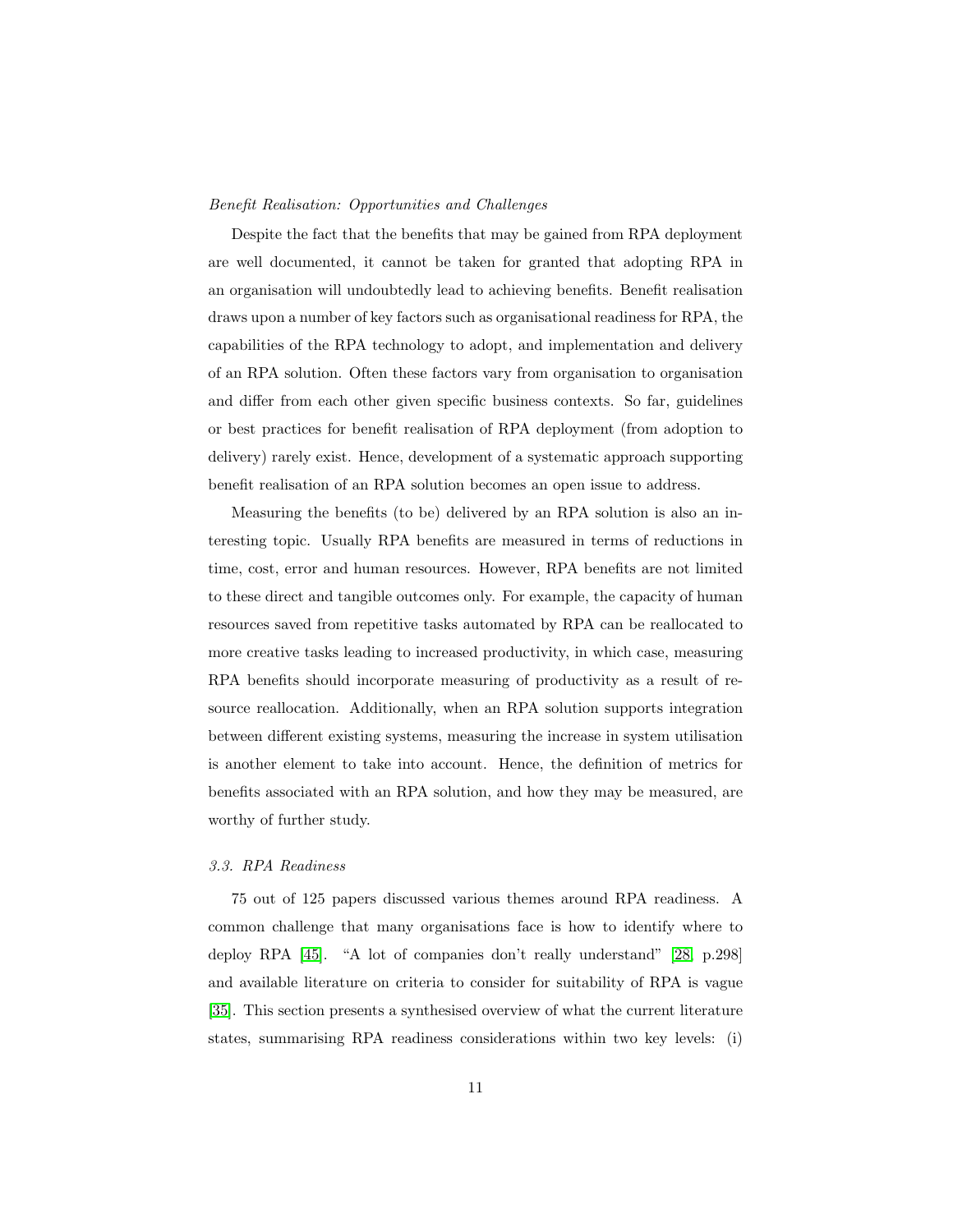organisational and (ii) process/task.

## 3.3.1. Organisational Characteristics

It is vital to evaluate RPA within a company's context as it needs to align to company goals, challenges and capabilities [\[52\]](#page-44-3). Also, the efforts of implementing and maintaining bots will vary according to specific organisational circumstances [\[53,](#page-44-4) [54\]](#page-44-5). Based on the literature analysis, we present three organisational characteristics that affect the readiness/suitability for RPA; business drivers, the nature of existing technology and degree of maturity.

Business Drivers. RPA is a viable option to consider when the business is driven by cost reduction, quality improvement, efficiency, and better compliance goals [\[55,](#page-44-6) [53,](#page-44-4) [56,](#page-44-7) [3\]](#page-39-2). RPA also needs to fit with organisational procedures, strategy and shared operational problems [\[27,](#page-41-8) [46\]](#page-43-7). RPA can be an alternative to outsourcing tasks to low-cost labour regions [\[56\]](#page-44-7). It can also be a tool for those firms who need to make high-stake decisions to help grow and manage their business. A study [\[42\]](#page-43-3) explains this further with an example which shows how RPAgenerated analysis can help companies to keep track of capital expenditure and new infrastructure investments.

While RPA is often used to maintain a 'lean' staff headcount [\[13\]](#page-40-3), it is also well suited for organisations that seek to do more 'value-adding' work with existing staff resources, getting them to focus on more interesting and critical work, and improving service speed and quality [\[57,](#page-44-8) [46,](#page-43-7) [58\]](#page-45-0). In fact, it is argued [\[59\]](#page-45-1) that "the focal point of RPA use cases should not be the removal of human workforce; they should aim to improve accuracy, speed, agility, and remove the need for humans to execute repetitive tasks".

Nature of Existing Technology. Some view RPA as a hardware and software standardisation strategy in organisations that have a "hodgepodge of data processing and word processing equipment" [\[60\]](#page-45-2). Organisations with many different systems that need to be 'meshed together' are ideal candidates for RPA [\[14,](#page-40-4) [59\]](#page-45-1),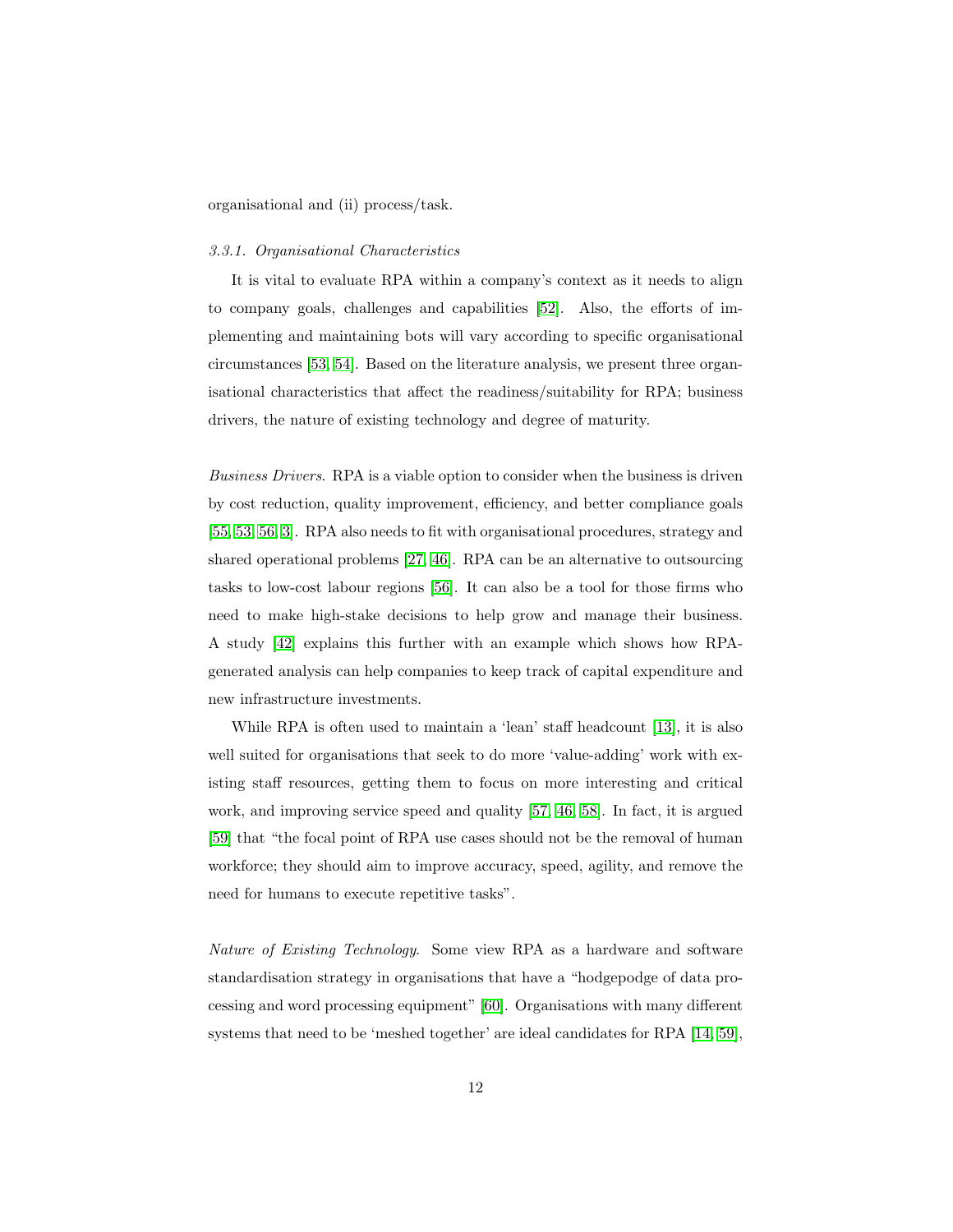especially those with many legacy systems [\[59\]](#page-45-1) and those that are unlikely to move to a single system in the near future [\[9\]](#page-39-8). These multiple systems often lack appropriate interfaces [\[25,](#page-41-6) [3\]](#page-39-2) and RPA can become the 'chief interface' between these systems [\[9\]](#page-39-8). The remaining shelf life of these systems play a role, as RPA cannot deliver target benefits with legacy systems that are soon to be de-commissioned [\[59\]](#page-45-1). The stability of the environment where existing systems operate (i.e. the degree of change within the components of an IT system) also plays a role [\[25\]](#page-41-6).

Degree of RPA Maturity. A study [\[21\]](#page-41-2) explains how more mature RPA adopters show higher satisfaction levels with their RPA returns. The authors argue that this is a strong message to risk-averse organisations: to recognise the need to start somewhere to develop maturity so as not to miss out on opportunities.

Maturity also means the company has the required resources, both funding to support and proceed with RPA, and the required people skills internally [\[9\]](#page-39-8). RPA is more easily deployed in organisations which have "technology and innovation at its strategic and cultural core" [\[61\]](#page-45-3). Staff personality contributes to an RPA-conducive culture [\[27\]](#page-41-8). RPA success is far more attainable when the firm has staff who are interested in staying on top of the latest technologies, and see RPA as a fascinating and futuristic concept [\[41,](#page-43-2) [43\]](#page-43-4). When RPA is deployed in customer service (front-end) areas, the company's customers also need to be ready and able to respond to the required technical requirements [\[43\]](#page-43-4).

#### 3.3.2. Process/Task Characteristics

The literature acknowledges that selecting the right process/task for RPA is important (e.g. [\[39\]](#page-43-0)), but how to determine suitable processes, sub-processes or tasks for RPA is not always self-evident [\[19\]](#page-41-0). In recognition that RPA is not suitable for every process, and if applied to unsuitable processes the development effort rises and inhibits RPA outcomes, this section attempts to derive a synthesised list of process/task characteristics where RPA is most suitable.

While checklists [\[62\]](#page-45-4), 'questions to ask' when assessing the automation po-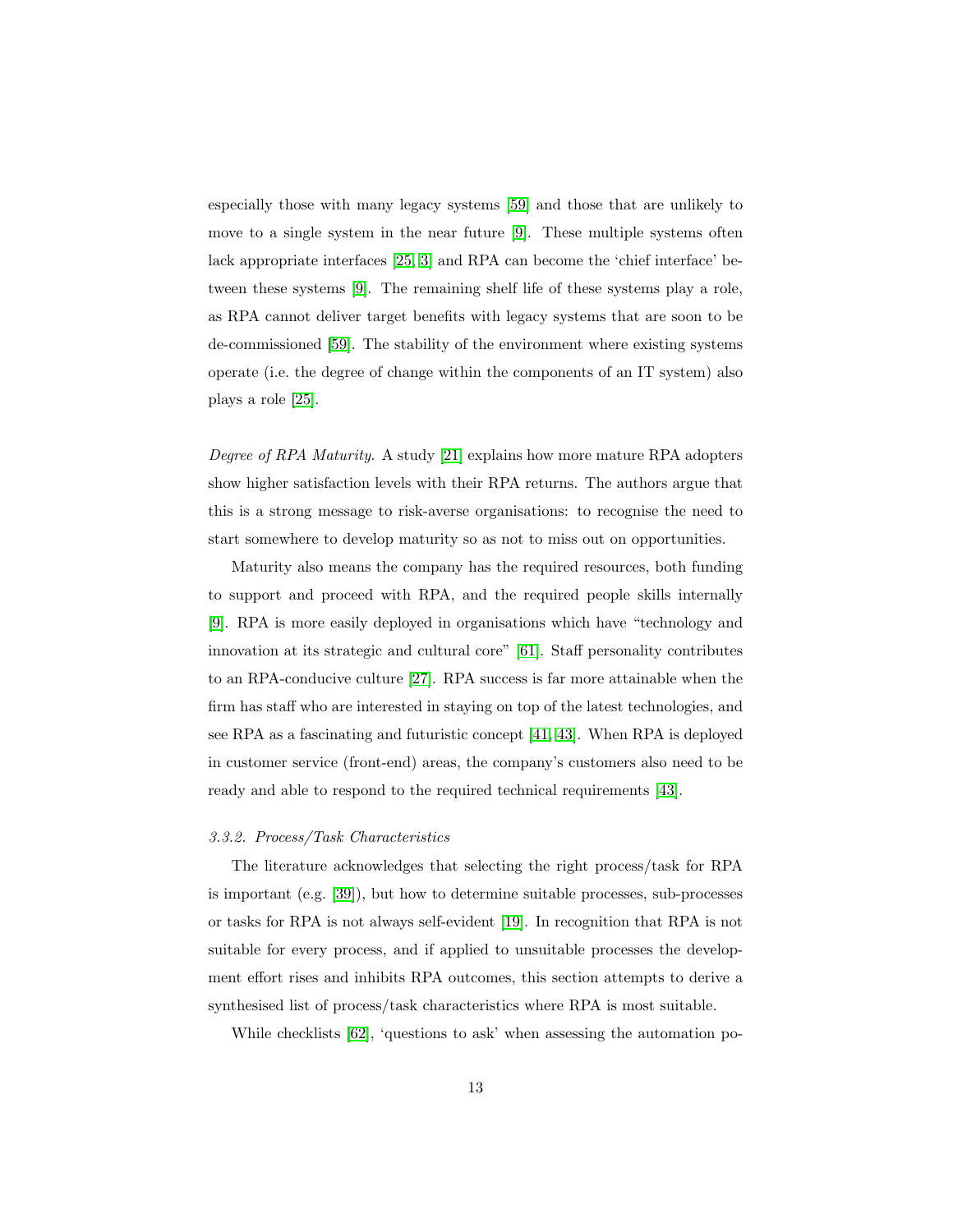tential [\[19\]](#page-41-0), and lists of criteria [\[40\]](#page-43-1) do already exist, they have limitations. One is that they don't differentiate between organisational and process/task level characteristics, which we argue fall under two different levels. Another is that they are not based on a detailed analysis, and they do not have (or only very slightly have) a supporting evidence-base. An exception is [\[19\]](#page-41-0), where a detailed analysis based on a literature review is presented, albeit based on only 23 papers. Using a grounded approach to coding and analysis, we present a list of synthesised characteristics which is more comprehensive and complete, and derived systematically from literature.

We extract the following characteristics of RPA-suitable tasks from these papers: [\[9,](#page-39-8) [10,](#page-40-0) [62,](#page-45-4) [19,](#page-41-0) [63,](#page-45-5) [48,](#page-43-9) [64,](#page-45-6) [65,](#page-45-7) [66,](#page-45-8) [39,](#page-43-0) [67,](#page-46-0) [68,](#page-46-1) [11,](#page-40-1) [15,](#page-40-5) [36,](#page-42-6) [34,](#page-42-4) [35,](#page-42-5) [53,](#page-44-4) [49,](#page-44-0) [23,](#page-41-4) [52,](#page-44-3) [20,](#page-41-1) [28,](#page-41-9) [16,](#page-40-6) [13,](#page-40-3) [43,](#page-43-4) [69,](#page-46-2) [60,](#page-45-2) [25,](#page-41-6) [44,](#page-43-5) [54,](#page-44-5) [70,](#page-46-3) [30,](#page-42-0) [3,](#page-39-2) [71,](#page-46-4) [72,](#page-46-5) [73,](#page-46-6) [41,](#page-43-2) [59,](#page-45-1) [56,](#page-44-7) [32,](#page-42-2) [74,](#page-46-7) [75,](#page-46-8) [45,](#page-43-6) [76,](#page-47-0) [57,](#page-44-8) [77,](#page-47-1) [21,](#page-41-2) [26,](#page-41-7) [78,](#page-47-2) [79,](#page-47-3) [80,](#page-47-4) [27\]](#page-41-8):

- *Highly rule-based*: the decision logic needs to be expressed in terms of business rules. RPA requires a prescribed rule for every eventuality, which needs to be unambiguous.
- High volume: sufficient transaction volumes help to maximise benefits from the implementation of software bots in an organisation. They are generally routine and repetitive tasks where automation becomes an ideal choice.
- Mature: mature tasks are those that have been in place for a while, are stable and people understand what is going on.
- Easy to achieve and show impact: tasks performed within processes with the best return (a meaningful impact) and simplest delivery (quick and inexpensive to deploy RPA). Areas where a clear understanding of current manual costs can be calculated will make it easier to identify and highlight the business value for RPA.
- Has digitised structured data input: all input data must be digital and in a structured format.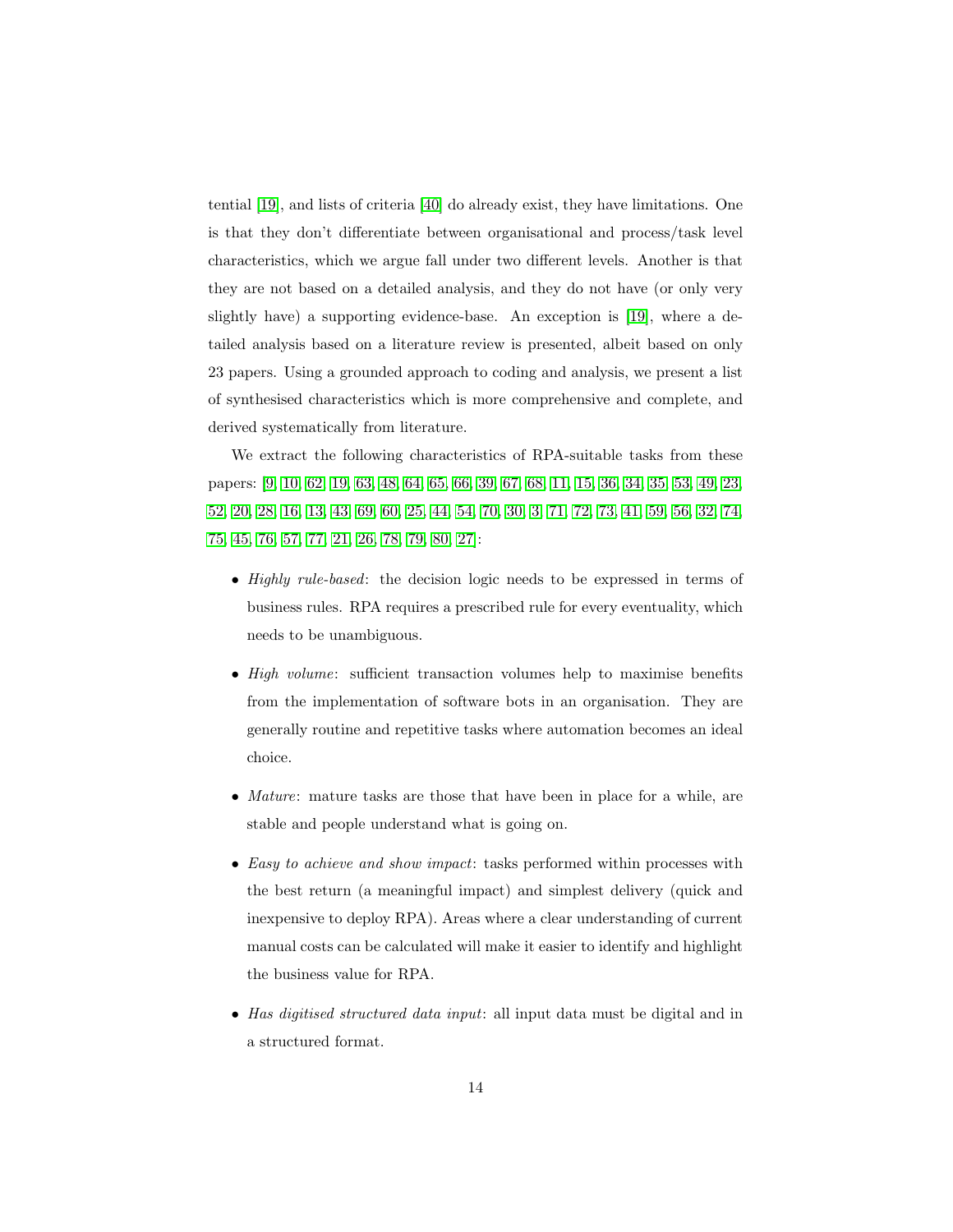- Highly manual: "Swivel chair"-like processes/tasks, which do not require much human intervention, but are able to be automated.
- *Transactional*: RPA is well suited for tasks at the bottom of the pyramid dealing with transactional work, as it reduces the risk of transactional errors (e.g. incorrect data) and can perform many transactional activities at once, replacing nearly all the transactional work that humans do.
- *Standardised*: processes with a higher degree of standardisation (how consistently process execution follows a predefined path) are generally better candidates for selection, especially in the initial RPA implementation phases.
- Low-levels of exception handling: processes targeted for RPA should not have to deal with exceptional behaviours; the more exceptional the cases that bots need to handle, the more process automation, testing and optimisation will be delayed or aborted.
- *Highly repetitive:* automating tasks that are 'repeatable enough' will help to yield a better return on investment.
- Less complex processes: processes should be simple enough so that bots can be implemented quickly. Increased process complexity drives robot complexity (which in turn can increase operating costs, and potential business disruptions).
- Well-documented: process descriptions that accurately detail processes are essential for bots to be taught behaviours at the keystroke level. When processes are well known, the programming and testing of the bots will take less time.
- Interacts with many systems: good candidates for RPA are processes that need access to multiple systems. Manual effort for frequent access to multiple systems can be high and lead to increased human error, inconsistent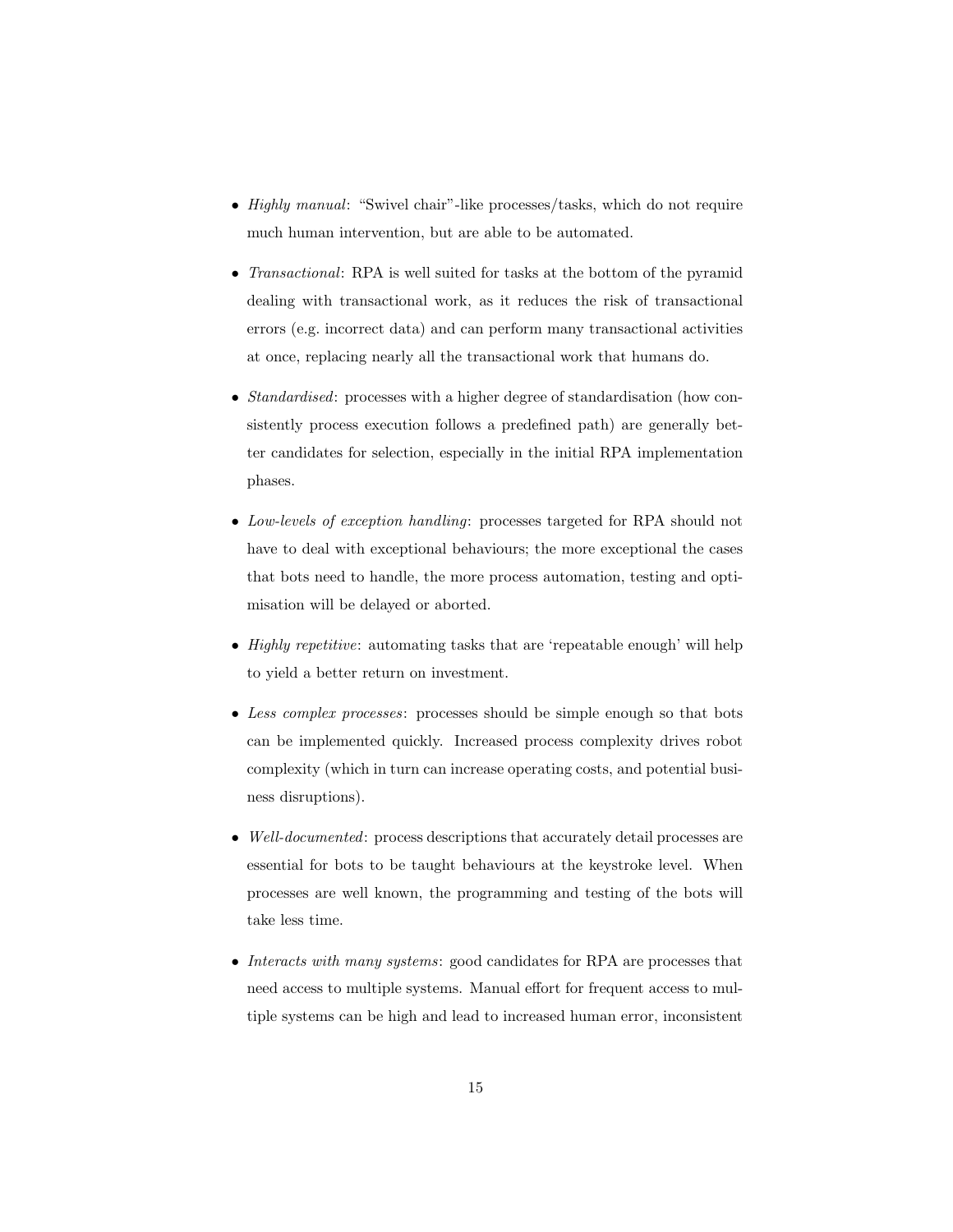performance and high cost of impact, making such processes good candidates for RPA.

While these characteristics are often consistently spoken about in the literature, there were some contradictions noted. For example, while stability and maturity of processes are highlighted in the literature as a characteristic supporting RPA [\[25\]](#page-41-6), when presenting their selection criteria for automation approaches, the authors position RPA as a light-weight technology that is better suited for temporary processes (implying the opposite of a stable process). Similarly, while the common norm is that RPA is most suitable for high volume transactions, some argue otherwise [\[66,](#page-45-8) [28,](#page-41-9) [30\]](#page-42-0), stating that business processes need not handle extremely high transaction volumes to be suitable candidates for RPA. Medium transaction volumes [\[28\]](#page-41-9) and tasks that are business-critical and high in value can also be good candidates for RPA [\[30\]](#page-42-0). While process standardisation is deemed an essential RPA pre-requisite, RPA is at times also seen as a means to achieve standardisation [\[60,](#page-45-2) [79\]](#page-47-3).

The analysis also pointed to some further clarifications to the process and task characteristics identified. Lacity and Willcocks [\[28\]](#page-41-9)(p. 299) clarify the notion of process complexity, stating that when process complexity is conceptualised as having subtle and dynamic causes and effects then RPA is not suitable, but when complexity is defined as requiring compound steps and the control of many variables, then RPA is very suitable.

In terms of digitised data, while data quality can be an outcome of RPA, the quality of input data is emphasised as an essential ingredient for RPA success. Input data must be consistent, not contain 'surprising' null values, and in general be carefully defined [\[23\]](#page-41-4). The current cognitive skills of bots are limited, and cannot always guarantee to successfully process cases with poor data, and in the worst case they will perform the task incorrectly or need extra exception handling capabilities built in, which can delay the training and testing of bots [\[43\]](#page-43-4). This is one reason why processes which have lower quality of input data are deemed unsuitable for RPA and/or only those with strict controls in place of the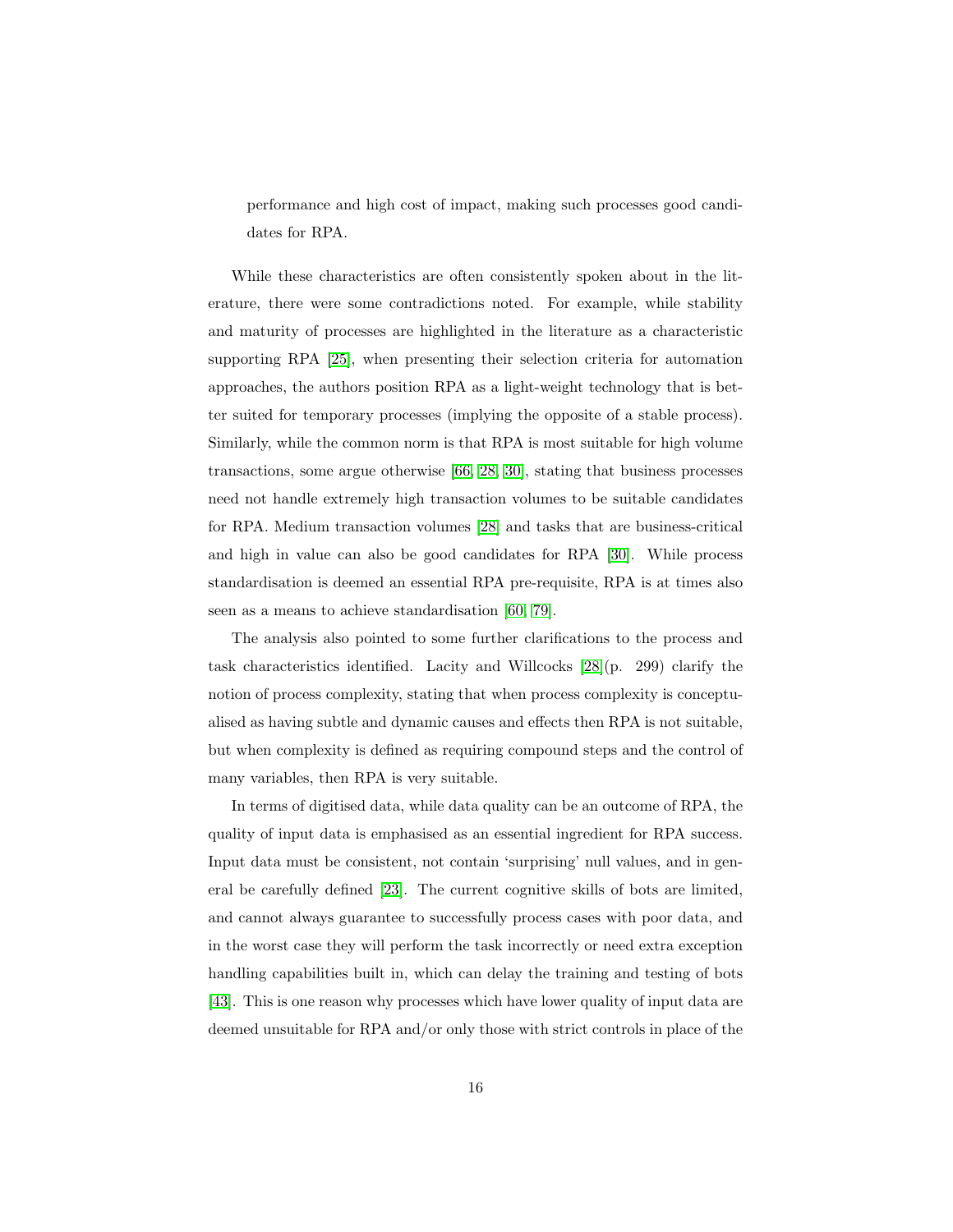received data are recommended for RPA [\[43\]](#page-43-4). However, rapid technology developments in RPA are underway (see Section 3.6), enabling bots to be smarter and capable of handling more complex and less defined tasks. Some of these developments are already starting to hit the market and as they grow, the scope of tasks and processes that can be automated with RPA is likely to be expanded and become less limited by input data quality, consistency or complexity.

In terms of exceptional handling, while bots can be programmed to handle exceptions, prior studies [\[36\]](#page-42-6) have found that it is more cost-effective to have a human specialist spend a few hours resolving an unusual exception that arises occasionally per year, than to deploy developers to configure and test bots to manage these. A report by Ernst  $\&$  Young [\[34\]](#page-42-4) supports this, emphasising not to attempt to program 100% of the cases: "Continuing to automate the remaining 30% often involves convoluted exception handling or multiple diversions from the 'happy-path', so can double the time to deliver".

# <span id="page-16-0"></span>3.4. RPA Capabilities

Many papers, in scientific as well as professional literature, elaborate on the (expected) potential of RPA. In Section [3.2](#page-8-0) the benefits of RPA were reported. In this section, we identify potential capabilities that are associated with RPA. Our literature study revealed 24 papers that describe a variety of capabilities that are associated with RPA. We identified capabilities on two different levels: capabilities that focus on the work of the individual employee, such as the change of routine-based work to higher value-added tasks [\[63\]](#page-45-5), and those that relate to the general organisation and its processes, such as strengthening standardisation [\[40\]](#page-43-1) and supporting decision making [\[67\]](#page-46-0).

# 3.4.1. Employee Level Capabilities

Our survey revealed two types of employee level capabilities. First, we found that several papers highlighted the capability of RPA to change the nature of work. When RPA is used to automate routine tasks, employees are able to focus on higher-value work [\[37,](#page-42-7) [18,](#page-40-8) [11,](#page-40-1) [16\]](#page-40-6). A concrete example of an RPA implemen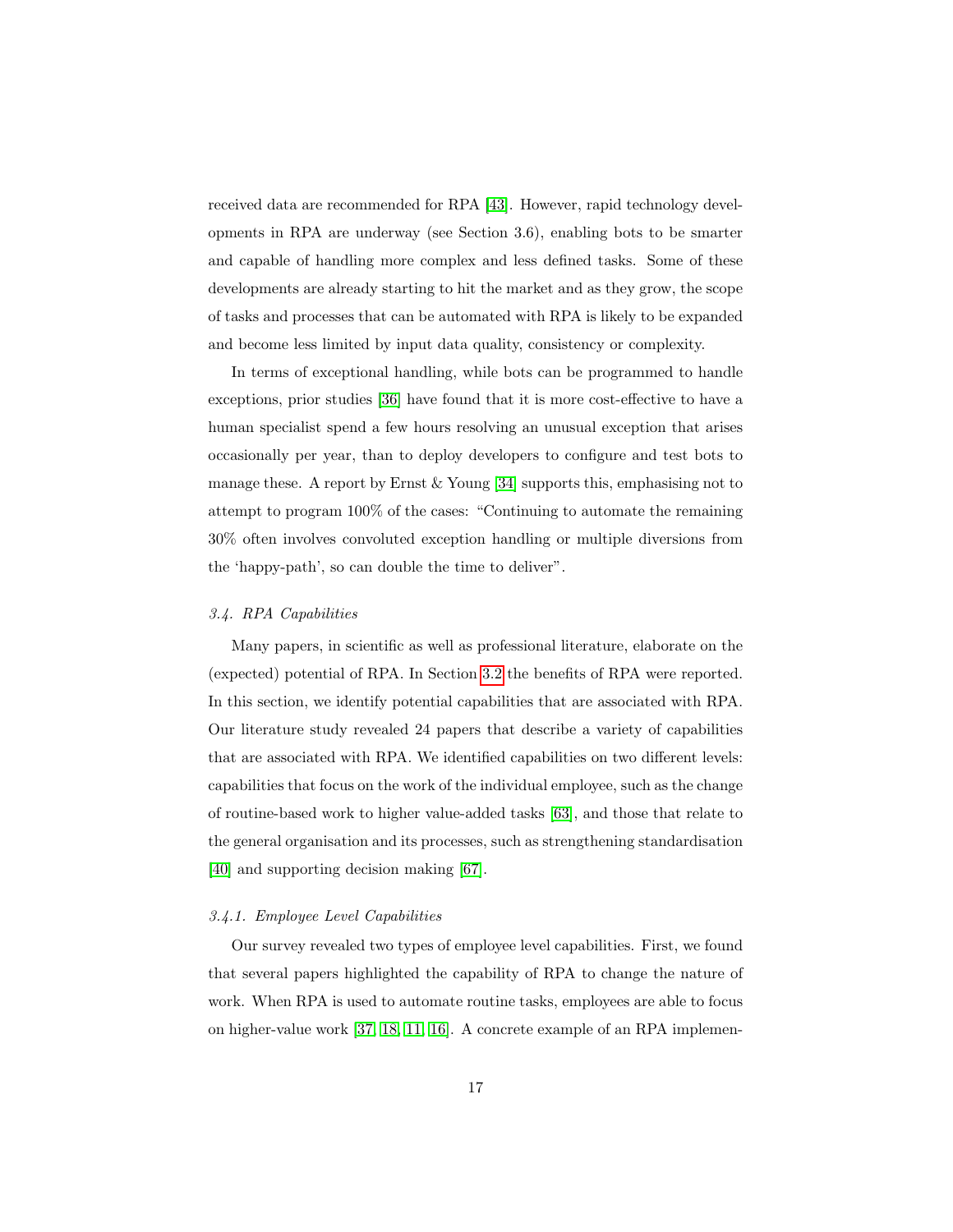tation leading to a change in the nature of work is described by Castelluccio [\[81\]](#page-47-5). The implementation of RPA in purchase-to-pay software automated so many aspects of the process that it enabled the people who monitored the process to perform only those activities that required "judgement-based decision making".

The second type of employee-level capability goes beyond changing the nature of work that is affected; it describes the creation of new roles for employees. Examples are jobs that are created in a new RPA center of excellence [\[37\]](#page-42-7) and all kinds of jobs related to robot management, consulting and data analysis [\[24\]](#page-41-5). Interestingly, in two reports, RPA robots themselves were considered as the new, digital workforce layer [\[11\]](#page-40-1) or as new digital employees that are designed to work with humans [\[49\]](#page-44-0).

#### 3.4.2. Organisation and process related capabilities

Most capabilities that are described in the literature relate to the general organisation where RPA is applied and its processes. Several of these capabilities, such as standardisation and flexibility, are highly general and can be linked to almost all RPA implementations. Others are more specific, such as the capability to automate legacy business processes [\[18\]](#page-40-8) or automate IT processes (Burgess, 2018). This section provides an overview of four themes behind the capabilities that emerged from the review: (i) increasing transparency, standardisation and compliance; (ii) harnessing process intelligence for decision-making; and (iii) ensuring flexibility, scalability and control of the supporting software.

#### 3.4.3. Process Transparency, Standardisation and Compliance

Transparency, standardisation and compliance were recurring themes in our survey. When processes are automated through RPA, these processes will always be carried out in the same way, which, according to two studies [\[16,](#page-40-6) [46\]](#page-43-7) should result in a large increase in standardisation. Furthermore, since every step of the robot's actions is logged, this will improve transparency [\[10\]](#page-40-0) and offers the opportunity to identify and handle process deviations [\[11\]](#page-40-1). The increase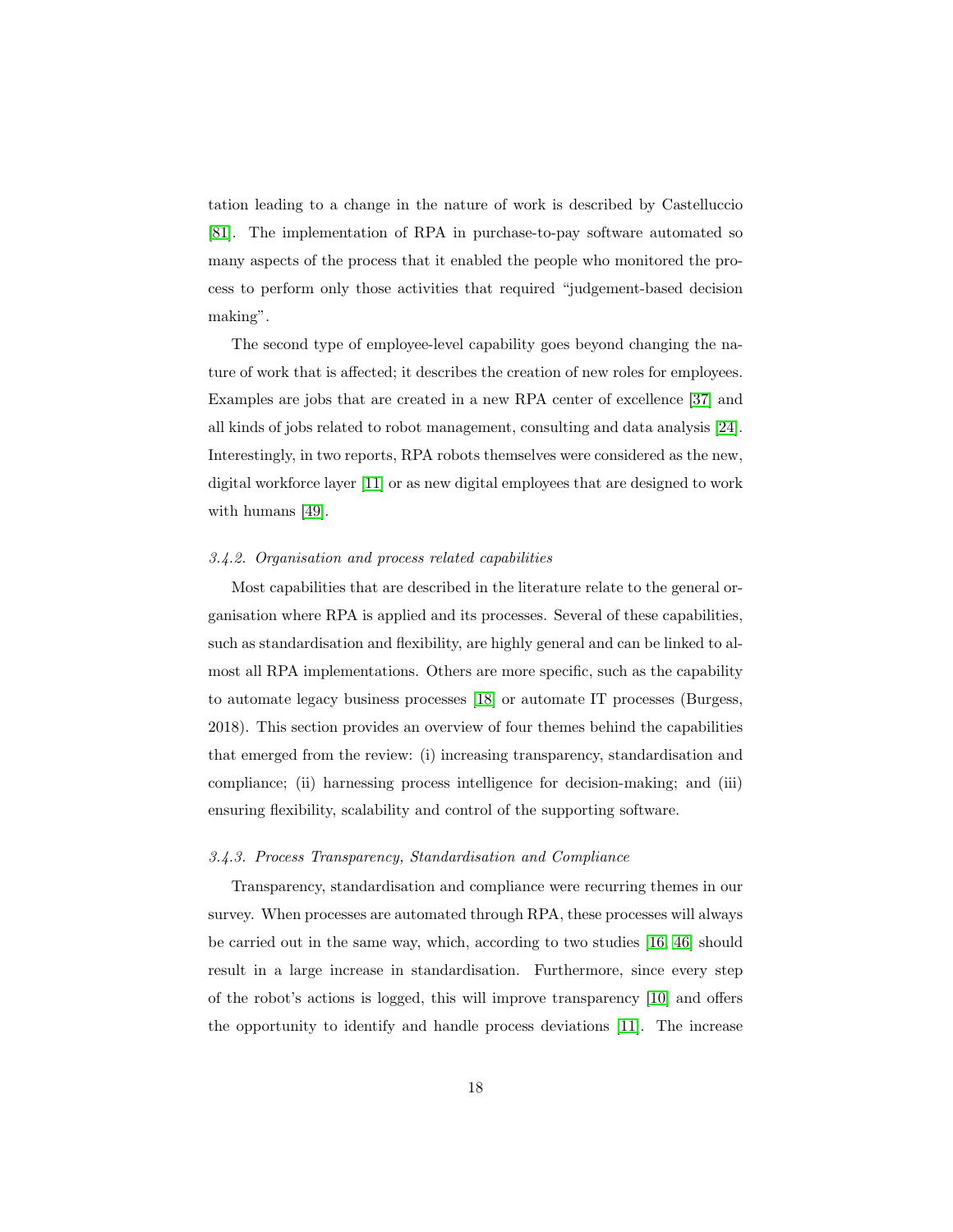in standardisation and transparency eventually results in improved auditability [\[40,](#page-43-1) [66\]](#page-45-8) and improved compliance [\[39,](#page-43-0) [11\]](#page-40-1).

#### 3.4.4. Process Intelligence for Decision-making

Several papers in our survey emphasised the capability of gathering process intelligence and using this intelligence for decision-making. One paper proposed that this self-monitoring capability of RPA will open all kinds of possibilities of gathering intelligence [\[14\]](#page-40-4). This intelligence can then be used for decisionmaking, for example through predictive analytics [\[53,](#page-44-4) [81\]](#page-47-5). RPA may be a basis for content analytics and process intelligence [\[53\]](#page-44-4), as well. By making sense of real-time data, RPA can help us to anticipate on what will happen next [\[67\]](#page-46-0). Finally, according to Davenport and Kirby [\[67\]](#page-46-0), it is a small step from systems merely supporting humans in their decision making to taking the decisions on their own. However, for a system to manage itself and adapt to changing circumstances it needs self-awareness [\[82\]](#page-47-6). Davenport and Kirby [\[67\]](#page-46-0) explicitly note that current technologies lack this ability, which limits the type of decisions they can make autonomously to relatively stable, well-understood settings.

# 3.4.5. Flexibility, Scalability and Control

In several papers, capabilities can be found that relate to the flexibility, scalability and control of RPA implementations. RPA may increase flexibility [\[10\]](#page-40-0) for several reasons. First, robots are much more flexible than humans with regards to work hour flexibility [\[40\]](#page-43-1). Second, RPA does not require IT systems to be changed or integrated with them [\[24,](#page-41-5) [40,](#page-43-1) [66,](#page-45-8) [49,](#page-44-0) [27\]](#page-41-8). Third, no external consultants or technical background are necessary to have them installed or operate them [\[37\]](#page-42-7). And lastly, RPA software is easy for business owners to implement [\[27\]](#page-41-8). Furthermore, it is much easier to increase the workload of an automated process than of a manual process, which means that RPA can easily scale [\[15,](#page-40-5) [27,](#page-41-8) [46\]](#page-43-7). A final point worth mentioning relates to control. Jalonen [\[23\]](#page-41-4) asserts that moving tasks from humans to robots improves control of the processes affected. Especially when comparing RPA implementations to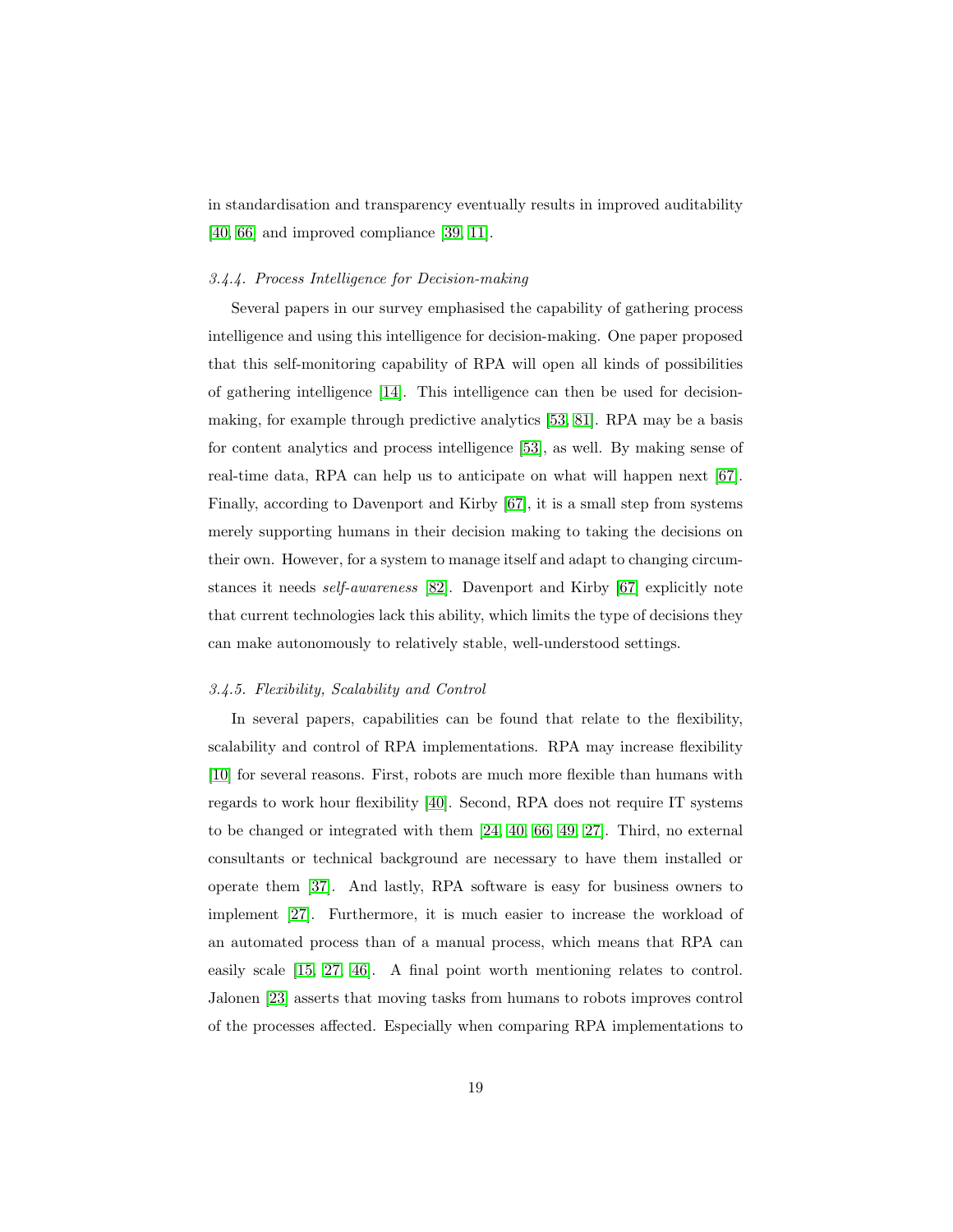outsourcing processes, control for the business owner is much higher with RPA.

#### 3.4.6. Additional Capabilities and Limitations

Capabilities mentioned in the papers that do not belong to one of the discussed themes are: ensuring privacy because data can be encrypted easily so that only results can be seen by humans and not the used data [\[23\]](#page-41-4), dealing with mismatches in processes, systems and steps [\[20\]](#page-41-1), automating IT processes [\[40\]](#page-43-1), working autonomously on infrastructure components [\[40\]](#page-43-1), and automating legacy business processes [\[18\]](#page-40-8).

Finally, our literature review also revealed several limitations related to the (expected) capabilities of RPA. Most of these relate to the comparison of human capabilities and robot capabilities. Davenport and Kirby [\[67\]](#page-46-0), for example, warn that although computers may potentially work beyond human levels of intelligence, this is still decades away. One study proposed that robots are still not able to handle new situations [\[45\]](#page-43-6). Other scholars argue that robots miss the capability of exercising subjective judgement and building empathy for customers [\[45\]](#page-43-6). This corresponds with the assumption that capabilities such as sensing emotions and creativity are difficult to automate [\[83\]](#page-47-7). A different type of limitation cautions that RPA is mostly about tactical quick wins and that RPA is not able to truly transform and re-engineer business processes [\[3\]](#page-39-2).

#### <span id="page-19-0"></span>3.5. RPA Methodologies

Since RPA is a relatively young field, so-called RPA 'methodologies' come in the form of lessons learned, guidelines, best practices, and experience reports of RPA implementations within organisations. From the analysis of the 57 publications with codes related to RPA 'methodologies', the themes that emerged include advice about various considerations that one should take into account before embarking on an RPA journey, to discussions about how to choose suitable tasks for automation, and RPA life cycle management.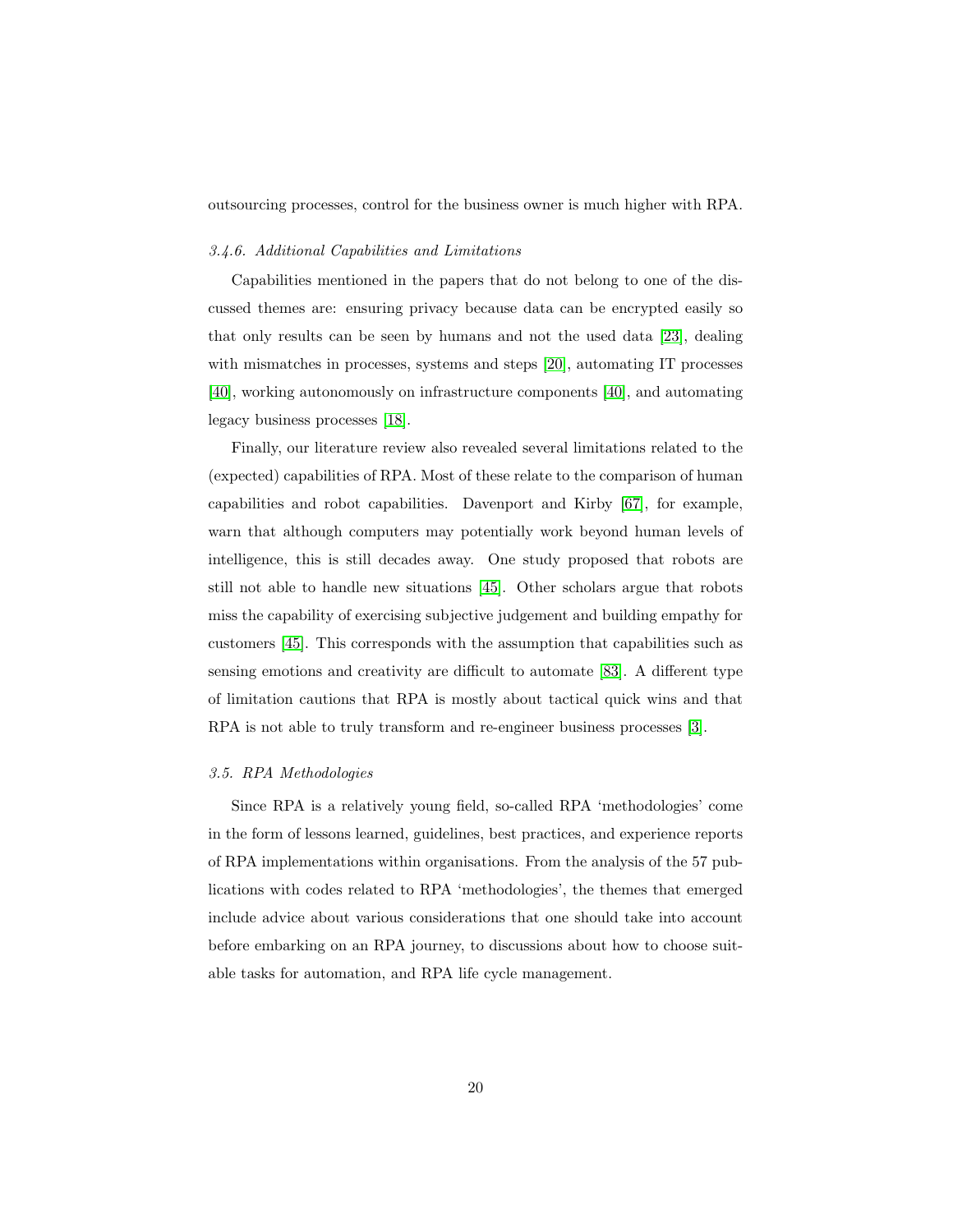# 3.5.1. Pre-implementation Guidelines

Davenport and Kirby [\[84\]](#page-47-8) point out various ways in which organisations can respond to RPA technology, from stepping 'aside' (i.e. focusing on what humans do best) to stepping 'forward' (i.e. building advisory systems based on RPA technologies). Overall, there is agreement that RPA technology should be considered as part of the long-term business and automation strategy of an organisation [\[64,](#page-45-6) [10,](#page-40-0) [85,](#page-47-9) [13,](#page-40-3) [28\]](#page-41-9).

Consistent with the oft-quoted line by Bill Gates (whereby automating an inefficient process only magnifies its inefficiency), the literature emphasises the need to optimise processes first before automating them [\[14,](#page-40-4) [86\]](#page-48-0). Further, it was argued [\[2,](#page-39-1) [41\]](#page-43-2) that processes should be first redesigned to maximise RPA capabilities. Tornbohm [\[85\]](#page-47-9) also highlights the need to catalog and standardise organisational processes before launching into RPA.

A somewhat contradictory point of view is suggested by the Forrester Consulting Prism report [\[48\]](#page-43-9) which suggests automating those tasks that represent the "weeds in the gardens that choke growth". In other words, those tedious, and by implication, not necessarily optimised tasks should be considered for RPA automation.

Regardless, the very nature of RPA that uses bots to 'mimic' the manual path taken by a human to accomplish a task implies that processes automated through RPA are likely to have limited, or no, human oversights [\[87\]](#page-48-1). Therefore, special considerations, above and beyond those that apply to the more traditional process automation, need to be recognised: RPA-enabled processes require far more detailed rules for the bots, as bots can be completely oblivious to certain (suspicious) patterns that can be easily picked up by humans (e.g. highly-inflated debts calculated through the 'robo-debt' program [\[88\]](#page-48-2) could have been picked up quickly by an experienced human worker); and, RPA-enabled processes which bypass human workers can be, at least technically, easily replicated at a large scale, potentially causing large-scale damage if not properly controlled.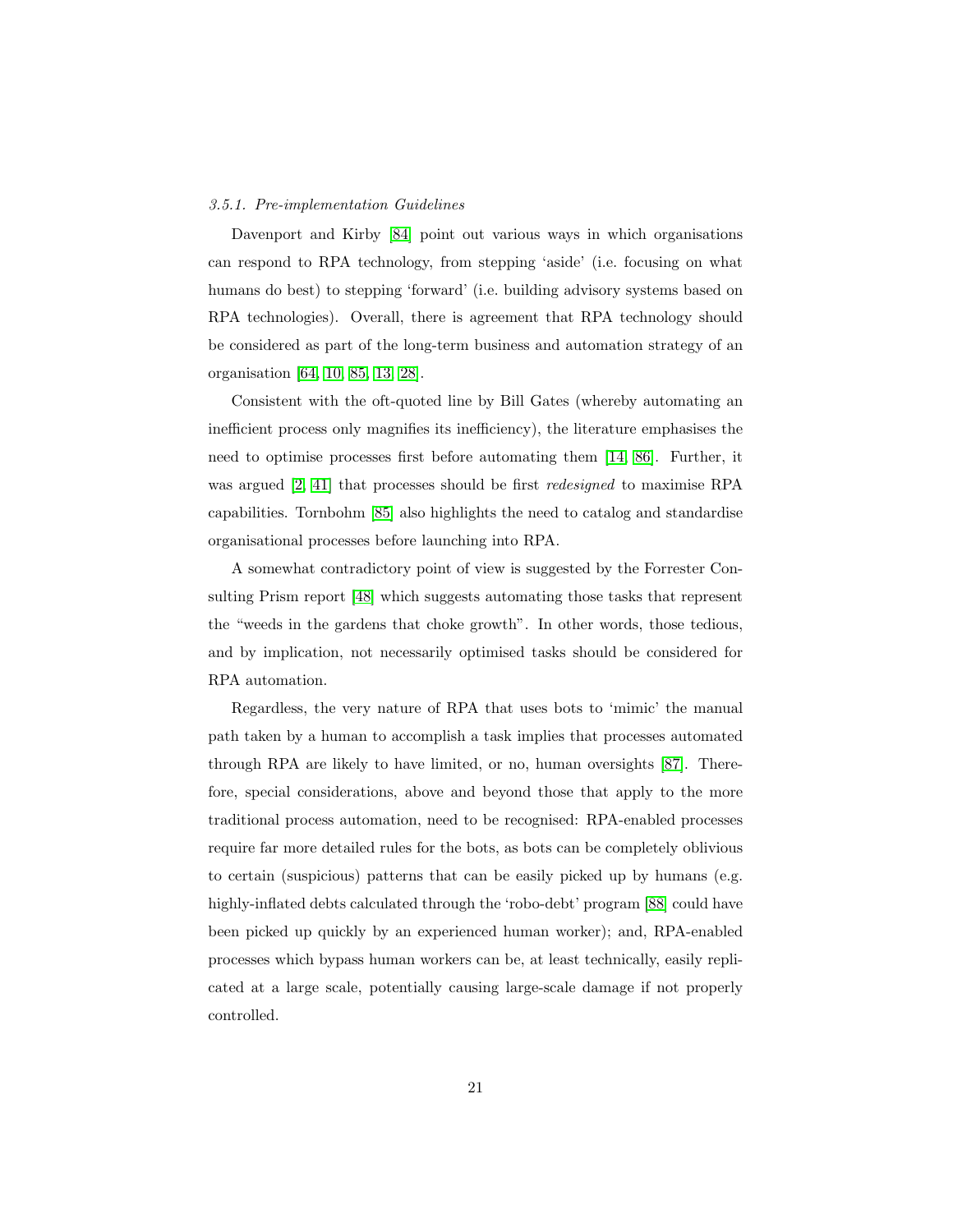In terms of expectation management prior to the deployment of RPA, Boulton [\[18\]](#page-40-8) advocates setting expectations early to avoid bold claims that may not be met, while another study [\[39\]](#page-43-0) recommends starting the RPA journey early, as early adopters tend to generate more shareholder value and market differentiation.

#### 3.5.2. Selection of Initial RPA Tasks

There is a consensus in the literature to 'think big' but to 'start small' [\[11,](#page-40-1) [35\]](#page-42-5) to avoid falling into the trap of 'scope creep'. In fact, Lacity et al., [\[16\]](#page-40-6) argued that it can be worthwhile to automate just a portion of a process. Likewise, the Institute for RPA [\[14\]](#page-40-4) and Accenture [\[10\]](#page-40-0) suggest that end-to-end automation of a process should be the next step after small low-risk tasks have been RPA automated. Such observations are consistent with the nature of RPA explained above whereby the inherent risk of RPA, due to the lack of human oversight and the large scale at which bots can be rallied, means that it is better to start small. In a study [\[18\]](#page-40-8), the authors also cautioned against falling down the 'data rabbit hole' whereby CIOs may get carried away with applying machine learning to the data collected by the bots, leading to a much larger project.

Jalonen [\[23\]](#page-41-4) cautioned the withering of interest of staff when "too difficult" business processes are automated, and proposed a list of attributes that make a process viable for RPA. The report by Accenture takes a more holistic view of solution design that identifies high-value areas and capabilities for optimal efficiency [\[10\]](#page-40-0). Similarly, a number of authors suggest that low to medium complexity tasks are a good target for initial RPA automation, while complex tasks should be left for later [\[34,](#page-42-4) [9,](#page-39-8) [71,](#page-46-4) [49\]](#page-44-0).

# 3.5.3. Stakeholders Buy-in

Another focus of the literature in relation to RPA methodologies is the need to engender the buy-in of all stakeholders, from top-level management to end users, to ensure the success of an RPA project.

The report by ACCA [\[9\]](#page-39-8) raises the concern that CFOs may not appreci-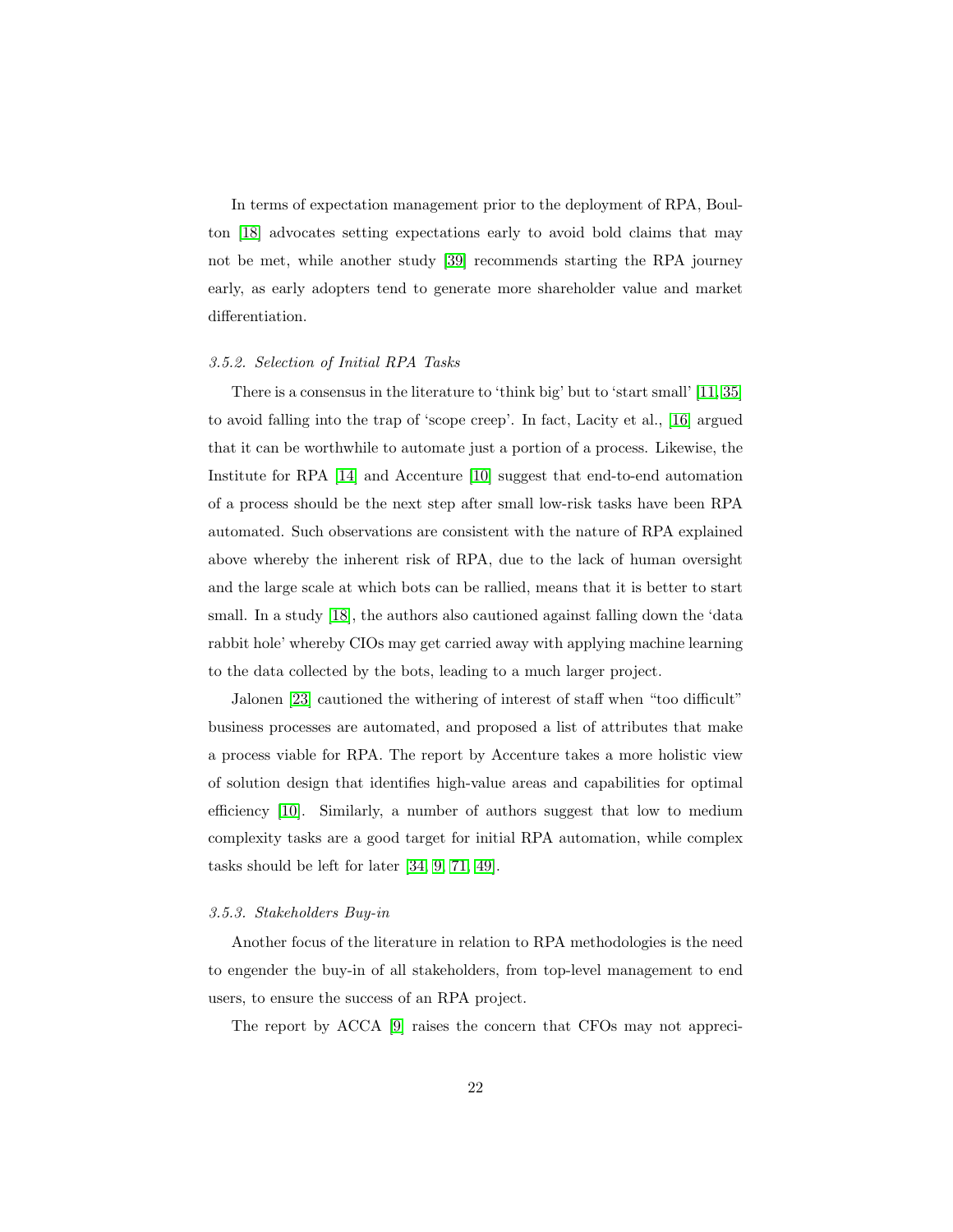ate the full benefit of RPA compared to those closer to the process, and that it is important for value-added benefits to be demonstrated in terms of how RPA is transformative for the organisation, rather than simply as a generic tool deployment.

Boulton [\[18\]](#page-40-8) argues that it is important to highlight the business impact of RPA, for example the impact on customers, instead of focusing only on return on investment and cost reduction, while a Deloitte report [\[11\]](#page-40-1) suggests that 'seeing is believing': it is more persuasive to show examples of how RPA has delivered benefits in other organisations. A Forrester Consulting report [\[89\]](#page-48-3) suggests proving the value of robotic automation to win support from executive and gain their buy-in to create centres of excellence. Another study [\[16\]](#page-40-6) suggests that IT infrastructure teams were sometimes excluded from an RPA project because it was considered more of a business operation. All stakeholders should be made aware of the benefits of an RPA implementation, and to have their concerns addressed [\[13,](#page-40-3) [49\]](#page-44-0).

#### 3.5.4. Stages of RPA Roll-out

The advantages of a staged RPA roll out, starting from a pilot stage before scaling up to other processes, are widely discussed. Case studies [\[49,](#page-44-0) [37,](#page-42-7) [57,](#page-44-8) [10\]](#page-40-0) suggest that RPA should start with an initial proof of concept, followed by an pilot, before scaling up to wider organisational processes. Other studies suggest similar stages, though with minor variations [\[90,](#page-48-4) [30,](#page-42-0) [24,](#page-41-5) [70,](#page-46-3) [2,](#page-39-1) [79\]](#page-47-3).

The need to perform opportunity assessment to identify the right tasks to be RPA-automated is a recurring theme in the literature [\[23,](#page-41-4) [34,](#page-42-4) [56,](#page-44-7) [85\]](#page-47-9). Because RPA essentially integrates the presentation-layer of various applications (something which is traditionally performed by human resources), the level of complexity involved should not be understated: humans may easily manage the various if-else conditions in navigating the various applications to accomplish a task, however, attempting to spell out all the rules for bots to follow may be a lot more involved. Therefore, identification of the right tasks for RPA automation should be carefully thought out so as not to pick those tasks whose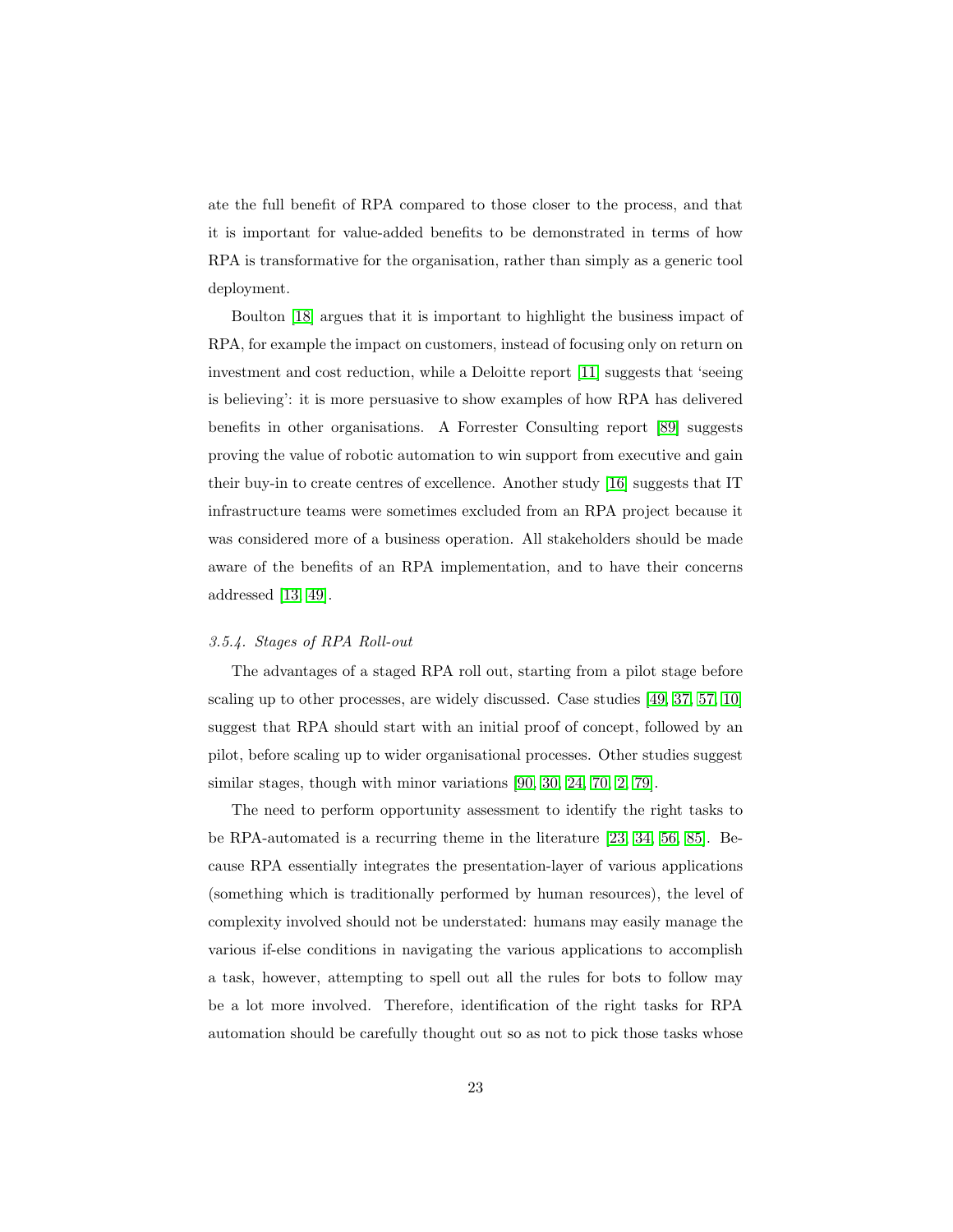complexity becomes a stumbling block.

Similarly, the need to perform business case justification is echoed by a few studies [\[35,](#page-42-5) [41\]](#page-43-2). A 5 step approach for task selection, including the use of BPMN-R to model processes to be automated via RPA is described in [\[19\]](#page-41-0). The use of business process mapping was also referred to as an effective way to launch robotic automation program [\[56\]](#page-44-7).

The approach suggested by Deloitte [\[11\]](#page-40-1) is to start an RPA project with bold ambition, accompanied by a solid foundation consisting of high performing bots, as well as developing an organisational mindset that is able to adapt to rapid changes. In another study [\[61\]](#page-45-3), a 7-step RPA adoption model that has a strong focus on the RPA governance structure within an organisation is proposed while 5 action principles are proposed for organisations considering to apply RPA[\[1\]](#page-39-0). There is a strong consensus that Agile methodologies should be adopted in the development of RPA bots [\[34,](#page-42-4) [11,](#page-40-1) [37,](#page-42-7) [59,](#page-45-1) [26\]](#page-41-7).

There are quite a few papers suggesting the development of internal RPA capability within an organisation, with the need to establish an RPA centre of excellence (CoE) [\[91,](#page-48-5) [89,](#page-48-3) [41,](#page-43-2) [85,](#page-47-9) [70,](#page-46-3) [28,](#page-41-9) [16,](#page-40-6) [61,](#page-45-3) [90,](#page-48-4) [49\]](#page-44-0). Other authors [\[56,](#page-44-7) [40\]](#page-43-1), provide a more generic framework for introducing organisational support.

### 3.5.5. Development and Management of Bots

The view that there should be a segregation between the bot development and deployment environments is shared by a few studies [\[19,](#page-41-0) [13\]](#page-40-3). Seasongood, [\[56\]](#page-44-7) mentions the risk of failing to apply finance controls on RPA, while another study [\[83\]](#page-47-7) suggests that it is imperative for top management to keep an eye on the speed and direction of automation to keep risks related to the quality and safety of automated processes in control. Studies [\[37,](#page-42-7) [50\]](#page-44-1) also highlight the importance of developing RPA manuals and documenting bot knowledge to prevent any loss of knowledge within the organisation. Hodge's findings [\[50\]](#page-44-1) highlight other risks, including ensuring compliance to regulatory bodies, management of quantities/volumes, knowledge retention, as well as physical security in case of disaster.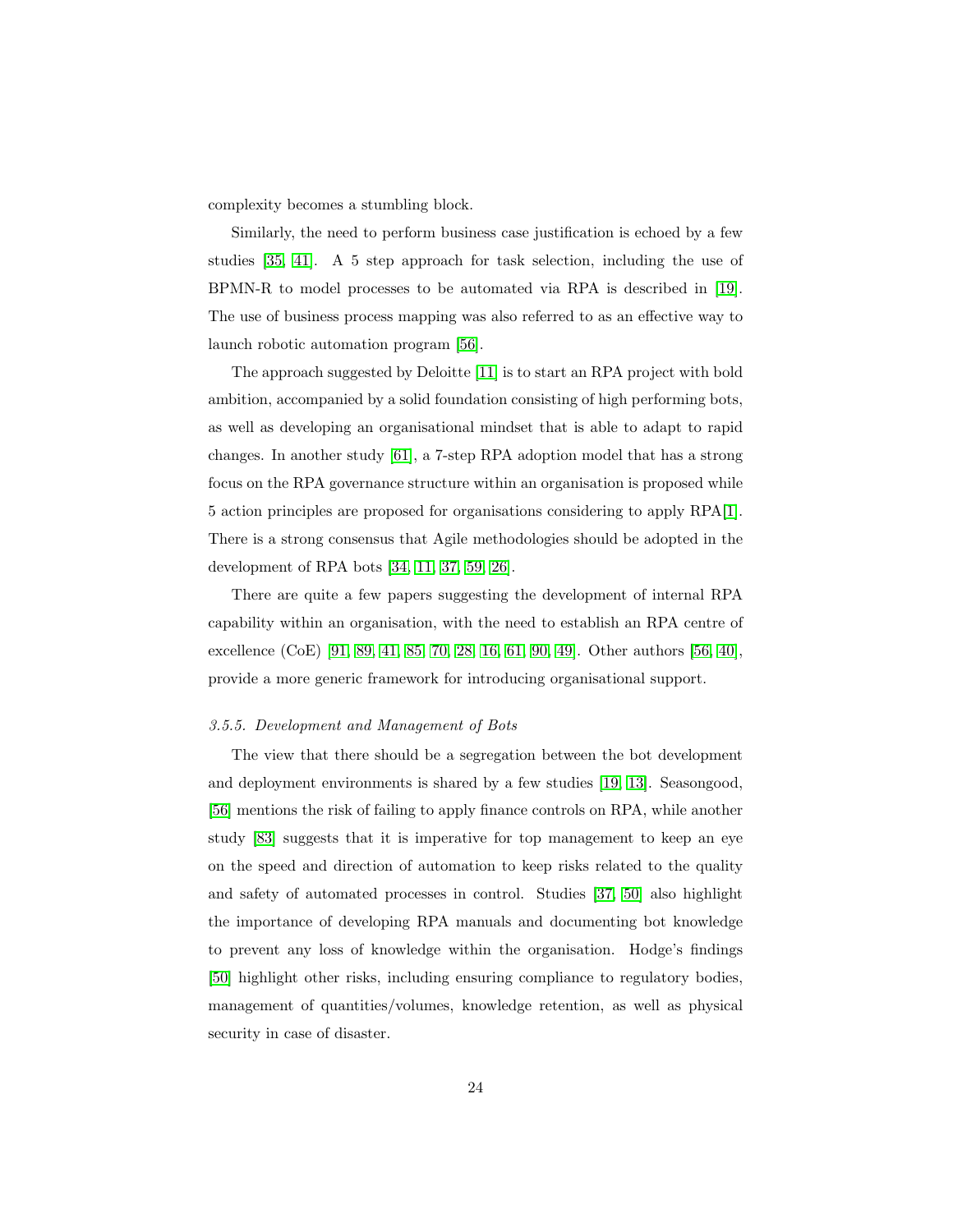Many authors suggest the importance of not neglecting human resources when robots are deployed [\[11,](#page-40-1) [35,](#page-42-5) [13,](#page-40-3) [46,](#page-43-7) [28,](#page-41-9) [18\]](#page-40-8), and argue the importance of involving human workers early in the design and implementation phase to reduce resistance to RPA and the need to upskill human workers with the knowledge to work with a virtual workforce effectively. Bots are dynamic and should not be governed like ERP or other systems; their management and governance call for a different mindset [\[11,](#page-40-1) [56,](#page-44-7) [61\]](#page-45-3).

While bots are being developed, the authors of one study [\[49\]](#page-44-0) argue the need to involve domain experts and end users to capture their knowledge properly. Jalonen [\[23\]](#page-41-4) recommends that technical expertise aid in the conceptualisation of a process from a bot's point of view. However, process analysts who define the processes could be non-technical, hence, it is important to provide technical expertise early in the process. A study [\[53\]](#page-44-4) argues that designing a robotic process should be intuitive and visual, independent of the skill of the designer.

### 3.5.6. Long-term RPA Success

A common theme in the literature is that the early involvement of both IT and business in the adoption of the technology is critical for long-term success [\[48,](#page-43-9) [10,](#page-40-0) [18,](#page-40-8) [11,](#page-40-1) [34,](#page-42-4) [49,](#page-44-0) [46,](#page-43-7) [59,](#page-45-1) [50\]](#page-44-1). Nevertheless, several authors [\[2,](#page-39-1) [13,](#page-40-3) [61,](#page-45-3) [92\]](#page-48-6) argue that business should lead the RPA adoption. It was argued [\[45\]](#page-43-6) that while different models may be used – centralised, hybrid, or distributed – it is important that ownership and control of bots are kept close to business users. Stople et al [\[51\]](#page-44-2) investigate the nature of the integration within organisational units for a successful RPA implementation and conclude that loose integration between IT and business can be quite effective.

'C-suite' support is seen to be critical to cut through organisational barriers and to accelerate the scaling up of bots [\[11,](#page-40-1) [46,](#page-43-7) [13\]](#page-40-3). Lacity and Willcocks [\[28\]](#page-41-9) suggest the need to continually improve the automated process to reap the greatest benefits from RPA, as well as the reuse of components to scale up quickly and to reduce development costs. Seasongood [\[56\]](#page-44-7) argues for the need for a process owner to take responsibility for when and how to incorporate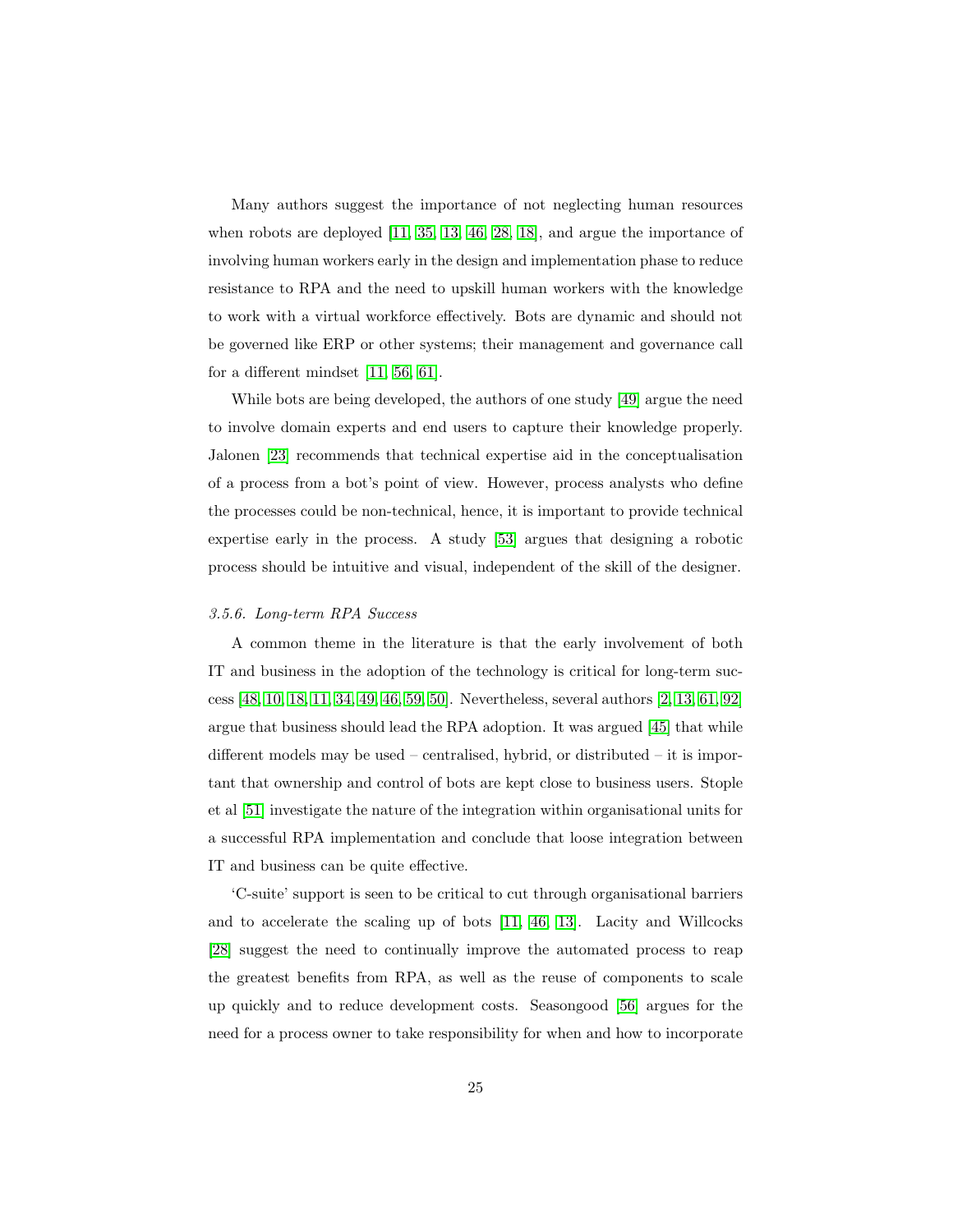business rule changes that may require updates to bots.

#### <span id="page-25-0"></span>3.6. RPA Technologies

There are 56 papers that make some reference to RPA from a technological perspective, primarily in terms of what is currently available, how RPA is deployed, and possible future developments, but for the most part without any detail on how those developments may be realised. All mature RPA products are closed-source, which naturally tends to limit discussion to those commercial products, and hinders academic research into product improvements, enhancements and extensions. Nevertheless, the literature provides an insight into existing platform architectures and capabilities.

# 3.6.1. RPA Vendors

Much discussion is centred around the various RPA vendors, their products and sub-components.

Some commonly mentioned products include the 'big three': market leaders *Blue Prism*, arguably the pioneer RPA product  $[28, 20, 66, 92, 41, 73, 79, 69]$  $[28, 20, 66, 92, 41, 73, 79, 69]$  $[28, 20, 66, 92, 41, 73, 79, 69]$  $[28, 20, 66, 92, 41, 73, 79, 69]$  $[28, 20, 66, 92, 41, 73, 79, 69]$  $[28, 20, 66, 92, 41, 73, 79, 69]$  $[28, 20, 66, 92, 41, 73, 79, 69]$  $[28, 20, 66, 92, 41, 73, 79, 69]$ , UIPath [\[49,](#page-44-0) [28,](#page-41-9) [37,](#page-42-7) [20,](#page-41-1) [92,](#page-48-6) [41,](#page-43-2) [79,](#page-47-3) [69\]](#page-46-2), and Automation Anywhere [\[28,](#page-41-9) [20,](#page-41-1) [92,](#page-48-6) [41,](#page-43-2) [69\]](#page-46-2). Other products mentioned include Workfusion, Kryon Systems, Softomotive, Contextor, EdgeVerve, niCE, and Redwood Software (for example [\[92,](#page-48-6) [79,](#page-47-3) [69,](#page-46-2) [93\]](#page-48-7)). While all of the above are standalone RPA tools, others, such as *Pegasystems* and *Cognizant*, provide RPA functionality embedded into more traditional BPM, CRM and BI functionalities [\[93\]](#page-48-7). Le Clair et al. [\[92\]](#page-48-6) provide an in-depth 28 criteria evaluation against the 12 leading RPA providers.

Generally, RPA products comprise three main components: a graphical modelling tool, an orchestrator that manages robot execution, and the bots themselves [\[37\]](#page-42-7), covering the development, testing, staging and production lifecycle phases [\[51\]](#page-44-2). Other components may include schedulers, collaboration tools, audit trails and performance analytic tools [\[30,](#page-42-0) [37\]](#page-42-7).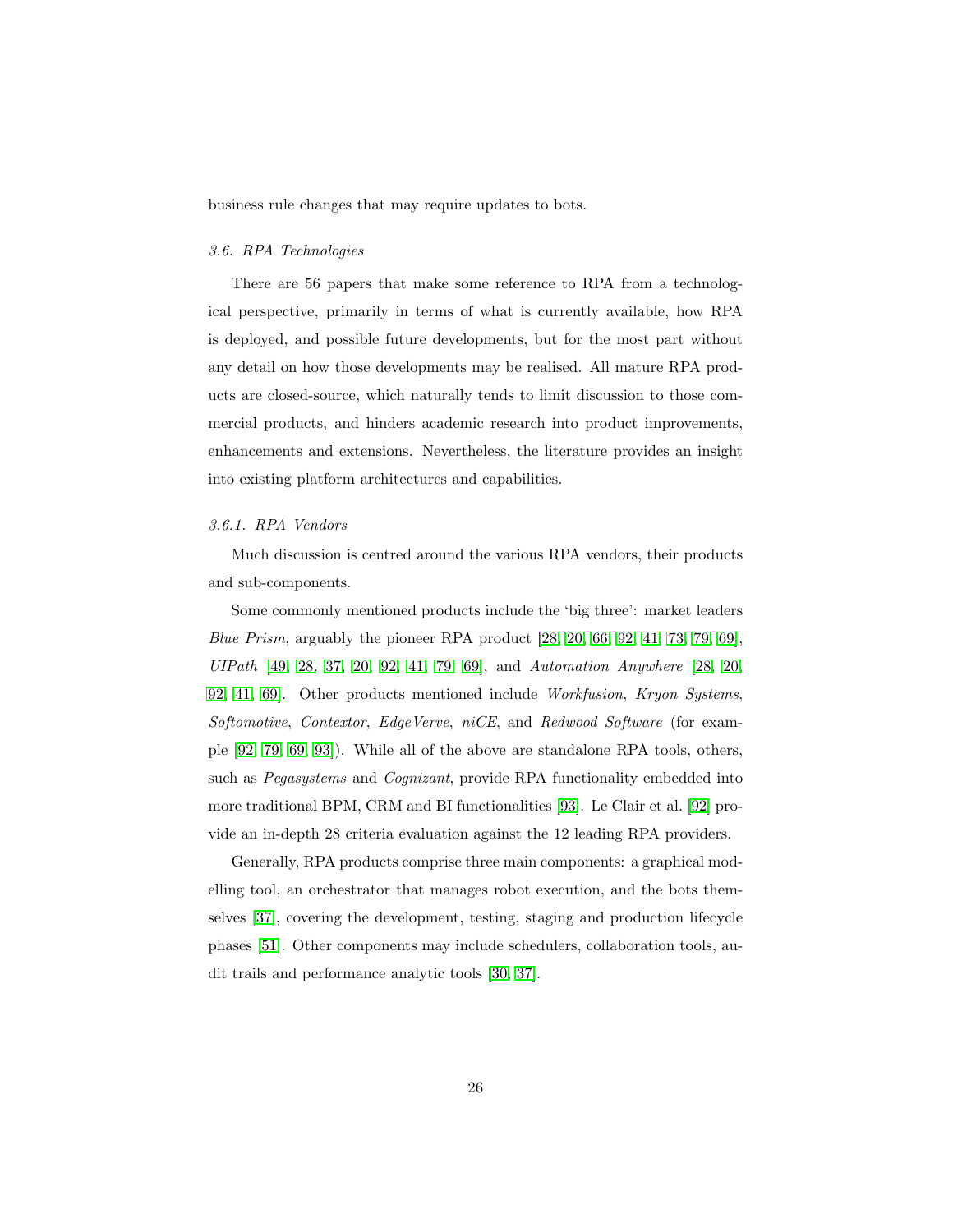# 3.6.2. Architectures

Most of the discussion on RPA architectures is concerned with the positioning of RPA within the presentation layer of the Open Systems Interconnection (OSI) model. The original RPA articles [\[66,](#page-45-8) [48\]](#page-43-9) that introduce pioneer vendor Blue Prism (mentioned above) describe the 'brittle' interfaces created when integrating applications at the data and/or application layers, and argue for presentation layer integration. This positioning locates RPA as a means to "introspect, access, extract, and transform data from virtually any existing application source" [\[48\]](#page-43-9) without the reliance on those specialised skills required for data and application level integrations. Such mechanisms "deliver the business self-service capability" [\[48\]](#page-43-9) that are situated across, rather than within, the overall IT architecture of an organisation [\[61,](#page-45-3) [79\]](#page-47-3).

Other authors also describe the ease of robot development through a focus on the presentation layer, thus allowing non-invasive accesses to other organisational systems in the same way that a human would access them (for example [16,](#page-40-6) [56,](#page-44-7) [54,](#page-44-5) [28\)](#page-41-9). This allows RPA to be deployed without programming or disruption to the core technology platform [\[54,](#page-44-5) [28\]](#page-41-9), an approach which greatly differs from, for example, BPM solutions that require invasive development across the OSI stack [\[28\]](#page-41-9).

While many RPA architectures began as macro-recording [\[53\]](#page-44-4) or screenscaping [\[66\]](#page-45-8) desktop tools, they now primarily support centralised server models [\[53\]](#page-44-4), combined with a virtual desktop environment [\[34\]](#page-42-4). This architecture significantly reduces hardware and software licensing costs, in addition to maximising performance and scalability by providing for deployments of a single robotic process server-side that can execute multiple instances of itself [\[71,](#page-46-4) [53\]](#page-44-4).

RPA solutions generally fall into two modes of operation: attended and unattended [\[3,](#page-39-2) [40\]](#page-43-1). Unattended mode is autonomous and is suitable for simpler processes that do not vary between instances, but can result in significant errors when used for more complex cases. Attended mode allows individuals to trigger bot activities to perform parts of a process, and to actively monitor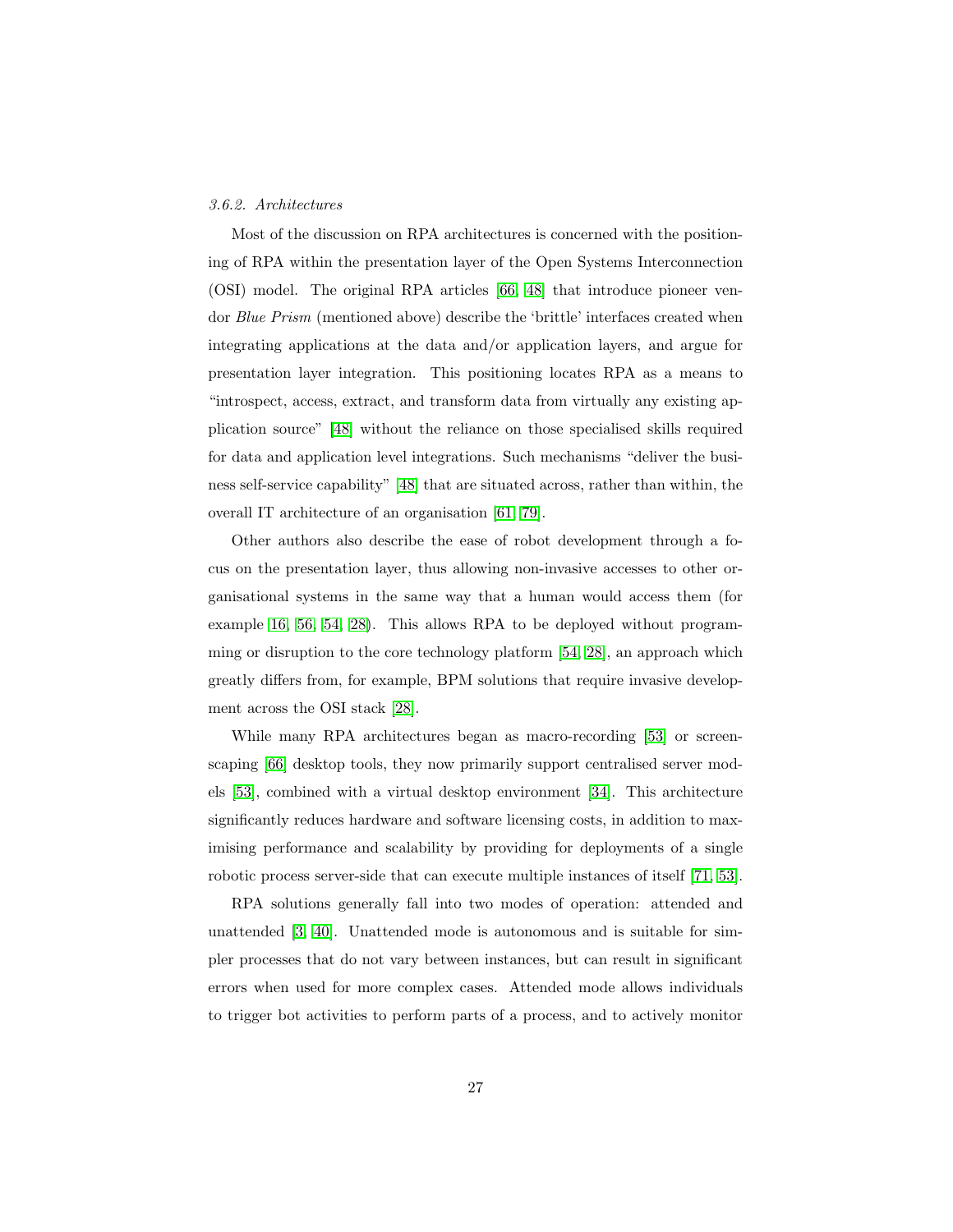those activities, delivering a 10-20% improvement in use cases such as address change, payment change, and fund transfers across systems [\[71,](#page-46-4) [3,](#page-39-2) [40\]](#page-43-1).

The need for rapid robot development and deployment can be satisfied by the creation of extended libraries for industry-specific processes, as discussed in [\[23,](#page-41-4) [21\]](#page-41-2). The application of such a centralised component library of common RPA modules is described in [\[41,](#page-43-2) [49\]](#page-44-0). This architectural framework also provides easier maintenance of robot activities.

#### 3.6.3. Constraints & Limitations

RPA requires 'adjustments' to both business units and IT infrastructure teams to gain full advantage from RPA deployments [\[27\]](#page-41-8). A common criticism is that the integrations offered by RPA are less robust than those that are by nature embedded into core systems [\[22\]](#page-41-3). Other identified limitations include business-as-usual disruptions, employee anxiety, lack of tangible benefits, implementation difficulties, reduced incentive for further optimisations, and the often misplaced belief that existing systems can handle increased throughputs [\[49,](#page-44-0) [72\]](#page-46-5).

Currently, another major constraint for successful RPA deployment is the mandatory requirement for structured data [\[64\]](#page-45-6), although AI and other complementary technologies may allow the broadening of RPA benefits to unstructured or semi-structured data. There may be limitations to the number of virutal machines that can be supported effectively by a lead orchestrator module [\[13\]](#page-40-3). Also, environments wholly based on a virtualised layer (e.g. Citrix) may have difficulty supporting RPA [\[23\]](#page-41-4).

#### 3.6.4. Process Script Development

One novel approach to developing bot process scripts during the design phase is Test Driven Development (TDD) [\[94\]](#page-48-8), which involves creating unit tests that initially fail but gradually are passed as script development continues around them. Together with video recording of screen actions and agile techniques, developing RPA processes may be greatly improved in terms of completeness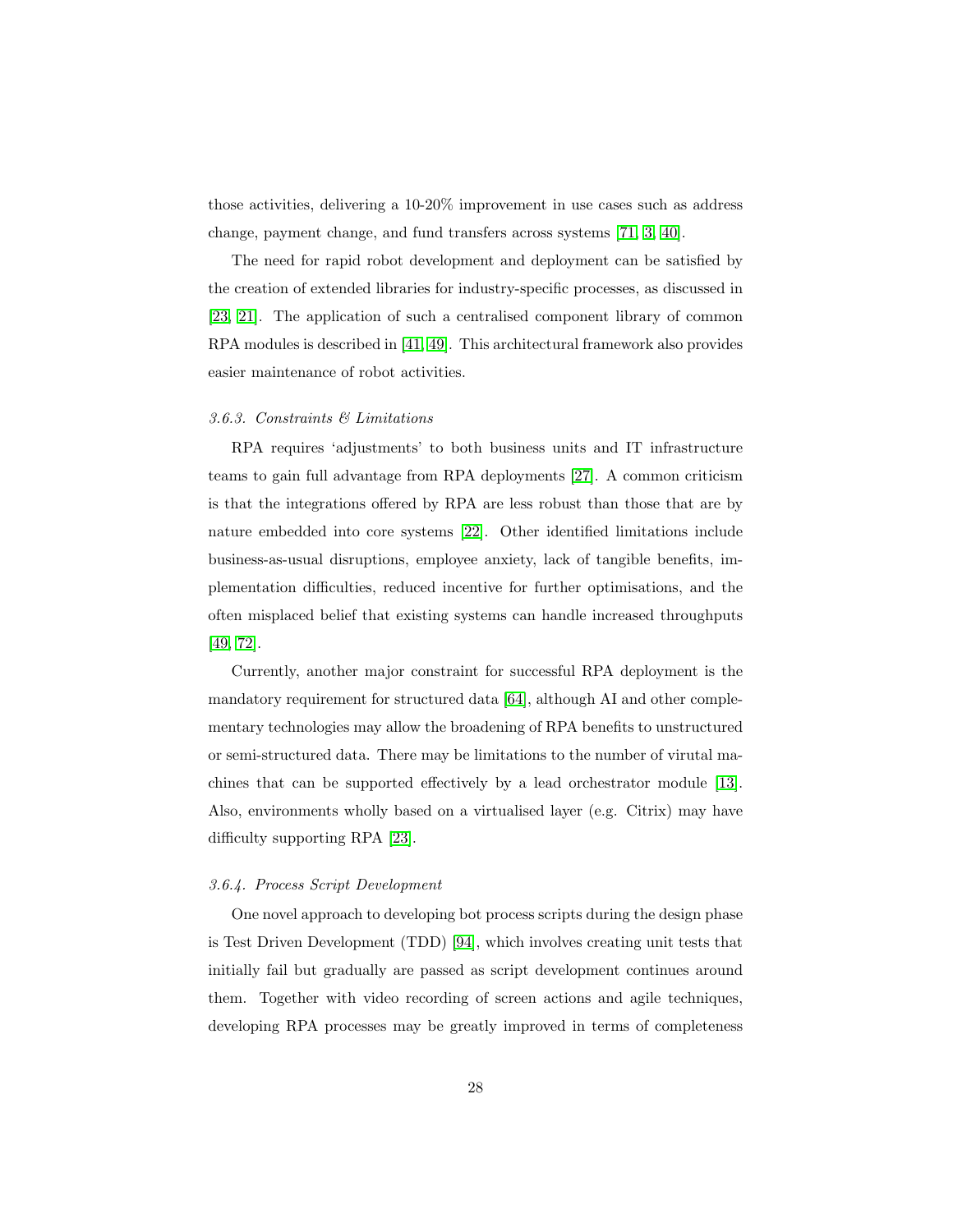and time efficiencies through the application of these methods [\[94\]](#page-48-8).

Another innovative approach is the use of process mining techniques to analyse clickstreams and key logs of user actions on human interfaces to facilitate automatic discovery of bot process scripts from such logs [\[93,](#page-48-7) [95\]](#page-49-1). The resulting 'declarative' scripts seek to offer better coverage of exceptional process paths by specifying a set of constraints that must be satisfied during process execution, rather than the more common flowchart definitions of what is possible [\[95\]](#page-49-1). Process mining techniques may also be used to automatically identify processes with the highest automation potential [\[93\]](#page-48-7). Such methods will help to ensure that bots are built in a way that "truly mimics" what a human user does when interacting with an application [\[53\]](#page-44-4).

Tornbohm and Dunie [\[71\]](#page-46-4) recommend that when selecting an RPA tool, consideration should be given to ease of scripting, and the level of coding knowledge and compiling required. Even when ease-of-use is claimed, clarity around governance, scripting best practice and how and when IT is involved are fundamental requirements [\[71\]](#page-46-4).

# <span id="page-28-0"></span>3.6.5. Exception Handling

Exception handling is an important consideration in all phases of the RPA lifecycle, but particularly during the scripting phase of bot development. RPA tools typically offer recording functionality to create a basic script from user actions, but this method will only record the "happy path" for the process [\[85\]](#page-47-9). As such, multiple exceptional behaviours are typically ignored, and so caution is advised when relying solely on record-button functionality [\[71\]](#page-46-4). Often exceptions are mitigated by simply rebooting the bot, but such instabilities can cause long term process problems [\[23\]](#page-41-4).

Conformance checking can be used to discover deviations and predict problems, but care must be taken when allowing bots to mimic human behaviour [\[93\]](#page-48-7), especially when ethical and security risks are considered.

Ease of recovery is important, as a process exception can mean regulatory failure or loss of business in many cases [\[21\]](#page-41-2). Currently, all such exceptions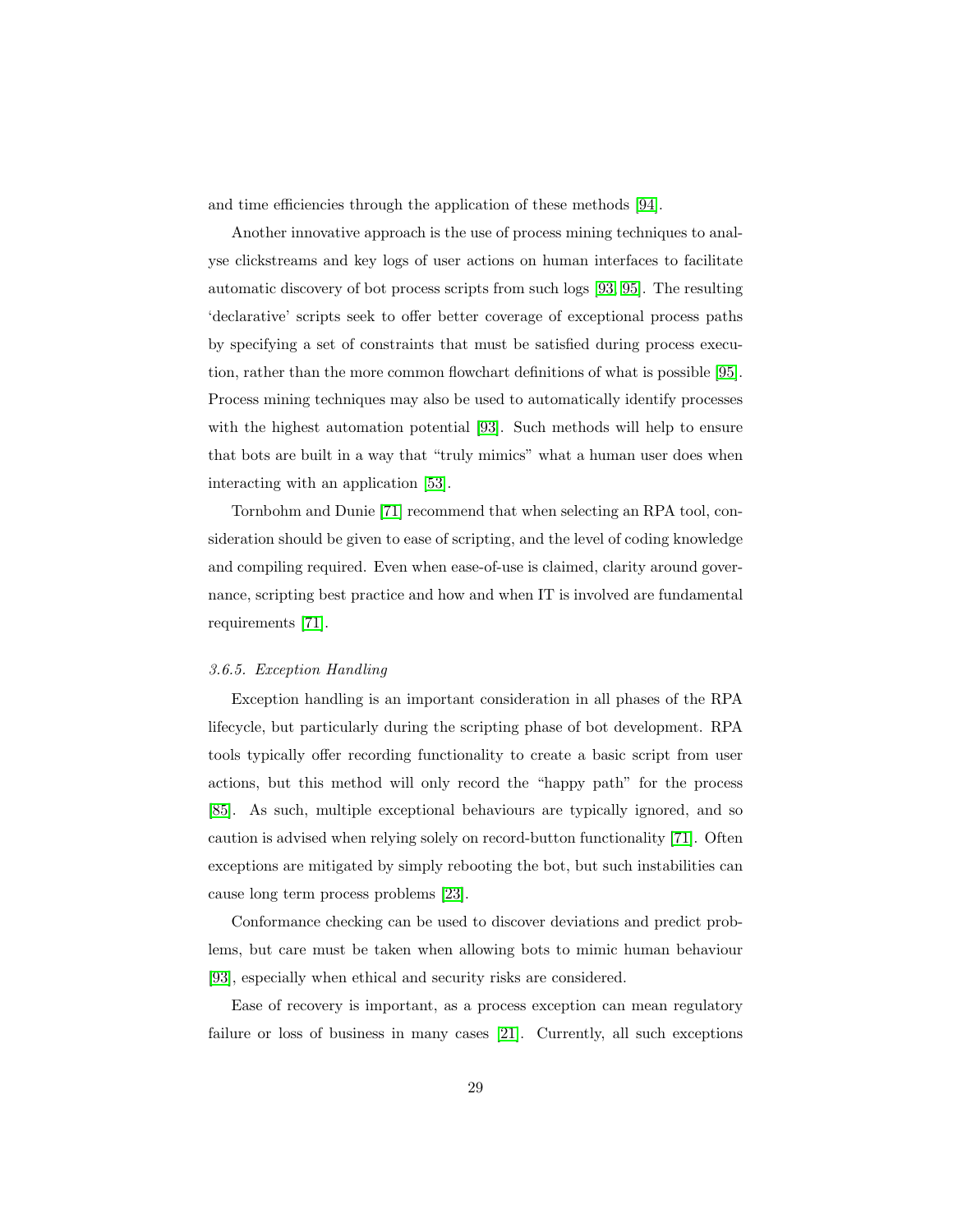and related process data must be manually analysed to determine the cause of the exception and its potential remedies [\[21,](#page-41-2) [9\]](#page-39-8). Even with attempts to include all possible variants in a process script, rare events are often overlooked [\[49\]](#page-44-0), but may be included in the automation by adding extra rules post-discovery. Future RPA tools may allow bots to eventually learn to adjust their rulesets on the fly by 'observing' human problem solving capabilities [\[93\]](#page-48-7) and leveraging ML capabilities [\[85\]](#page-47-9).

### 3.6.6. Risk Management

Security concerns are raised whenever process control is passed to a bot, none more so than access control [\[21\]](#page-41-2). Ways of making RPA solutions more secure include robust logging and (change) auditing, adherence to security standards, guards against intrusion vulnerabilities, solid login and password policies, and network security more widely [\[21,](#page-41-2) [46\]](#page-43-7). Robots should also have the capability to run behind locked screens when necessary to ensure data privacy [\[21\]](#page-41-2).

However, in [\[50\]](#page-44-1) it is argued that robotic processes tend to be more secure than human-operated processes, since, once implemented correctly, they keep strictly within the regulatory and security parameters set for them. And unlike humans, they do not err (within the context of the script defined for them). But in situations that may include ambiguity, either in the data itself, or where judgement is needed, a bot can fail (at least until AI capabilities become available) [\[40\]](#page-43-1).

It is important though to have clear communication between business units and IT Infrastructure support to ensure controls are not applied too stringently. For example, [\[49\]](#page-44-0) reports one case where IT blocked all non-human users, preventing bots from logging on to the system.

### 3.6.7. Complementary Technologies

Emerging technologies may be applied to transform unstructured to structured data using Artificial Intelligence (AI) and Machine Learning (ML) techniques to support document recognition, intelligent capture and natural lan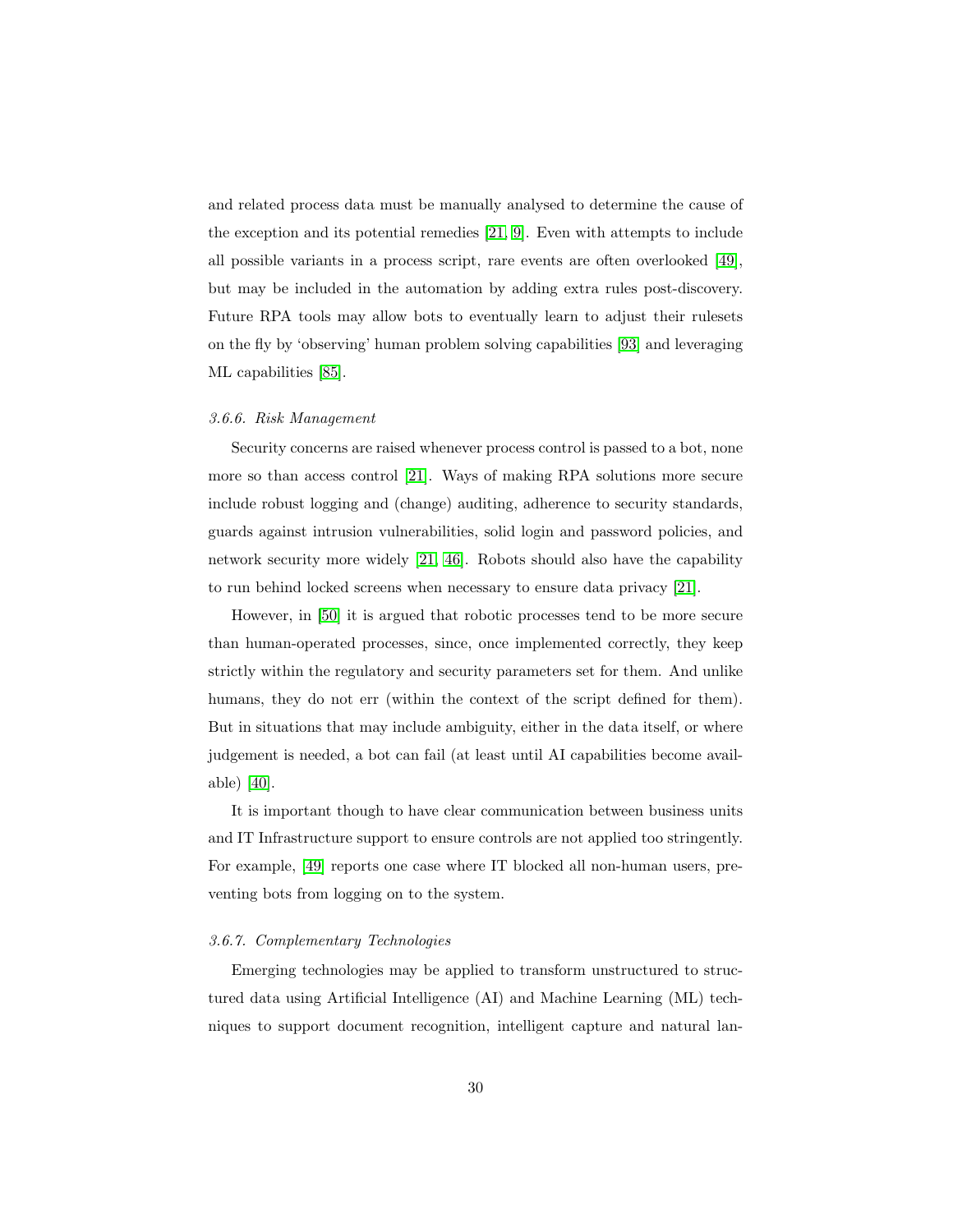guage processing (NLP) activities for items such as automated customer email and document interpretation [\[63,](#page-45-5) [40,](#page-43-1) [21,](#page-41-2) [54,](#page-44-5) [71\]](#page-46-4) (see also Section [3.6.8\)](#page-30-0). In fact RPA can also be considered to be complementary to AI [\[40\]](#page-43-1), for example Blue Prism have partnered IBM Watson to bring cognitive capabilities to clients [\[54\]](#page-44-5).

Chatbots, image and speech recognition, and other technologies that "en-hance, augment and compliment human abilities" [\[22\]](#page-41-3) are seen as ideal candidates for integration with RPA [\[96,](#page-49-2) [3,](#page-39-2) [22,](#page-41-3) [59\]](#page-45-1). Blockchain technologies have also been integrated with RPA in financial markets supporting the field of derivatives [\[38\]](#page-42-8). Measurement tools for monitoring and improvement are also fundamental to a "balanced, rational, and focused" robotics approach [\[3\]](#page-39-2).

## <span id="page-30-0"></span>3.6.8. Machine Learning and Artificial Intelligence

RPA needs to become 'smarter' to achieve wider adoption, so that support can be offered for more complex and less well-defined tasks [\[93\]](#page-48-7). Numerous authors point out the importance of ML and AI techniques for the future applicability, advanced capabilities and extensibility of RPA (for example: [\[40,](#page-43-1) [64,](#page-45-6) [21,](#page-41-2) [18,](#page-40-8) [26,](#page-41-7) [22,](#page-41-3) [45,](#page-43-6) [59,](#page-45-1) [79,](#page-47-3) [10,](#page-40-0) [84\]](#page-47-8)). It is envisaged by Tornbohm and Dunie [\[71\]](#page-46-4) that "RPA tool vendors will either partner for AI functionality, or they will continue to invest in developing AI-style capabilities, either charged as extras or integrated to work with the basic tool". While it is clearly anticipated throughout the literature that ML and AI methods will drive the RPA technologies of the future, there is little to no detail given on how those developments might be achieved.

Natural language processing, coupled with machine learning and chatbots, will eventually replace customer relations activities that currently require direct human interaction [\[26,](#page-41-7) [54\]](#page-44-5). Kristian [\[41\]](#page-43-2) envisages a use case where "the initial assessment of customer requests in a web portal would be done by a neural network trained with machine learning and the following rules-based process of completing the request can be completed with RPA". Kashyap [\[80\]](#page-47-4) uses the collective term Machine Intelligence to group machine learning, deep learning, cognitive analytics and RPA under one umbrella.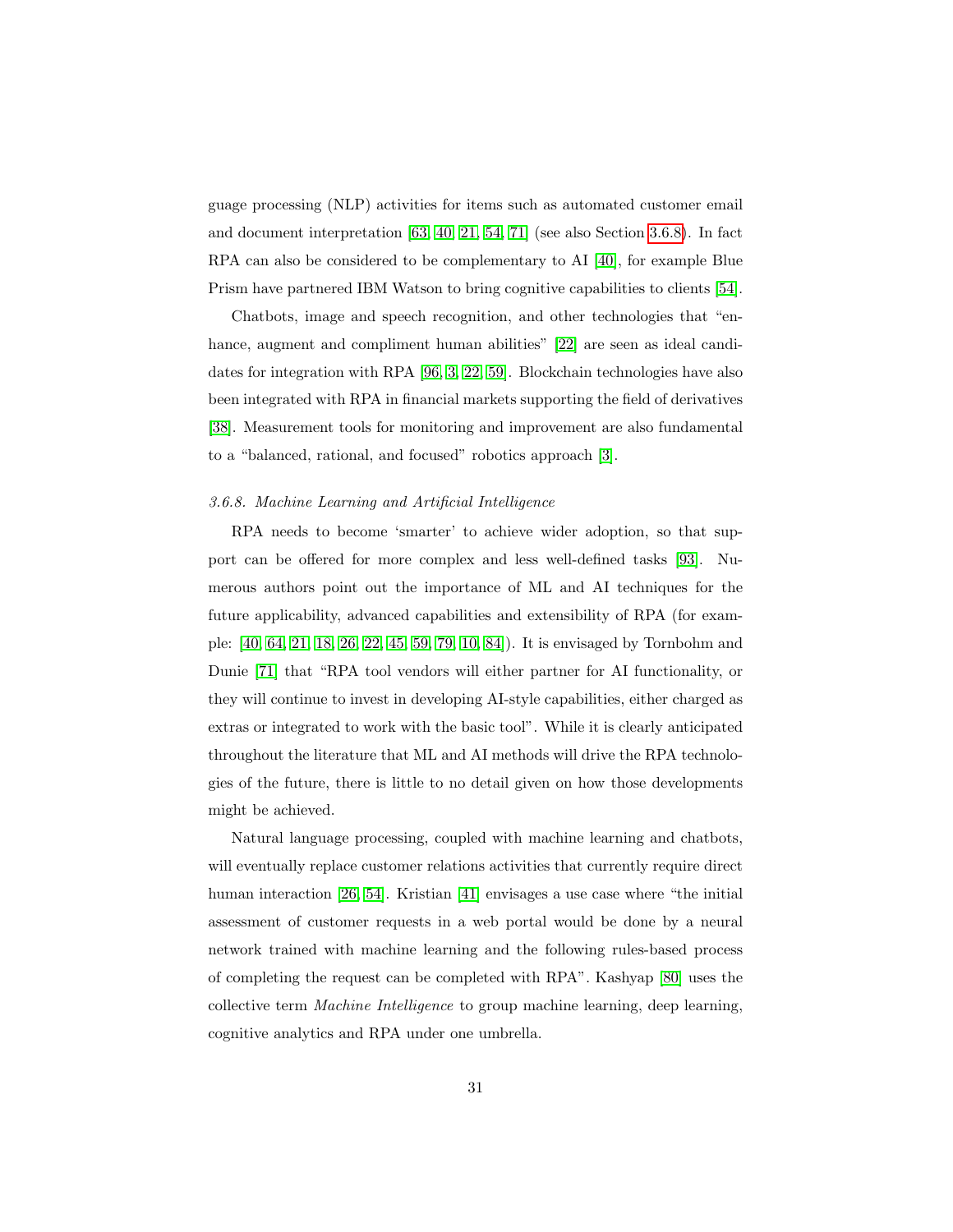#### 3.6.9. Future Technological Directions

One current innovation focus is on management and governance functionalities, such as centralised control, preservation of process knowledge, and features such as "connectivity monitoring, rollback capabilities for failures, and testing capabilities" [\[57\]](#page-44-8).

Another future direction is the field of Intelligent Robotics (IRPA) where RPA can be integrated with cognitive and deep learning methods, incorporating natural language generation, computer vision (AI-screen recognition), cloud integration and self-improvement [\[28,](#page-41-9) [37,](#page-42-7) [63,](#page-45-5) [57,](#page-44-8) [84\]](#page-47-8) (see also Section [3.6.8\)](#page-30-0). The ability to use analytics to build 'smart' knowledge bases that find less common and more complex patterns, and advanced control capabilities, will position future successful RPA implementations [\[92\]](#page-48-6).

Future bots will use AI to understand, decide on and process a request [\[92\]](#page-48-6). AI will assist with coding or creating no-code robot development methods for the most advanced RPA vendors [\[21\]](#page-41-2). Vendors may develop and incorporate their own AI subsystems, or leverage AI service providers such as Microsoft Azure ML or IBM Watson [\[92\]](#page-48-6). Process mining will support the discovery of processes amenable to automation and the use of those processes as a basis for bot training [\[95,](#page-49-1) [93\]](#page-48-7).

### <span id="page-31-0"></span>4. Robotic Process Automation - Research Themes and Challenges

From the summary of our literature review presented in Section [3,](#page-6-0) it is evident that the literature surrounding RPA primarily consists of position papers and white papers describing RPA case studies and experiences aimed at higherlevel management. Issues pertaining to the use of RPA from the strategic and management points of view, such as business drivers for RPA adoption (see Section [3.2\)](#page-8-0), RPA capabilities (Section [3.4\)](#page-16-0), guidance in ensuring RPA success (Section [3.5\)](#page-19-0), as well as RPA readiness (Section [3.3\)](#page-10-0) are discussed quite extensively.

The literature mentions specific human-aspects for successful RPA such as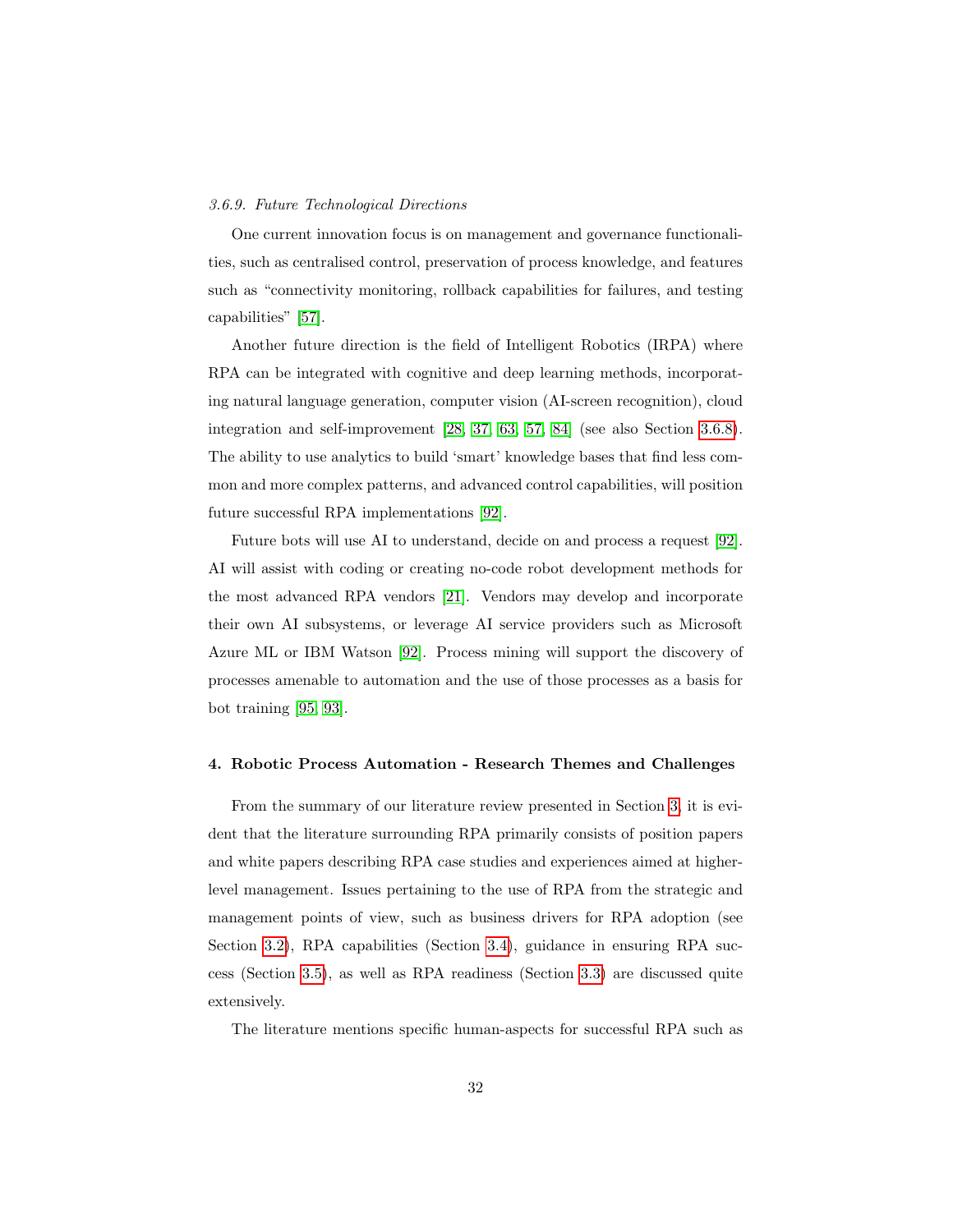the importance of; managing fear of bots and potential job loss (e.g. [\[41,](#page-43-2) [3,](#page-39-2) [72\]](#page-46-5)), the need for clear communication [\[3\]](#page-39-2), dealing with RPA mistrust [\[43,](#page-43-4) [72\]](#page-46-5), the need to set the right expectations [\[11\]](#page-40-1) and the critical role of leadership [\[12,](#page-40-2) [27,](#page-41-8) [28,](#page-41-9) [30,](#page-42-0) [32,](#page-42-2) [83\]](#page-47-7). The literature mentions some practices that have proven effective to address these human aspects in prior RPA cases, such as; treating bots as team members [\[74\]](#page-46-7), and celebrating success [\[43\]](#page-43-4) after bot go-lives. We perceive these human aspects of RPA to be similar to other technology adoption challenges which could be addressed by the plethora of prior and ongoing IT adoption literature, hence have not focused on these in our formation of the research agenda

However, as can be seen from Section [3.5](#page-19-0) and particularly Section [3.6,](#page-25-0) there is currently a limited number of academic papers that explore the operationalisation of RPA from the technical and implementation perspectives.

In this section, we enumerate the key research challenges for each of the themes arising from our review and suggest ways in which they may inform future research in the RPA topic space.

### 4.1. Benefits

The evidence from the literature explains the need to identify and justify how RPA can contribute towards achieving diverse corporate strategies (such as cost reductions, efficiency, higher service quality, better compliance). Future research on RPA benefits realisation (that considers and can cater for various business contexts) can assist towards addressing the identified gaps.

# Challenge 1. Support for Benefit Realisation.

Despite the fact that the benefits of RPA deployment are obvious, it cannot be taken for granted that adopting RPA in an organisation will undoubtedly lead to achieving benefits. Benefit realisation draws upon a number of key factors such as organisational readiness for RPA, capabilities of the RPA technology to adopt, and implementation and delivery of an RPA solution. Often, these factors vary from organisation to organisation and differ from each other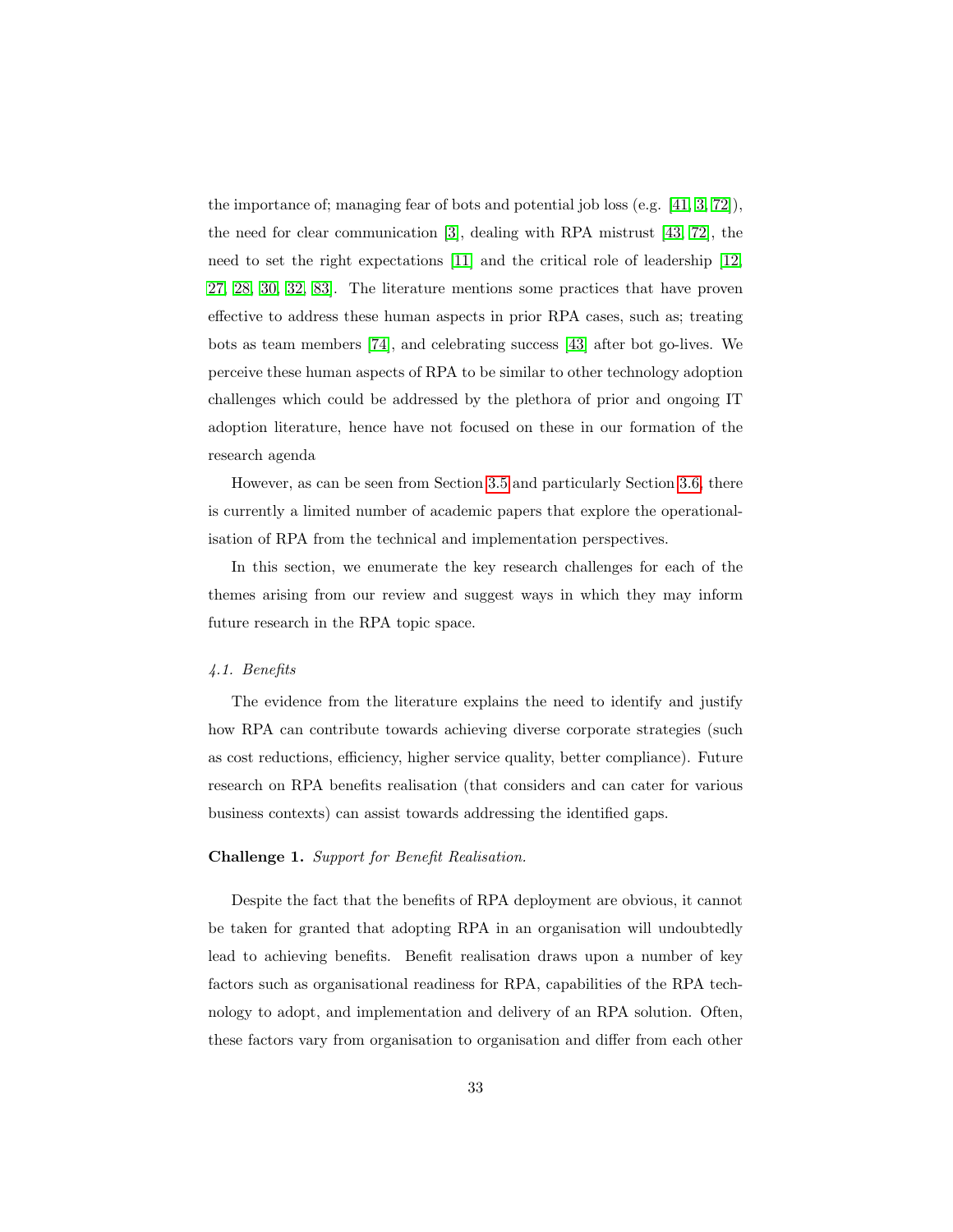given various business contexts. So far, guidelines or best practices for benefit realisation of RPA deployment (from adoption to delivery) rarely exist. Hence, development of a systematic approach supporting benefit realisation of an RPA solution becomes an open issue to address.

# Challenge 2. Comprehensive Metrics for Benefits.

Measuring the benefits delivered by an RPA solution needs to be re-considered. Usually RPA benefits are measured in terms of reductions in time, cost, error, and human resources. However, RPA benefits are not limited to these direct and tangible outcomes. For example, the capacity of human resources saved from repetitive tasks automated by RPA can be reallocated to more creative tasks leading to increased productivity, and in this regard measuring of productivity should also be included in RPA benefits. Hence, benefit metrics for measuring benefits associated with an RPA solution in a comprehensive view and how to measure such benefits are worth of further study.

# 4.2. Readiness

Other than mere lists of things to consider for RPA, the existing literature provides no theoretically grounded, and/or empirically validated frameworks that are actionable.

#### Challenge 3. Models for Organisational Readiness Assessments.

Organisations require RPA readiness and maturity assessment frameworks. These frameworks will assist organisations to achieve strategic alignment by providing guidelines and tools to prepare for effective RPA implementations. Organisations will be able to formally determine the potential opportunities and barriers, and optimise their resource utilisation to achieve strategic objectives.

# Challenge 4. Mechanisms for Infrastructure Assessments.

A model to assess the composition of an organisation's technology infrastructure to support an RPA implementation is currently lacking. Such a model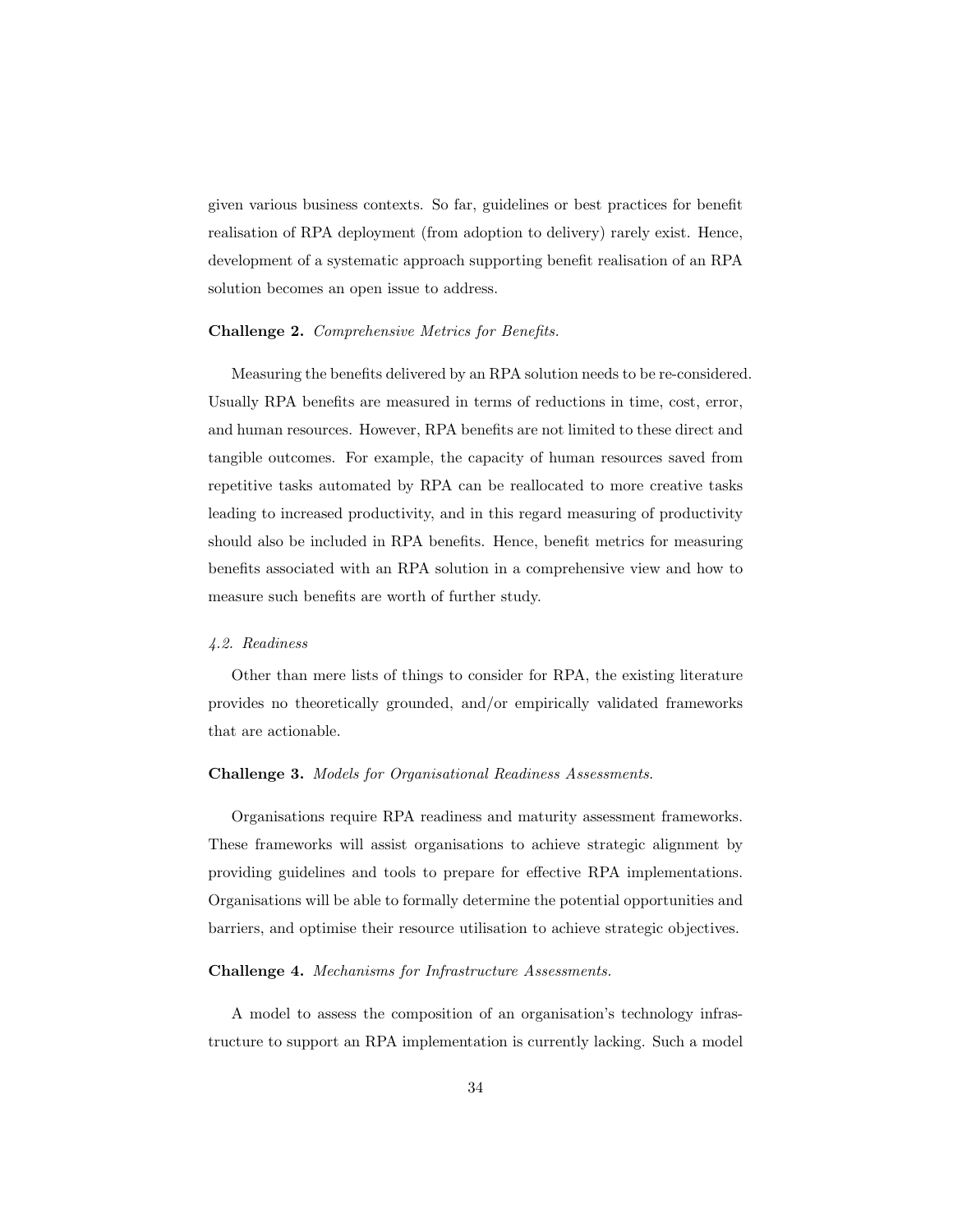would be a valuable tool for practice, enabling organisations to decide the conditions in which an RPA solution will best suit their needs.

#### 4.3. Capabilities

The findings presented the nature of organisational capabilities required for RPA. Future research on how to assess and develop the required RPA capabilities can assist organisations to effectively plan and sustain their RPA initiatives.

### Challenge 5. Models for Organisational Capabilities Assessments.

Organisations also need a RPA capability assessment model. Such a model, with clear guidelines on how to adapt it within different project and organisational contexts, could systematically assist organisations to evaluate their organisational capabilities for RPA and assist design the road map for RPA programs.

# Challenge 6. Maximise Analytical Capabilities.

We call for future research that can further investigate RPA affordances, to develop innovative solutions with RPA capabilities related to artificial and cognitive intelligence to support human decision making.

# 4.4. Methodologies

In Section [3.5,](#page-19-0) we discussed advice and recommendations found in the literature from 6 different dimensions, namely (1) pre-implementation guidelines, (2) RPA tasks selection (3) stakeholders buy-in, (4) stages of RPA roll-out, (5) development and management of bots, and (6) advice on how to ensure longterm RPA success. It can be observed that although there are quite a number of papers describing experience reports and lessons learned from one or more RPA implementations within organisations, there is still a need for an overarching methodology which is vendor-neural and is underpinned by rigorous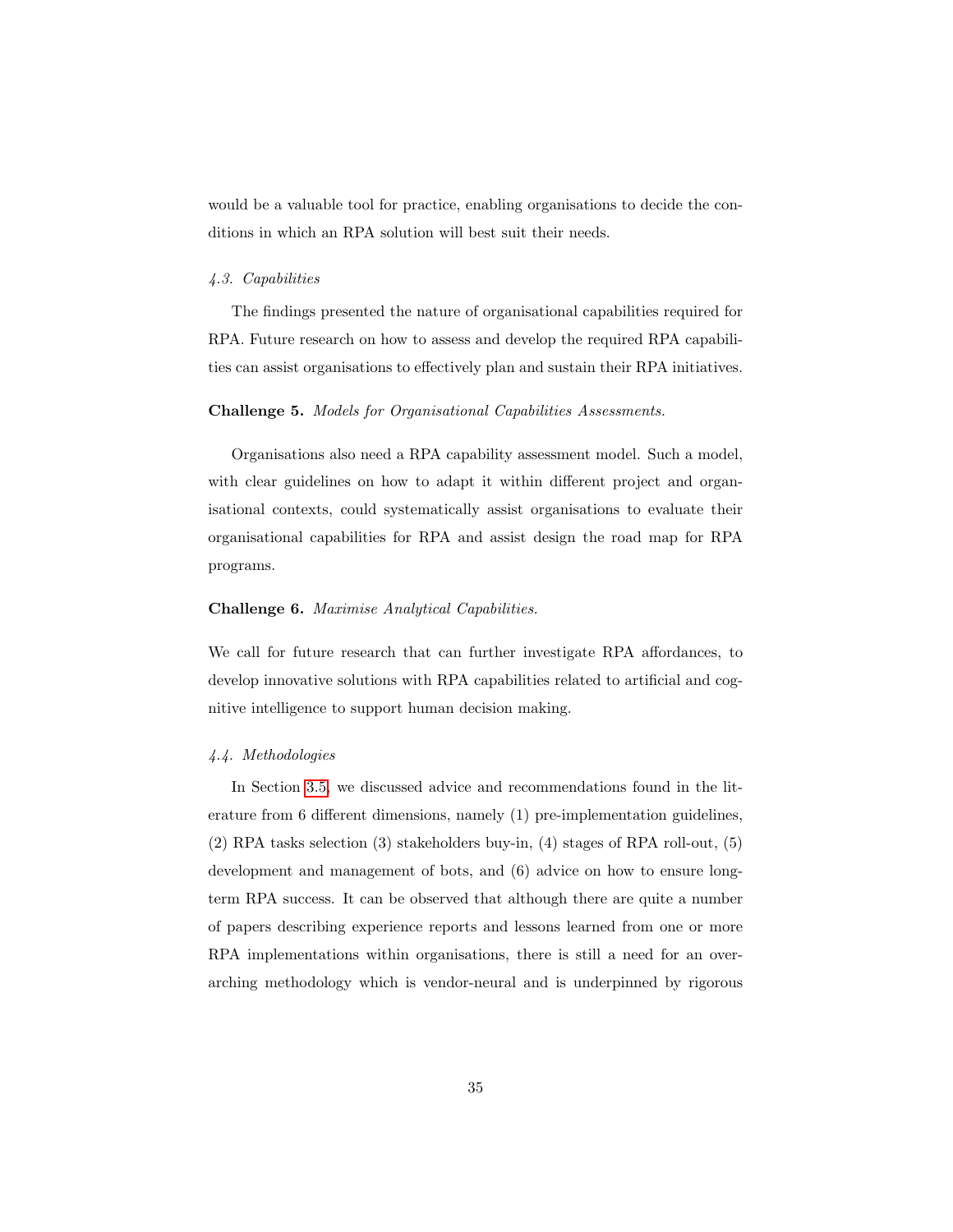academic research. A successful deployment of RPA technologies in an organisation depends on a systematic approach to tackle the strategic level considerations surrounding the adoption of RPA, as well as the technical considerations surrounding RPA implementations.

# Challenge 7. Methodological Support for Adoption.

Issues pertaining to the use of RPA from the strategic and managerial points of view, such as business drivers for RPA adoption and capabilities, guidance in ensuring RPA success, as well as RPA readiness are discussed quite extensively in literature. However, there is a need to further synthesise all the recommendations and proposed approaches for RPA adoption and to develop and evaluate such a methodology with academic rigour.

# Challenge 8. Methodological Support for Implementation.

There is currently no consensus on what a methodology for RPA implementation will entail, although there is some agreement on the use of Agile methodologies for the development of RPA bots. Thus, there is a need for a methodology that focuses on the 'technical' considerations for large-scale RPA implementation. Such a methodology can build upon the existing themes discussed in this paper (e.g., Agile, software development life cycle, stage-based approaches).

# Challenge 9. Critical Success Factors.

While the literature contains many 'points of advice on' and 'considerations for' RPA, it lacks a clear framework on what the critical success (or failure) factors are and how they may have different implications. These may be considered across the different RPA project lifecycle stages or the diverse organisational or process/task contexts in which RPA is considered. A deeper understanding of RPA critical success factors can help firms to identify and better manage different elements to gain the best outcomes from RPA.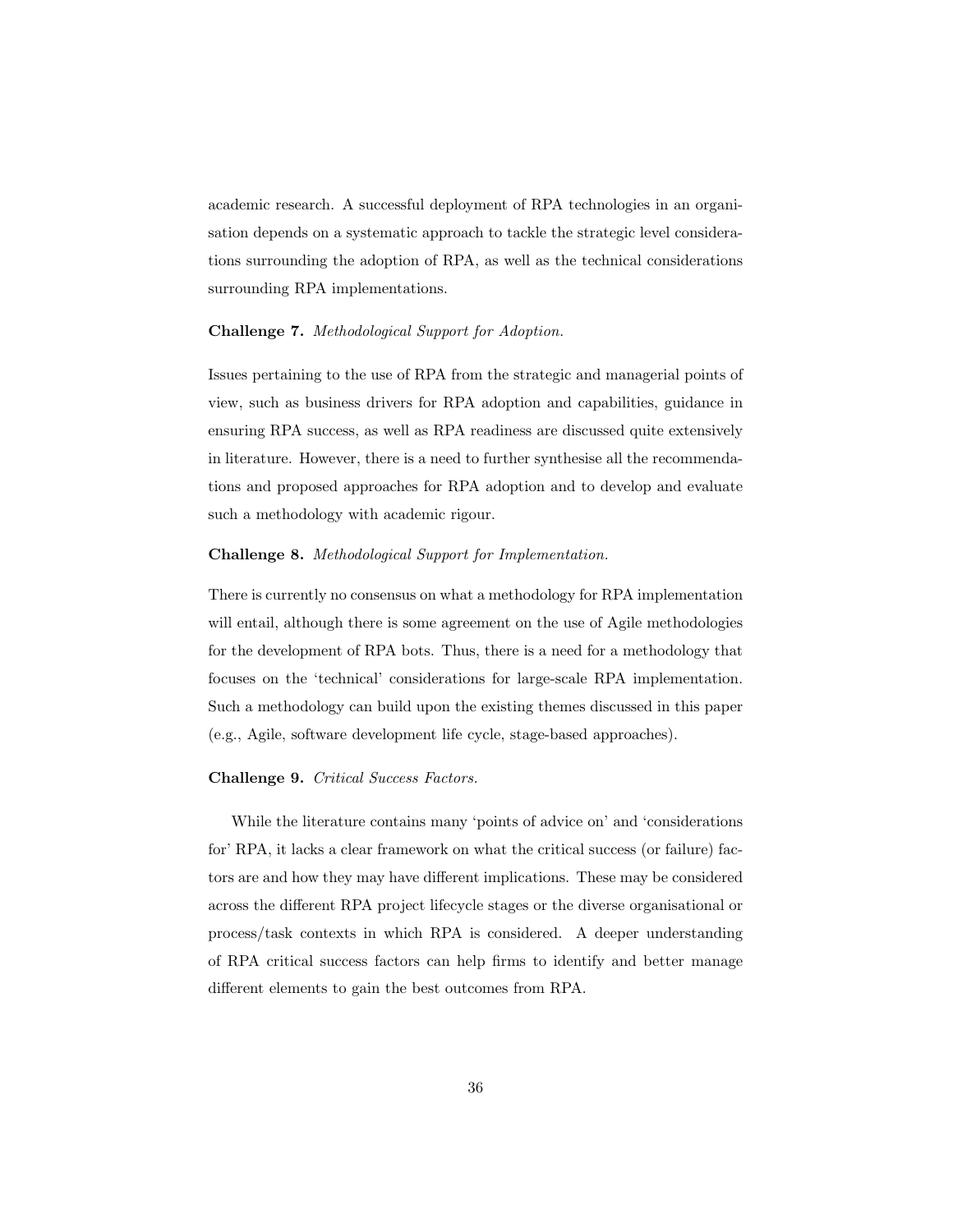# Challenge 10. Socio-technical Implications.

While RPA is rapidly growing, the changes its implementations brings forth to the workforce needs to be better understood and managed. Organisational research that unveils the socio-technical implications of RPA is needed to better guide RPA related IT/ HR policies and assist with the design of effective changemanagement efforts within RPA programs.

#### 4.5. Technologies

Although there are many references to technological aspects of RPA in the literature, they are almost exclusively presented at a high level. For example, there are broad categories of functionalities and architectures of current commercial tools, deployment constraints, process design, and the management of exceptions and risk. A much deeper exploration of these topics is needed to lift the capabilities of RPA technologies to address emerging domains and applications.

# Challenge 11. Techniques for Task Selection.

Choosing the right activities for automation is one of the main challenges for successful RPA adoption. Design principles for selecting the candidate tasks for RPA are lacking empirical validation. Current techniques are largely developed by specific RPA vendors (within a basis of limited anecdotal evidence) and may be biased. Therefore, there is a need for formal, systematic and evidence-based techniques to determine the suitability of tasks for RPA.

# Challenge 12. Systematic Design, Development, and Evolution.

A bot requires a design blueprint that captures the many possible sequences of detailed actions that the bot should perform to accomplish a task. For the most part, the design of a bot is still a largely manual effort, which can be tedious, inflexible, and error-prone. This represents a real hindrance to launching bots on a larger scale. To overcome these problems, there is a need to develop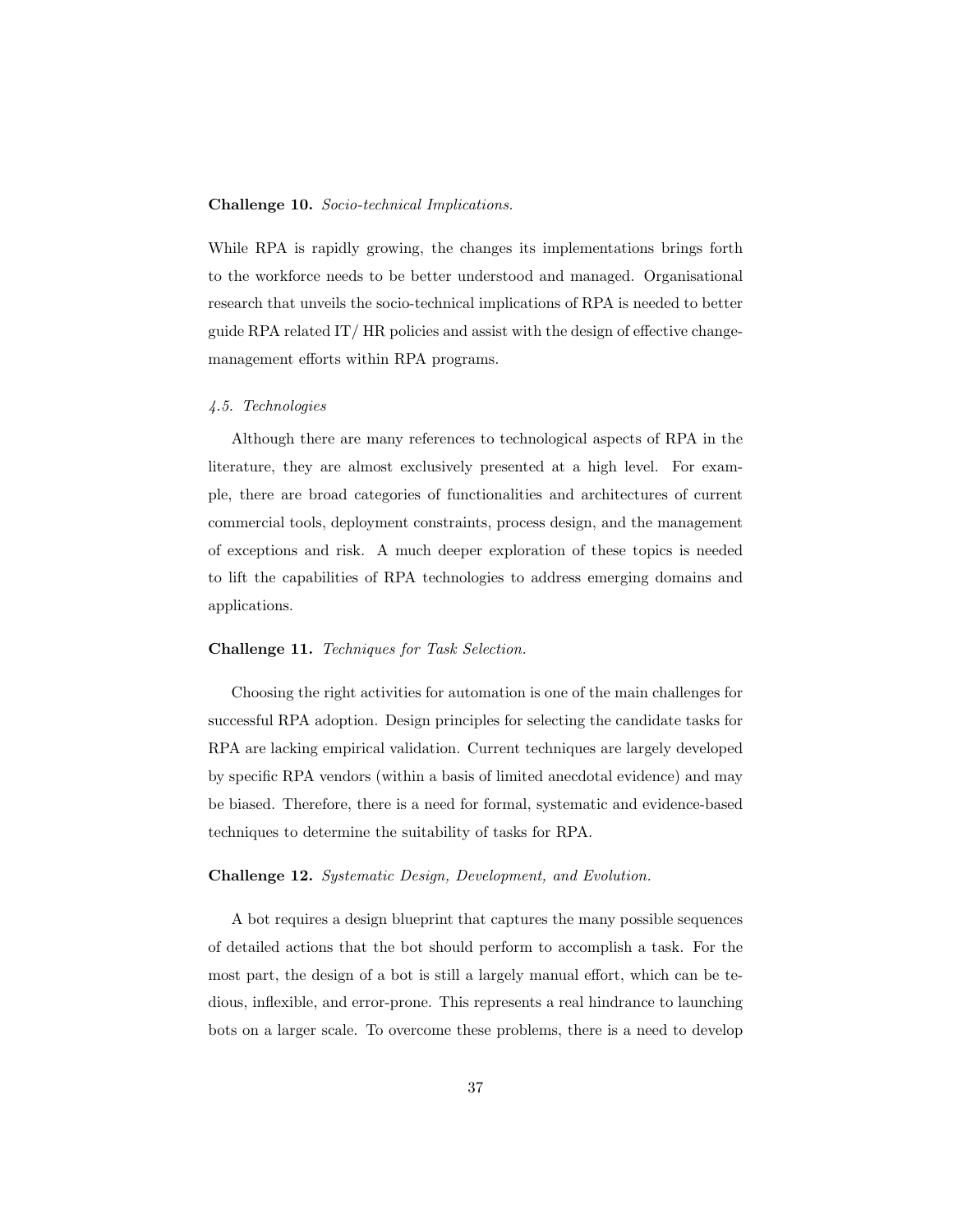and implement capabilities to systematically extract logical structures from user activities and transform these into algorithms for bot executions, and to proactively and continuously acquire, develop, and apply knowledge about variations related to those tasks.

### Challenge 13. Seamless Handling of Exceptions.

When RPA-enabled workflows are being enacted, the manifestation of certain operational risks, especially those that arise from run-time exceptions, are inevitable (cf. [3.6.5\)](#page-28-0). However, bots are generally not coded with sufficient instructions to handle the various deviations that can arise. The causes of exceptions may range from a change to a user interface (e.g. different screen resolution or layout), a change to system interaction (e.g. the use of a different system required in handling an atypical scenario) to a change in business rules (e.g. special considerations regarding certain types of customers). As a result, bots may stop working or progress to an incorrect path, leading to the need for human intervention [\[9,](#page-39-8) [21,](#page-41-2) [49\]](#page-44-0). However, manual interventions and resolutions act to lessen or negate the benefits sought from the implementation of an RPA solution. Novel, system-based, automated exception handling architectures and frameworks are needed to maximise the benefits RPA offers so that the promised returns on investment can be realised.

#### Challenge 14. Techniques for Managing Scalability.

While small-scale, localised bot deployments may perform well, in practice scaling up the use of bots to provide solutions to a wider range of applications can become complex and are often unattainable [\[23,](#page-41-4) [13\]](#page-40-3). Enterprise-wide adoption of RPA technologies remains a challenge due to scalability problems. Innovative methods and techniques are needed to overcome the existing barriers to larger-scale implementations.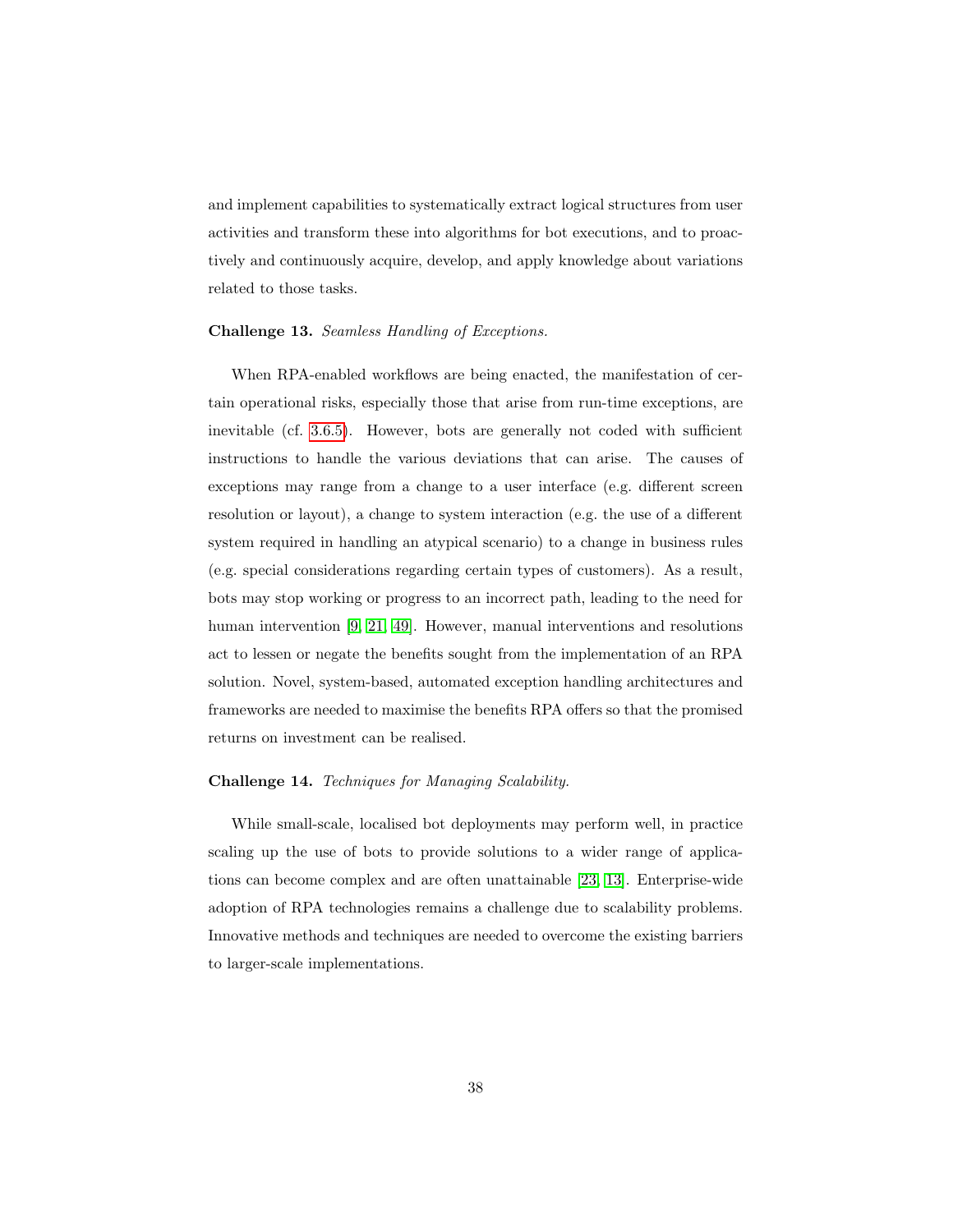# Challenge 15. Proactive Monitoring and Control.

Currently, bots cannot monitor themselves and do not automatically adapt their behaviours to changes in business rules. However, business rule sets constantly change, as new rules are added and existing rules are updated or removed. Consequently, there is a risk of bots generating incorrect results due to their reliance on out-of-date rules, leading to degradation in their performance over time. Early detection of such risk phenomenon is essential to minimise disruptions and to trigger, as soon as possible, the application of appropriate control mechanisms. As such there is a need to develop new approaches to monitoring the health of bots and to proactively adapt to changes in business rules.

# <span id="page-38-0"></span>5. Conclusion

Organisations aim to achieve their strategic objectives by investing in RPA technologies to improve their existing business processes and operations. In their quest to understand the preparation, selection, and implementation of RPA, organisations seek advice from vendors and consultancy organisations. Motivated by the increase in interest in Robotic Process Automation from industry and academia, this paper presents key insights from a structured literature review on the topic of RPA involving 125 papers and is guided by six overarching research questions. The paper synthesises the findings around six key themes, namely, RPA definitions, RPA benefits, RPA readiness, RPA capabilities, RPA methodologies, and RPA technologies. The paper acts as a call for action to the research community to synthesise and extend techniques from a variety of disciplines including business process management, process mining, data mining, artificial intelligence, machine learning, and risk management to design, operationalise, and evaluate more intelligent and robust suites of bots.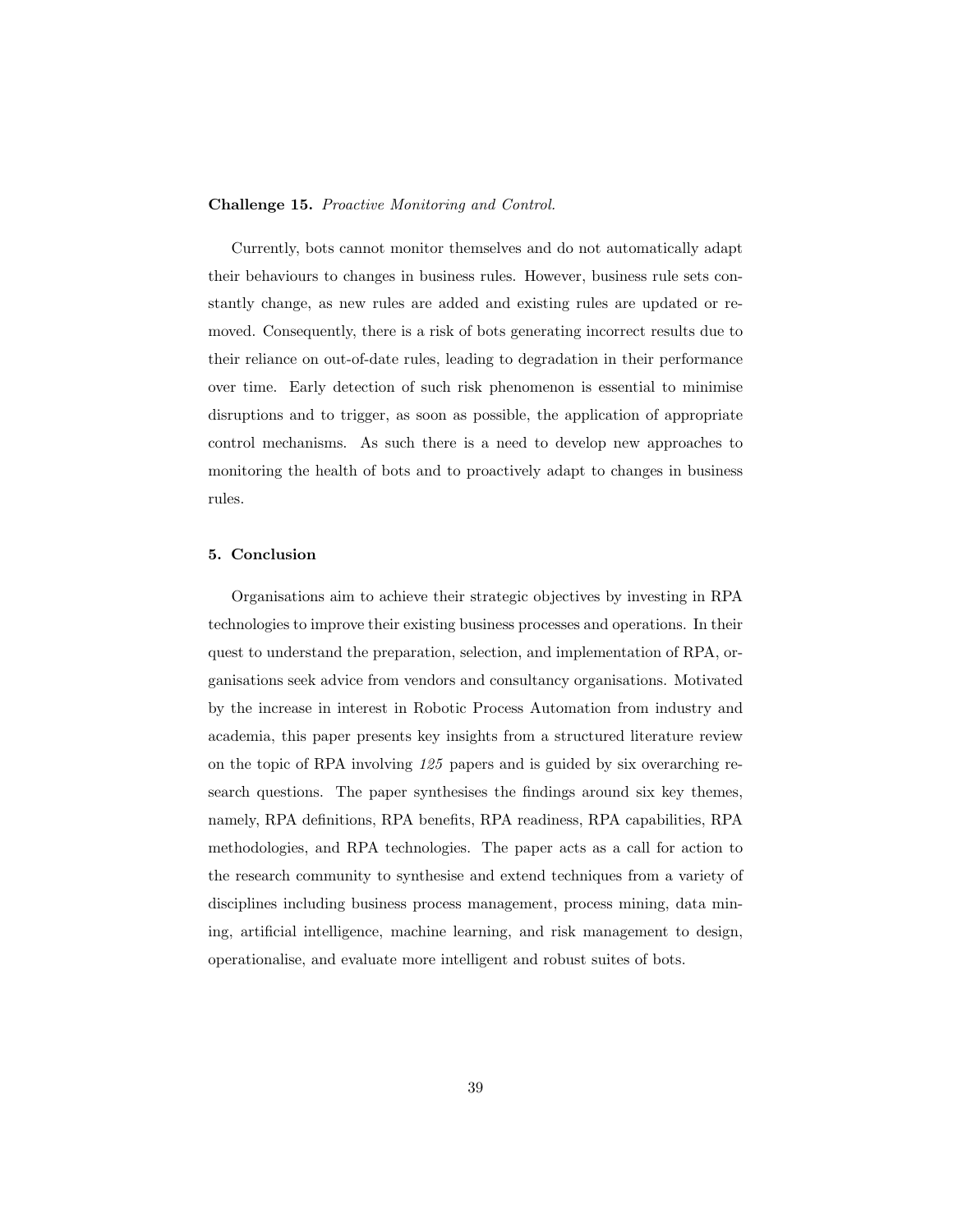#### References

- <span id="page-39-0"></span>[1] M. Lacity, L. Willcocks, Robotic process automation at Telefonica O2, MIS Quarterly Executive 15 (1) (2016) 21–35.
- <span id="page-39-1"></span>[2] M. Lacity, L. Willcocks, A. Craig, Robotizing global financial shared services at Royal DSM, Tech. rep. (2016).
- <span id="page-39-2"></span>[3] T. Tarquini, Practical robotics in insurance - the future is here already, in: The InsurTech Book, FINTECH Circle Ltd, 2018, pp. 231–235.
- <span id="page-39-3"></span>[4] Gartner, [Competitive landscape: Consulting and system integration](https://www.gartner.com/doc/reprints?id=1-5CSS61I&ct=180814&st=sb) [service providers for robotic process automation](https://www.gartner.com/doc/reprints?id=1-5CSS61I&ct=180814&st=sb) (August 2018). URL https://www.gartner.[com/doc/reprints?id=1-5CSS61I&ct=](https://www.gartner.com/doc/reprints?id=1-5CSS61I&ct=180814&st=sb) [180814&st=sb](https://www.gartner.com/doc/reprints?id=1-5CSS61I&ct=180814&st=sb)
- <span id="page-39-4"></span>[5] G. Paré, S. Kitsiou, Methods for literature reviews, in: Handbook of eHealth Evaluation: An Evidence-based Approach, University of Victoria, 2017.
- <span id="page-39-5"></span>[6] W. Bandara, E. Furtmueller, E. Gorbacheva, S. Miskon, J. Beekhuyzen, Achieving rigor in literature reviews: Insights from qualitative data analysis and tool-support, Communications of the Association for Information Systems 37 (2015) 154–204.
- <span id="page-39-6"></span>[7] J. Saldaña, The coding manual for qualitative researchers, Sage, 2015.
- <span id="page-39-7"></span>[8] J. F. Wolfswinkel, E. Furtmueller, C. P. Wilderom, Using grounded theory as a method for rigorously reviewing literature, European journal of information systems 22 (1) (2013) 45–55.
- <span id="page-39-8"></span>[9] ACCA Global, [The robots are coming? Implications for financial shared](https://www.accaglobal.com/us/en/technical-activities/technical-resources-search/2015/september/robots-and-the-future-of-finance.html) [services](https://www.accaglobal.com/us/en/technical-activities/technical-resources-search/2015/september/robots-and-the-future-of-finance.html) (2015). URL https://www.accaglobal.[com/us/en/technical-activities/](https://www.accaglobal.com/us/en/technical-activities/technical-resources-search/2015/september/robots-and-the-future-of-finance.html) [technical-resources-search/2015/september/robots-and-the](https://www.accaglobal.com/us/en/technical-activities/technical-resources-search/2015/september/robots-and-the-future-of-finance.html)[future-of-finance](https://www.accaglobal.com/us/en/technical-activities/technical-resources-search/2015/september/robots-and-the-future-of-finance.html).html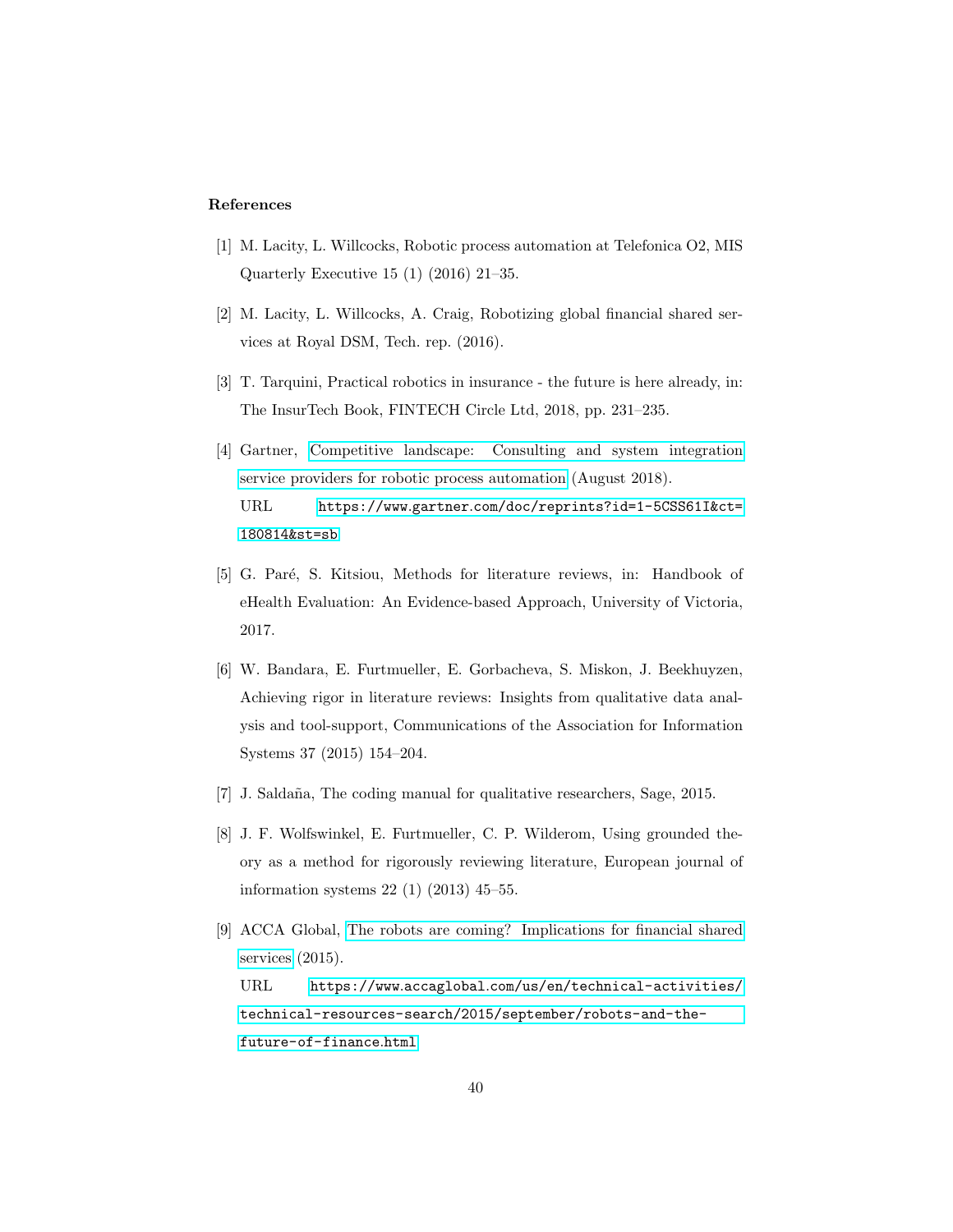- <span id="page-40-0"></span>[10] Accenture, [Getting robots right: How to avoid the six most damaging](https://www.accenture.com/t00010101T000000Z__w__/au-en/_acnmedia/PDF-41/Accenture-Robotic-Process-Auto-POV.pdf) [mistakes in scaling-up robotic process automation](https://www.accenture.com/t00010101T000000Z__w__/au-en/_acnmedia/PDF-41/Accenture-Robotic-Process-Auto-POV.pdf) (2016).  $URL$  https://www.accenture.[com/t00010101T000000Z](https://www.accenture.com/t00010101T000000Z__w__/au-en/_acnmedia/PDF-41/Accenture-Robotic-Process-Auto-POV.pdf)\_w\_/au-en/ [acnmedia/PDF-41/Accenture-Robotic-Process-Auto-POV](https://www.accenture.com/t00010101T000000Z__w__/au-en/_acnmedia/PDF-41/Accenture-Robotic-Process-Auto-POV.pdf).pdf
- <span id="page-40-1"></span>[11] Deloitte, The robots are ready. are you? untapped advantage in your digital workforce (2017).
- <span id="page-40-2"></span>[12] J. Geyr, Adopting robotic process automation requires initiative from workforce and leadership alike, Industrial Maintenance & Plant Operations (2015).
- <span id="page-40-3"></span>[13] M. Lacity, L. Willcocks, A new approach to automating services, MIT Sloan Management Review 58 (1) (2016) 41–49.
- <span id="page-40-4"></span>[14] The Institute for Robotic Process Automation, [Introduction to robotic](https://irpaai.com/wp-content/uploads/2015/05/Robotic-Process-Automation-June2015.pdf) [process automation: A primer](https://irpaai.com/wp-content/uploads/2015/05/Robotic-Process-Automation-June2015.pdf) (2015). URL https://irpaai.[com/wp-content/uploads/2015/05/Robotic-](https://irpaai.com/wp-content/uploads/2015/05/Robotic-Process-Automation-June2015.pdf)[Process-Automation-June2015](https://irpaai.com/wp-content/uploads/2015/05/Robotic-Process-Automation-June2015.pdf).pdf
- <span id="page-40-5"></span>[15] Deloitte, [The robots are coming](https://www2.deloitte.com/uk/en/pages/finance/articles/robots-coming-global-business-services.html)  $(2015)$ . URL https://www2.deloitte.[com/uk/en/pages/finance/articles/](https://www2.deloitte.com/uk/en/pages/finance/articles/robots-coming-global-business-services.html) [robots-coming-global-business-services](https://www2.deloitte.com/uk/en/pages/finance/articles/robots-coming-global-business-services.html).html
- <span id="page-40-6"></span>[16] M. Lacity, L. Willcocks, A. Craig, Robotic process automation: mature capabilities in the energy sector, Tech. rep., LSE Outsourcing Unit Working Paper (October 2015).
- <span id="page-40-7"></span>[17] J. G. Wacker, A theory of formal conceptual definitions: developing theorybuilding measurement instruments, Journal of Operations Management 22 (6) (2004) 629–650.
- <span id="page-40-8"></span>[18] C. Boulton, What is RPA? a revolution in business process automation, Computerworld Hong Kong (May 2017).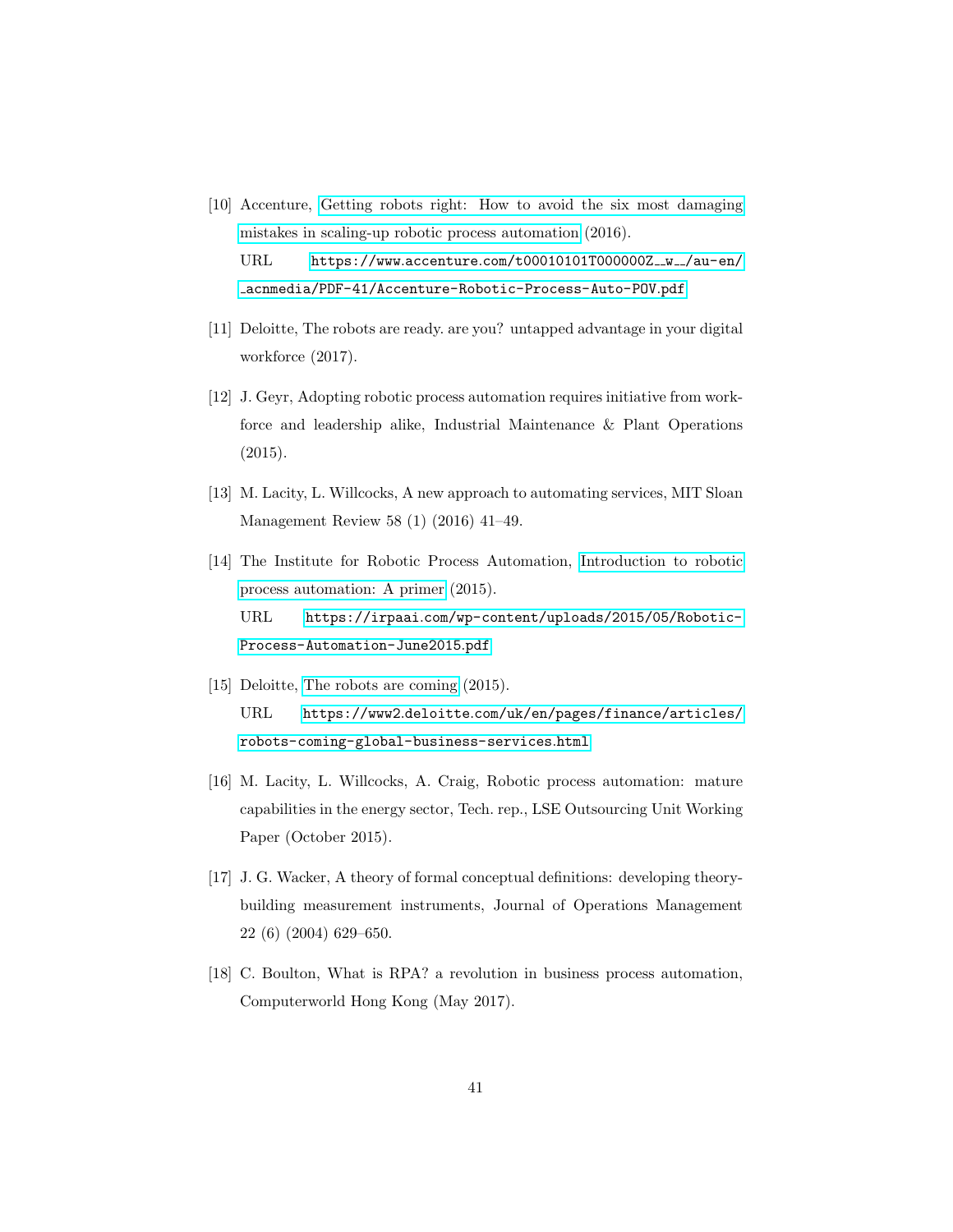- <span id="page-41-0"></span>[19] B. Agaton, G. Swedberg, Evaluating and developing methods to assess business process suitability for robotic process automation, Department of Computer Science and Engineering (2018).
- <span id="page-41-1"></span>[20] M. Lacity, L. Willcocks, A. Yan, Are the robots really coming? Service automation survey findings, Pulse Magazine 17 (2015) 14–21.
- <span id="page-41-2"></span>[21] S. Burnett, M. Aggarwal, A. Modi, S. Bhadola, Defining enterprise RPA, Everest Group Research (2018).
- <span id="page-41-3"></span>[22] H. Grung-Olsen, A strategic look at robotic process automation, BP Trends (2017).
- <span id="page-41-4"></span>[23] H. Jalonen, Assessing robotic process automation potential, Master's thesis, Tampere University of Technology (2017).
- <span id="page-41-5"></span>[24] A. Asatiani, E. Penttinen, Turning robotic process automation into commercial success – Case OpusCapita, Journal of Information Technology Teaching Cases 6 (2) (2016) 67–74.
- <span id="page-41-6"></span>[25] E. Penttinen, H. Kasslin, A. Asatiani, How to choose between robotic process automation and back-end system automation?, in: Twenty-Sixth European Conference on Information Systems (ECIS2018), 2018.
- <span id="page-41-7"></span>[26] Capgemini Consulting, Robotic Process Automation - Robots Conquer Business Processes in Back Offices, Capgemini Consulting (2016).
- <span id="page-41-8"></span>[27] K. Juntunen, [Influence of contextual factors on the adoption process of](http://www.diva-portal.org/smash/record.jsf?pid=diva2:1223866) [robotic process automation \(RPA\): Case study at Stora Enso Finance](http://www.diva-portal.org/smash/record.jsf?pid=diva2:1223866) [Delivery,](http://www.diva-portal.org/smash/record.jsf?pid=diva2:1223866) Master's thesis, Uppsala Universitet (2018). URL http://www.diva-portal.[org/smash/record](http://www.diva-portal.org/smash/record.jsf?pid=diva2:1223866).jsf?pid=diva2: [1223866](http://www.diva-portal.org/smash/record.jsf?pid=diva2:1223866)
- <span id="page-41-9"></span>[28] M. Lacity, L. Willcocks, Dynamic Innovation in Outsourcing, 2018, Ch. Innovating in Service: The Role and Management of Automation.
- <span id="page-41-10"></span>[29] A. Cappiello, Technology and Insurance Industry, Springer, 2018.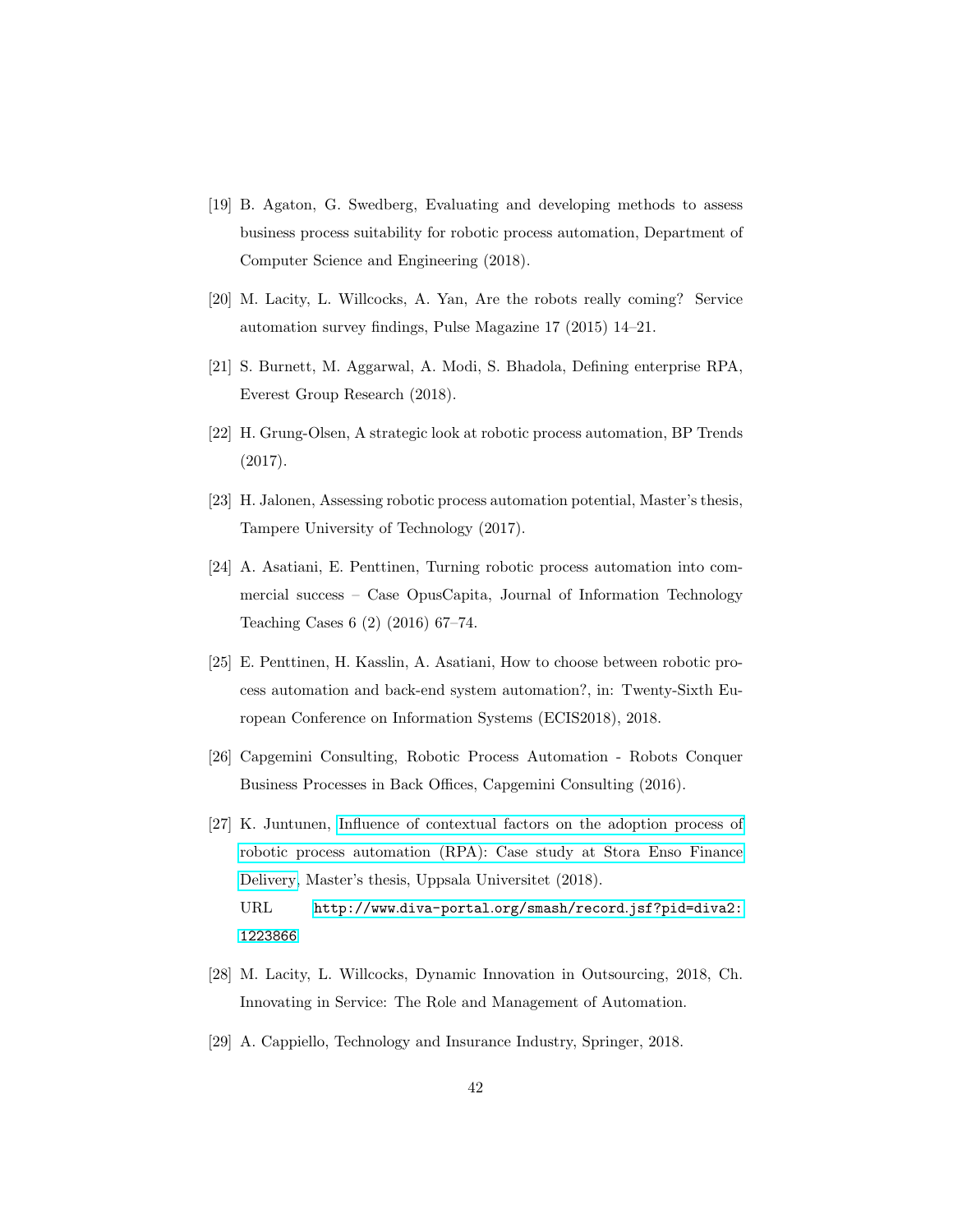- <span id="page-42-0"></span>[30] J. R. Slaby, P. Fersht, Robotic automation emerges as a threat to traditional lowcost outsourcing, in: HFS Research, 2012, pp. 1–19.
- <span id="page-42-1"></span>[31] D. Fernandez, A. Aman, Impacts of robotic process automation on global accounting services, Asian Journal of Accounting & Governance 9 (2018) 127–140.
- <span id="page-42-2"></span>[32] M. Lacity, L. Willcocks, Rethinking legal services in the face of globalization and technology innovation: the case of radiant law, Journal of Information Technology Teaching Cases 6 (1) (2016).
- <span id="page-42-3"></span>[33] The Financial Express, [Robotic process automation: The next big disrup](http://www.financialexpress.com/opinion/robotic-process-automation-the-next-big-disruption/344032/)[tion](http://www.financialexpress.com/opinion/robotic-process-automation-the-next-big-disruption/344032/) (2016). URL http://www.financialexpress.[com/opinion/robotic-process](http://www.financialexpress.com/opinion/robotic-process-automation-the-next-big-disruption/344032/)[automation-the-next-big-disruption/344032/](http://www.financialexpress.com/opinion/robotic-process-automation-the-next-big-disruption/344032/)
- <span id="page-42-4"></span>[34] Ernst & Young, [Get ready for robots: Why planning makes the difference](https://www.ey.com/Publication/vwLUAssets/Get_ready_for_robots/%24FILE/ey-get-ready-for-robots.pdf) [between success and disappointment](https://www.ey.com/Publication/vwLUAssets/Get_ready_for_robots/%24FILE/ey-get-ready-for-robots.pdf) (2016). URL https://www.ey.[com/Publication/vwLUAssets/](https://www.ey.com/Publication/vwLUAssets/Get_ready_for_robots/%24FILE/ey-get-ready-for-robots.pdf) Get ready for [robots/%24FILE/ey-get-ready-for-robots](https://www.ey.com/Publication/vwLUAssets/Get_ready_for_robots/%24FILE/ey-get-ready-for-robots.pdf).pdf
- <span id="page-42-5"></span>[35] H. P. Fung, Criteria, use cases and effects of information technology process automation (ITPA), Advances in Robotic and Automation 3 (3) (2014) 1– 11.
- <span id="page-42-6"></span>[36] R. Dunlap, M. Lacity, Resolving tussles in service automation deployments: service automation at Blue Cross Blue Shield North Carolina (BCBSNC), Journal of Information Technology Teaching Cases 7 (1) (2017) 29–34.
- <span id="page-42-7"></span>[37] S. Anagnoste, Robotic automation process-the next major revolution in terms of back office operations improvement, Proceedings of the International Conference on Business Excellence 11 (1) (2017) 676–686.
- <span id="page-42-8"></span>[38] A. Chakroborty, Robotic process automation for transforming financial KPO industry, Imperial Journal of Interdisciplinary Research 3 (3) (2017).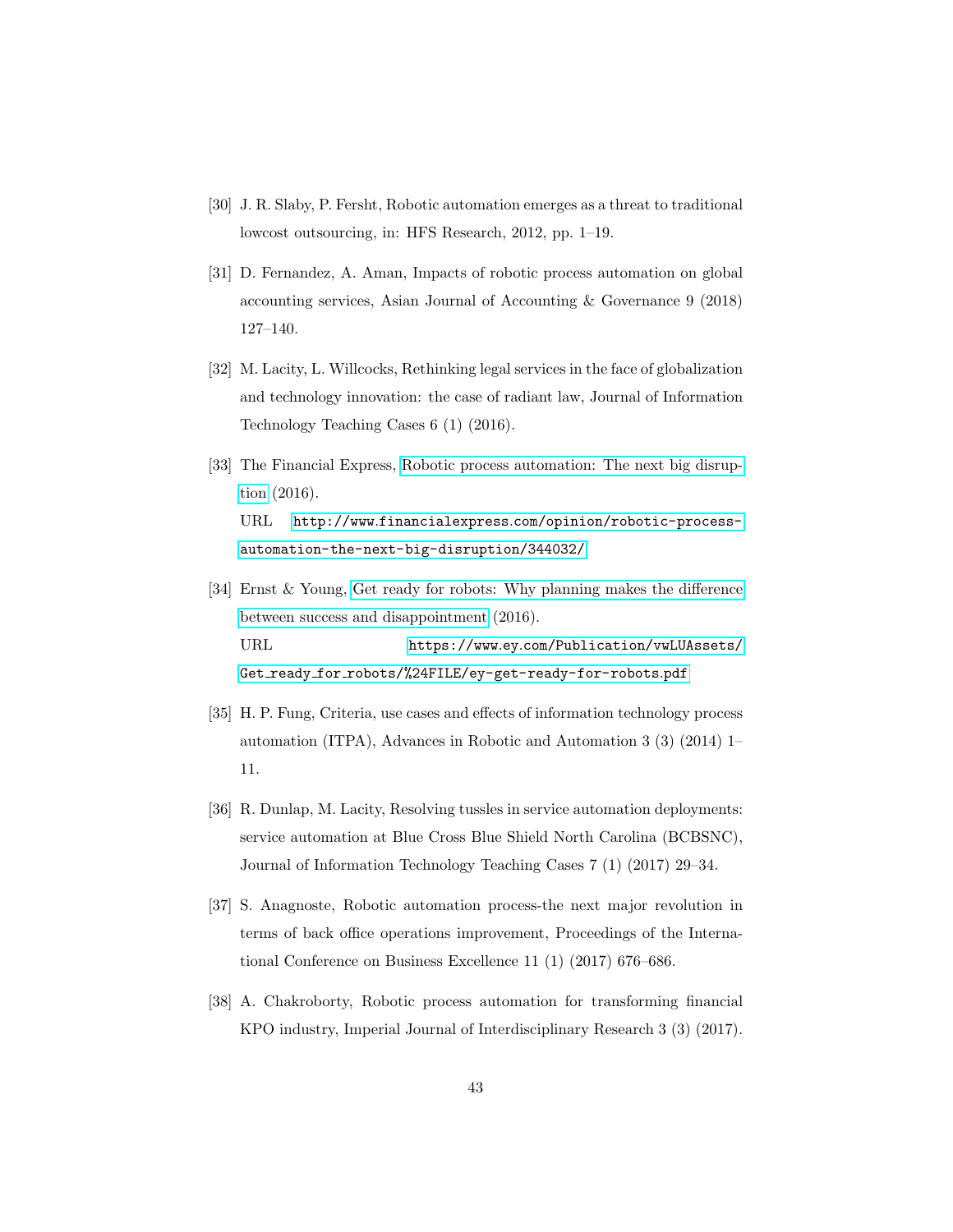- <span id="page-43-0"></span>[39] Convergys, [Everybody loves a bot: How to wow your customers with](https://www.bitpipe.com/detail/RES/1534793388_254.html) [robotic process automation,](https://www.bitpipe.com/detail/RES/1534793388_254.html) in: CRM Magazine, Vol. WP12, 2018. URL https://www.bitpipe.[com/detail/RES/1534793388](https://www.bitpipe.com/detail/RES/1534793388_254.html) 254.html
- <span id="page-43-1"></span>[40] A. Burgess, Associated technologies, in: The Executive Guide to Artificial Intelligence, Palgrave Macmillan, 2018.
- <span id="page-43-2"></span>[41] S. Kristian, Robotic process automation of office work: benefits, challenges and capability development, Master's thesis, Aalto University (2018).
- <span id="page-43-3"></span>[42] K. Vanmali, Robotic software will help CFOs to play a more strategic role, Accountancy SA (2017) 16–17.
- <span id="page-43-4"></span>[43] A. Lintukangas, [Improving indirect procurement process by utilizing](http://www.doria.fi/bitstream/handle/10024/143385/Lintukangas_Annika%2003082017.pdf?sequence=2&isAllowed=y) [robotic process automation,](http://www.doria.fi/bitstream/handle/10024/143385/Lintukangas_Annika%2003082017.pdf?sequence=2&isAllowed=y) Master's thesis, Lappeenranta University of Technology (2017). URL http://www.doria.[fi/bitstream/handle/10024/143385/](http://www.doria.fi/bitstream/handle/10024/143385/Lintukangas_Annika%2003082017.pdf?sequence=2&isAllowed=y) Lintukangas Annika%2003082017.[pdf?sequence=2&isAllowed=y](http://www.doria.fi/bitstream/handle/10024/143385/Lintukangas_Annika%2003082017.pdf?sequence=2&isAllowed=y)
- <span id="page-43-5"></span>[44] J. Ruissalo, Human-computer interaction and role allocation in information-intensive work processes: Robotic process automation in financial administration work, Master's thesis, Aalto University (2018).
- <span id="page-43-6"></span>[45] C. Lamberton, D. Brigo, D. Hoy, Impact of robotics, RPA and AI on the insurance industry: challenges and opportunities, Journal of Financial Perspectives 4 (1) (2017).
- <span id="page-43-7"></span>[46] M. Lacity, L. Willcocks, Robotic process automation: The next transformation lever for shared services., London School of Economics Outsourcing Unit Working Papers (2015) 7.
- <span id="page-43-8"></span>[47] M. Lacity, L. Willcocks, What knowledge workers stand to gain from automation, in: Harvard Business Review Online, 2015.
- <span id="page-43-9"></span>[48] Blue Prism, [The role of IT in business-driven process automation,](https://www.blueprism.com/wpapers/forrester-report-role-business-driven-process-automation) Tech. rep. (2011).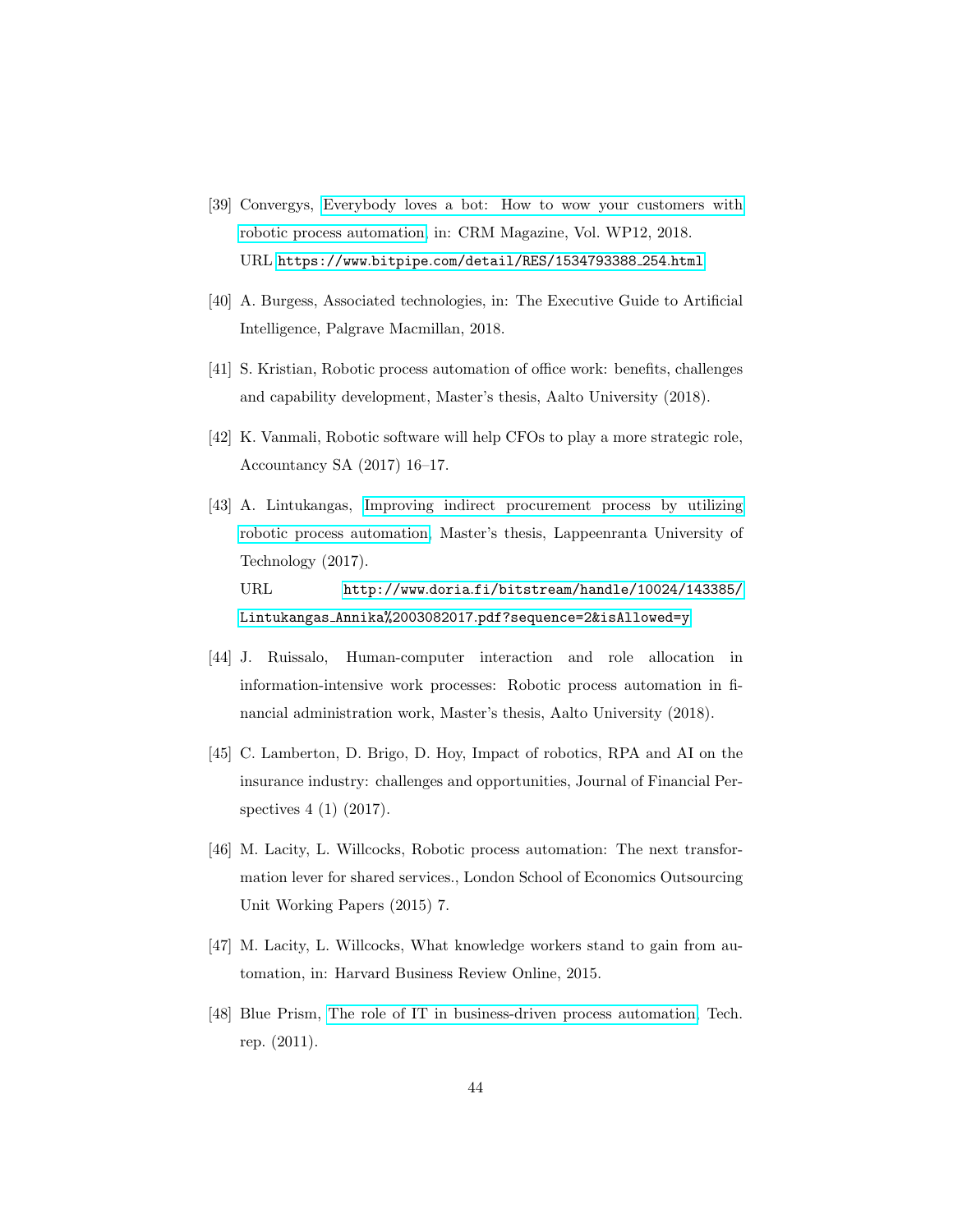URL https://www.blueprism.[com/wpapers/forrester-report-role](https://www.blueprism.com/wpapers/forrester-report-role-business-driven-process-automation)[business-driven-process-automation](https://www.blueprism.com/wpapers/forrester-report-role-business-driven-process-automation)

- <span id="page-44-0"></span>[49] P. Hallikainen, R. Bekkhus, S. L. Pan, How OpusCapita used internal RPA capabilities to offer services to clients, MIS Quarterly Executive 17 (1) (2018) 41–52.
- <span id="page-44-1"></span>[50] B. Hodge, [How to manage risk and ensure control - what to look out for](https://rpaia.iqpc.com/downloads/how-to-manage-risk-and-ensure-control-what-to-look-out-for-in-robotic-process-implementation) [in robotic process implementation,](https://rpaia.iqpc.com/downloads/how-to-manage-risk-and-ensure-control-what-to-look-out-for-in-robotic-process-implementation) Tech. rep. (2017). URL https://rpaia.iqpc.[com/downloads/how-to-manage-risk](https://rpaia.iqpc.com/downloads/how-to-manage-risk-and-ensure-control-what-to-look-out-for-in-robotic-process-implementation)[and-ensure-control-what-to-look-out-for-in-robotic-process](https://rpaia.iqpc.com/downloads/how-to-manage-risk-and-ensure-control-what-to-look-out-for-in-robotic-process-implementation)[implementation](https://rpaia.iqpc.com/downloads/how-to-manage-risk-and-ensure-control-what-to-look-out-for-in-robotic-process-implementation)
- <span id="page-44-2"></span>[51] A. Stople, H. Steinsund, J. Iden, B. Bygstad, Lightweight IT and the IT function: experiences from robotic process automation in a Norwegian bank, in: NOKOBIT, Vol. 25 of Bibsys Open Journal Systems, 2017.
- <span id="page-44-3"></span>[52] M. Kirchmer, [Robotic process automation - pragmatic solution or danger](http://insights.btoes.com/risks-robotic-process-automation-pragmatic-solution-or-dangerous-illusion)[ous illusion?,](http://insights.btoes.com/risks-robotic-process-automation-pragmatic-solution-or-dangerous-illusion) Tech. rep. (2017). URL http://insights.btoes.[com/risks-robotic-process](http://insights.btoes.com/risks-robotic-process-automation-pragmatic-solution-or-dangerous-illusion)[automation-pragmatic-solution-or-dangerous-illusion](http://insights.btoes.com/risks-robotic-process-automation-pragmatic-solution-or-dangerous-illusion)
- <span id="page-44-4"></span>[53] B. Galusha, Considering RPA?, Database Trends and Applications 31 (6) (2018) 44–45.
- <span id="page-44-5"></span>[54] D. Schatsky, C. Muraskin, K. Iyengar, Robotic process automation: A path to the cognitive enterprise., Deloitte University Press (2016).
- <span id="page-44-6"></span>[55] Forrester Consulting, The new frontier of automation : Enterprise RPA, Tech. rep. (2017).
- <span id="page-44-7"></span>[56] S. Seasongood, Not just for the assembly line: A case for robotics in accounting and finance, Financial Executive 32 (1) (2016) 31–32,35–36,39.
- <span id="page-44-8"></span>[57] M. Alberth, M. Mattern, Understanding robotic process automation (RPA), The Capco Institute Journal of Financial Transformation 46 (2017) 54–61.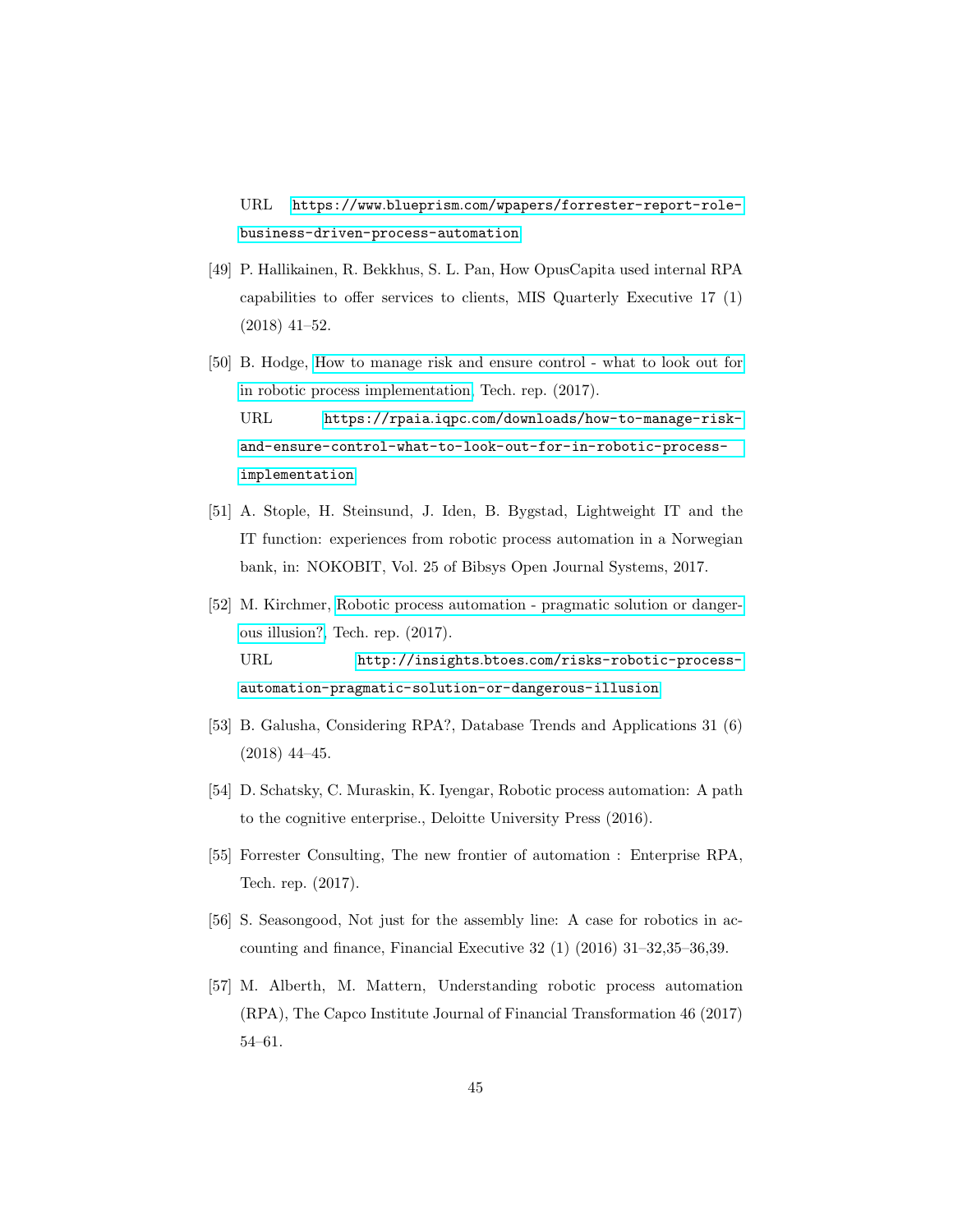- <span id="page-45-0"></span>[58] D. Papageorgiou, Transforming the HR function through robotic process automation, in: Benefits Quarterly, Vol. 34, 2018.
- <span id="page-45-1"></span>[59] L. Rutaganda, R. Bergstrom, A. Jayashekhar, D. Jayasinghe, J. Ahmed, Avoiding pitfalls and unlocking real business value with RPA, Journal of Financial Transformation 46 (2017) 104–115.
- <span id="page-45-2"></span>[60] C. E. Paddock, An assessment of productivity and operations control as motives for office automation, Journal of Management Information Systems 1 (4) (1985) 76–86.
- <span id="page-45-3"></span>[61] L. Willcocks, M. Lacity, A. Craig, The IT function and robotic process automation, The Outsourcing Unit Working Research Paper Series (2015) 1–38.
- <span id="page-45-4"></span>[62] Accenture, [Robotic process automation: The future of technology in](https://www.accenture.com/no-en/insight-financial-services-robotic-process-automation) [financial services.](https://www.accenture.com/no-en/insight-financial-services-robotic-process-automation) (2018). URL https://www.accenture.[com/no-en/insight-financial](https://www.accenture.com/no-en/insight-financial-services-robotic-process-automation)[services-robotic-process-automation](https://www.accenture.com/no-en/insight-financial-services-robotic-process-automation)
- <span id="page-45-5"></span>[63] S. Anagnoste, Robotic automation process – the operating system for the digital enterprise, Proceedings of the International Conference on Business Excellence 12 (1) (2018) 54–69.
- <span id="page-45-6"></span>[64] A. Durgess, Starting an AI journey, in: The Executive Guide to Artificial Intelligence, Palgrave Macmillan, 2018.
- <span id="page-45-7"></span>[65] J. Bruno, S. Johnson, J. Hesley, Robotic disruption and the new revenue cycle: robotic process automation represents an immediate new opportunity for healthcare organizations to perform repetitive, ongoing revenue cycle processes more efficiently and accurately, Healthcare Financial Management 71 (9) (2018) 54–61.
- <span id="page-45-8"></span>[66] D. Chappell, [Introducing blue prism: Automating business processes with](http://www.davidchappell.com/writing/white_papers/Introducing_Blue_Prism_v1.0-Chappell.pdf) [presentation integration,](http://www.davidchappell.com/writing/white_papers/Introducing_Blue_Prism_v1.0-Chappell.pdf) Tech. rep. (2010).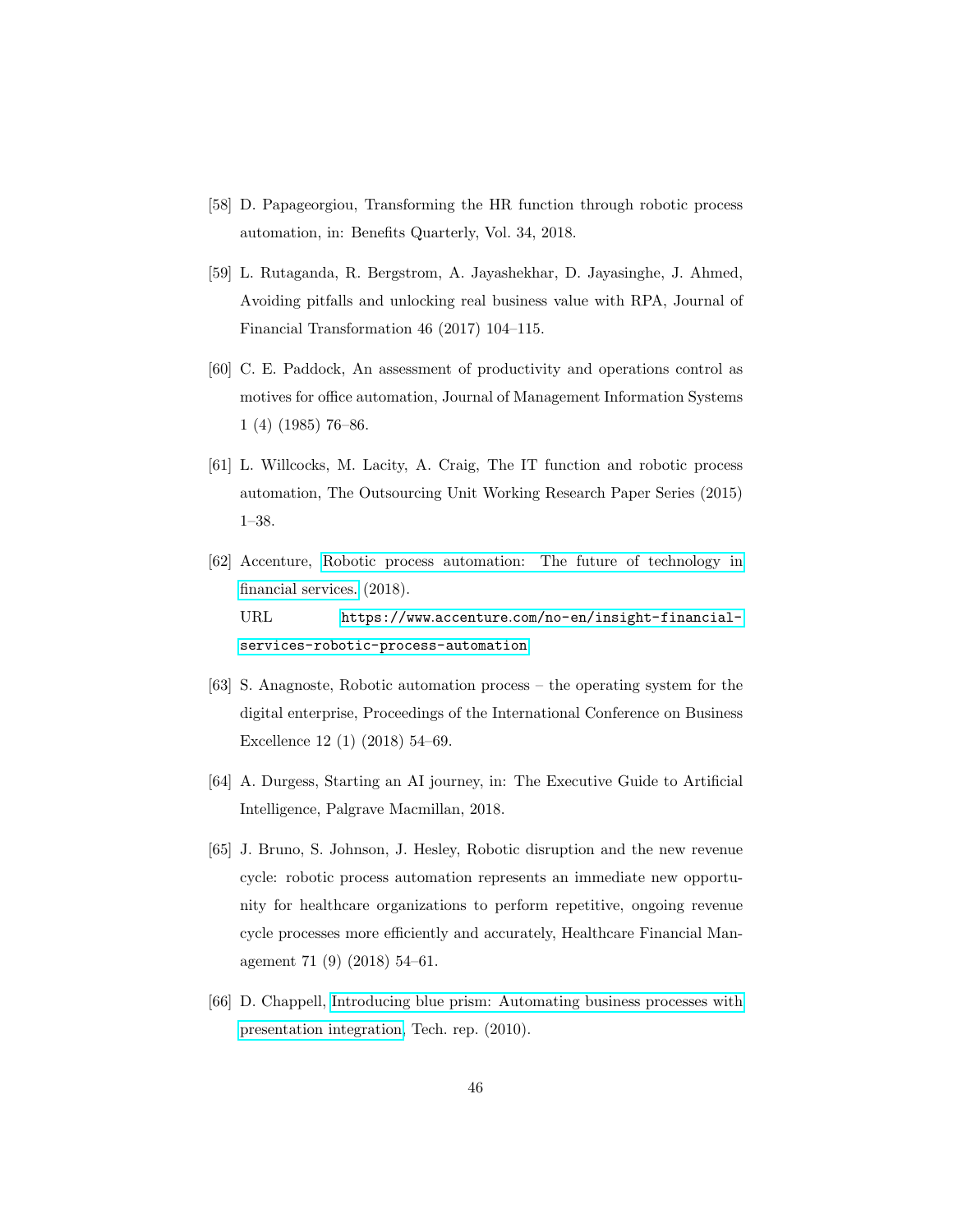URL http://www.davidchappell.[com/writing/white](http://www.davidchappell.com/writing/white_papers/Introducing_Blue_Prism_v1.0-Chappell.pdf) papers/ [Introducing](http://www.davidchappell.com/writing/white_papers/Introducing_Blue_Prism_v1.0-Chappell.pdf) Blue Prism v1.0-Chappell.pdf

- <span id="page-46-0"></span>[67] T. H. Davenport, J. Kirby, Just how smart are smart machines?, MIT Sloan Management Review 57 (3) (2016) 21–25.
- <span id="page-46-1"></span>[68] T. H. Davenport, When jobs become commodities, MIT Sloan Management Review 59 (2) (2018) 16–17.
- <span id="page-46-2"></span>[69] H. Lu, Y. Li, M. Chen, H. Kim, S. Serikawa, Brain intelligence: Go beyond artificial intelligence, Mobile Networks and Applications 23 (2) (2018) 368– 375.
- <span id="page-46-3"></span>[70] G. Siguroardottir, Robotic process automation: Dynamic roadmap for successful implementation, Master's thesis, Reykjavik University (2018).
- <span id="page-46-4"></span>[71] C. Tornbohm, R. Dunie, [Market guide for robotic process automation,](https://www.gartner.com/document/3835771?ref=solrAll&refval=208391818&qid=42a91d9e271fee62c383c18a) white paper  $(2016)$ . URL https://www.gartner.[com/document/3835771?ref=](https://www.gartner.com/document/3835771?ref=solrAll&refval=208391818&qid=42a91d9e271fee62c383c18a) [solrAll&refval=208391818&qid=42a91d9e271fee62c383c18a](https://www.gartner.com/document/3835771?ref=solrAll&refval=208391818&qid=42a91d9e271fee62c383c18a)
- <span id="page-46-5"></span>[72] V. K. Suri, E. Marianne, J. van Hillegersberg, Software bots - the next frontier for shared services and functional excellence, in: Global Sourcing of Digital Services: Micro and Macro Perspectives, 2017.
- <span id="page-46-6"></span>[73] Y. Kumar, G. Raghavendra, The pioneers of robotic process automation (RPA) software and blue prism, International Journal of Scientific Research in Computer Science, Engineering and Information Technology 3 (4) (2018) 96–100.
- <span id="page-46-7"></span>[74] L. Willcocks, M. Lacity, A. Craig, Robotic process automation at Xchanging, The Outsourcing Unit Working Research Paper Series (2015) 1–26.
- <span id="page-46-8"></span>[75] M. Dumas, M. La Rosa, J. Mendling, H. A. Reijers, Process-aware information systems, in: Fundamentals of Business Process Management, Springer, 2018, pp. 341–369.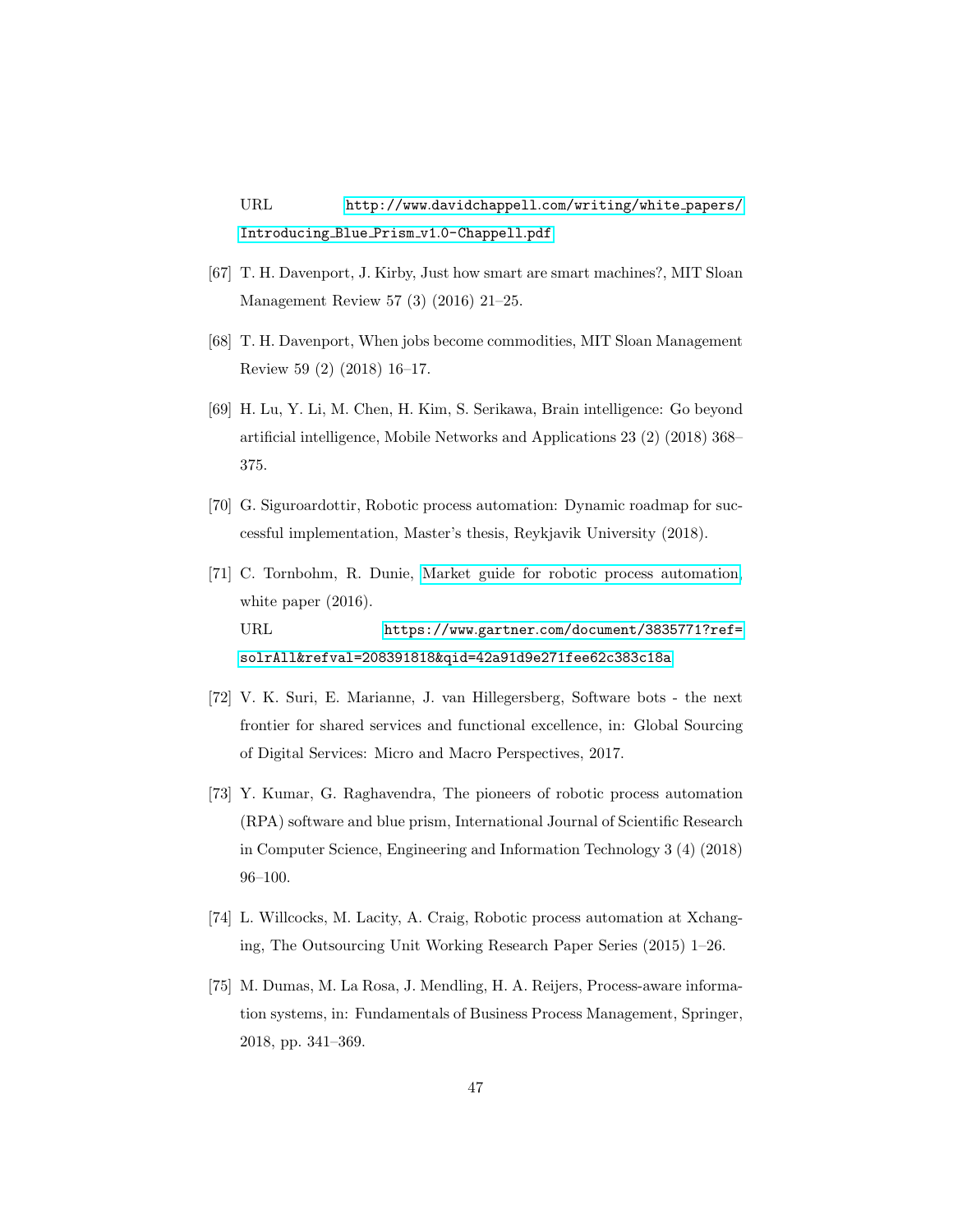- <span id="page-47-0"></span>[76] S. Sutcliffe, Let people think and robots do, Public Finance (12) (2017) 19–19.
- <span id="page-47-1"></span>[77] A. Burgess, Why now?, in: The Executive Guide to Artificial Intelligence, Palgrave Macmillan, 2018. doi:10.[1007/978-3-319-63820-1](http://dx.doi.org/10.1007/978-3-319-63820-1_2) 2.
- <span id="page-47-2"></span>[78] S. Chandler, C. Power, M. Fulton, N. van Nueten, Who minds the bots? Why organisations need to consider risks related to robotic process automation, PwC (2017).
- <span id="page-47-3"></span>[79] A.-M. Zaharia-Radulescu, C. L. Pricop, D. Shuleski, A. C. Ioan, RPA and the future of workforce, in: International Management Conference, 2017.
- <span id="page-47-4"></span>[80] K. Patanjali, The practical concepts of machine learning, in: Machine Learning for Decision Makers, Springer, 2017, Ch. 6, pp. 235–260.
- <span id="page-47-5"></span>[81] M. Castelluccio, Artificial intelligence in business, Strategic Finance 98 (10) (2017) 55–57.
- <span id="page-47-6"></span>[82] P. R. Lewis, A. Chandra, S. Parsons, E. Robinson, K. Glette, R. Bahsoon, J. Torresen, X. Yao, A survey of self-awareness and its application in computing systems, in: 2011 Fifth IEEE Conference on Self-Adaptive and Self-Organizing Systems Workshops, IEEE, 2011, pp. 102–107.
- <span id="page-47-7"></span>[83] M. Chui, J. Manyika, M. Miremadi, Four fundamentals of workplace automation, McKinsey Quarterly (2015) 1–9.
- <span id="page-47-8"></span>[84] T. H. Davenport, J. Kirby, Only Humans Need Apply: Winners and Losers in the Age of Smart Machines, Harper Business, 2016.
- <span id="page-47-9"></span>[85] C. Tornbohm, [Robotic process automation: Eight guidelines for effective](https://www.gartner.com/doc/reprints?id=1-3U26FK2&ct=170222&st=sb) [results.,](https://www.gartner.com/doc/reprints?id=1-3U26FK2&ct=170222&st=sb) Tech. rep. (2016). URL https://www.gartner.[com/doc/reprints?id=1-3U26FK2&ct=](https://www.gartner.com/doc/reprints?id=1-3U26FK2&ct=170222&st=sb) [170222&st=sb](https://www.gartner.com/doc/reprints?id=1-3U26FK2&ct=170222&st=sb)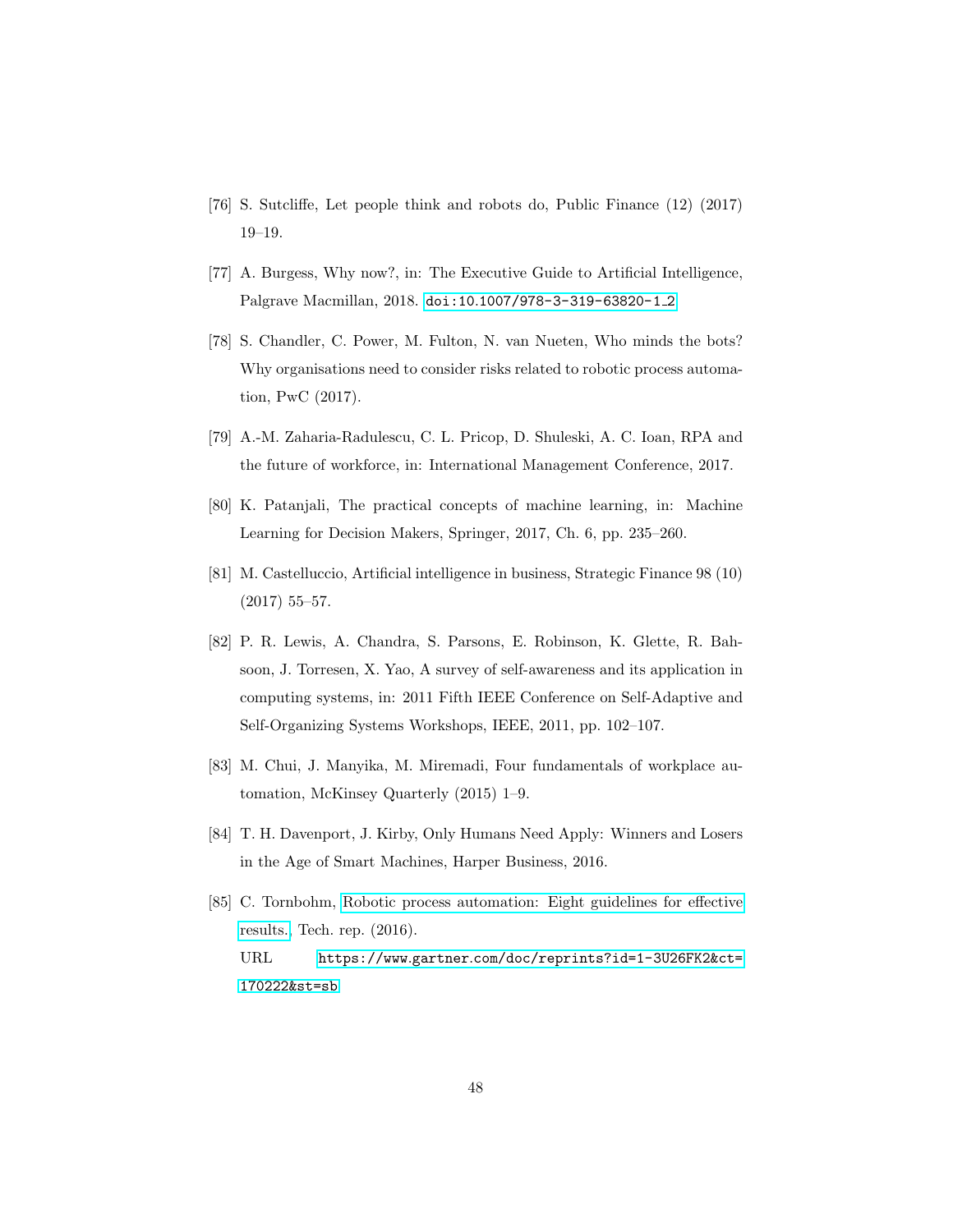- <span id="page-48-0"></span>[86] I. Herbert, A. Dhayalan, A. Scott, The future of professional work: Will you be replaced or will you be sitting next to a robot?, Management Services 60 (2) (2016) 22–24,26–27.
- <span id="page-48-1"></span>[87] R. Summerfield, Compliance implications of RPA, Financier Worldwide (2019).
- <span id="page-48-2"></span>[88] J. Skatssoon, The promise and perils of robot workers, Government News (2019).
- <span id="page-48-3"></span>[89] Forrester Consulting, [Building a center of expertise to support robotic](http://neoops.com/wp-content/uploads/2014/03/Forrester-RA-COE.pdf) [automation: Preparing for the life cycle of business change,](http://neoops.com/wp-content/uploads/2014/03/Forrester-RA-COE.pdf) Tech. rep. (2014). URL http://neoops.[com/wp-content/uploads/2014/03/Forrester-](http://neoops.com/wp-content/uploads/2014/03/Forrester-RA-COE.pdf)[RA-COE](http://neoops.com/wp-content/uploads/2014/03/Forrester-RA-COE.pdf).pdf
- <span id="page-48-4"></span>[90] T. Kämäräinen, [Managing robotic process automation: Opportunities and](https://aaltodoc.aalto.fi/handle/123456789/32257) [challenges associated with a federated governance model,](https://aaltodoc.aalto.fi/handle/123456789/32257) Master's thesis, Aalto University (2018). URL https://aaltodoc.aalto.[fi/handle/123456789/32257](https://aaltodoc.aalto.fi/handle/123456789/32257)
- <span id="page-48-5"></span>[91] S. Anagnoste, Setting up a robotic process automation center of excellence, Management Dynamics in the Knowledge Economy 6 (2) (2018) 307–322.
- <span id="page-48-6"></span>[92] C. Le Clair, A. Cullen, M. King, [The forrester wave: Robotic process au](http://www.bluvaultsolutions.com/wp-content/uploads/2017/11/Robotics.pdf)[tomation, Q1 2017,](http://www.bluvaultsolutions.com/wp-content/uploads/2017/11/Robotics.pdf) Tech. rep. (2017). URL http://www.bluvaultsolutions.[com/wp-content/uploads/2017/](http://www.bluvaultsolutions.com/wp-content/uploads/2017/11/Robotics.pdf) [11/Robotics](http://www.bluvaultsolutions.com/wp-content/uploads/2017/11/Robotics.pdf).pdf
- <span id="page-48-7"></span>[93] W. M. P. van der Aalst, M. Bichler, A. Heinzl, Robotic process automation, Business and Information Systems Engineering 60 (4) (2018) 269–272.
- <span id="page-48-8"></span>[94] C. Cewe, D. Koch, R. Mertens, Minimal effort requirements engineering for robotic process automation with test driven development and screen recording, in: BPM Workshops, Vol. 308 of LNBIP, Springer, 2018, pp. 642–648.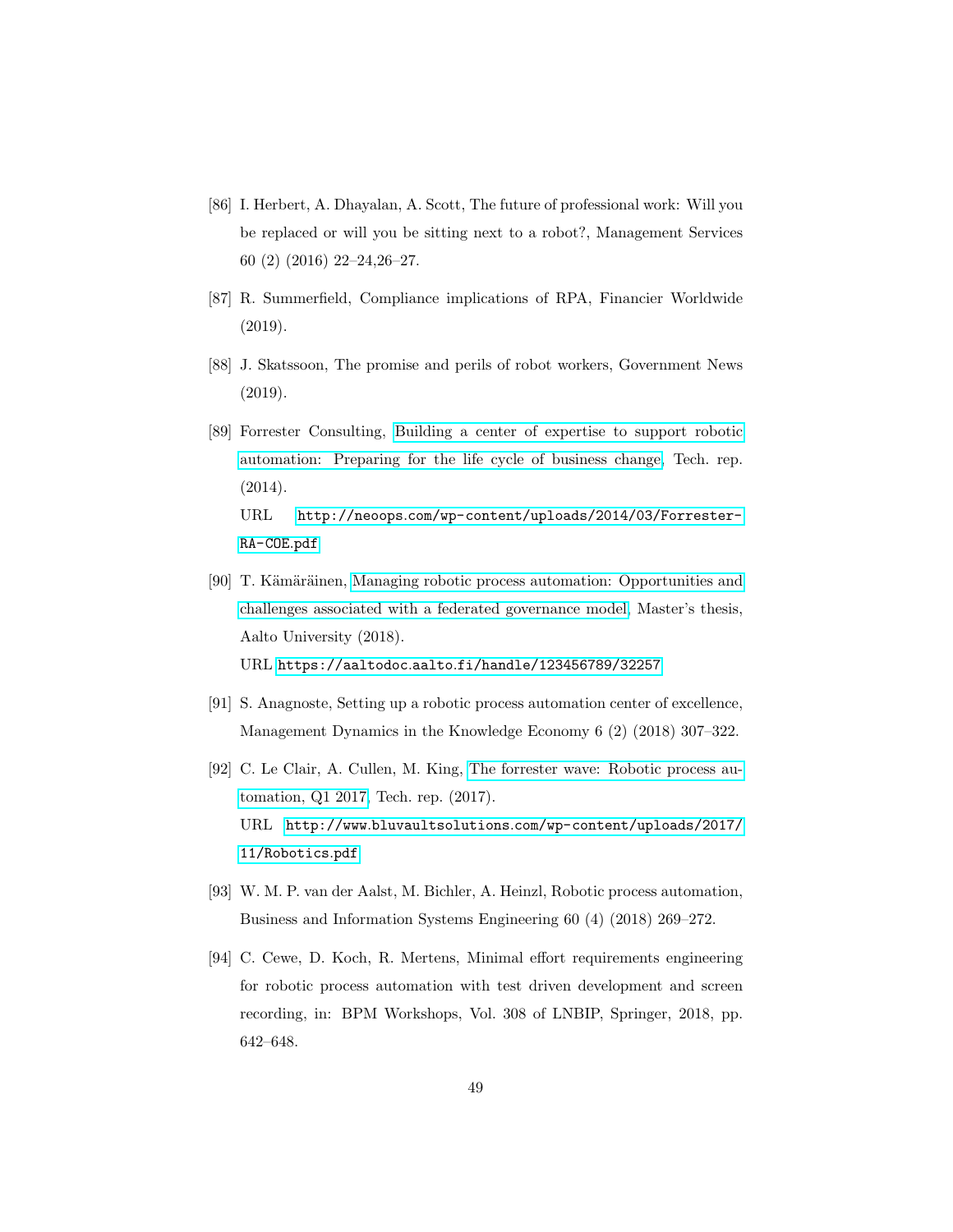- <span id="page-49-1"></span>[95] V. Leno, M. Dumas, F. M. Maggi, M. La Rosa, Multi-perspective process model discovery for robotic process automation, CEUR Workshop Proceedings 2114 (2018) 37–45.
- <span id="page-49-2"></span>[96] S. Rozga, Conversation design, in: Practical Bot Development: Designing and Building Bots with Node.js and Microsoft Bot Framework, 2018, pp. 129–166.
- <span id="page-49-3"></span>[97] T. Driscoll, Value through robotic process automation: Replacing labor and transaction intensive processes with RPA can reduce costs while improving efficiency and quality, Strategic Finance 99 (9) (2018) 70–72.

# <span id="page-49-0"></span>Appendix A. Definitions

Critical analysis of RPA definitions. The Latin numbers refer to rules of Wacker [\[17\]](#page-40-7).

| definition                                                                                          | conceptual themes                | points of critique                        |
|-----------------------------------------------------------------------------------------------------|----------------------------------|-------------------------------------------|
| Application of smart software to perform high- • software to replace human • vague (smart, iii)     |                                  |                                           |
| volume, repeatable, lengthy, mundane tasks                                                          | tasks                            |                                           |
| [14]                                                                                                | • the application                |                                           |
| The application of flexible tools to automate • software to execute human • vague (flexible, iii)   |                                  |                                           |
| manual activity for the delivery of business                                                        | tasks                            |                                           |
| processes or IT services $[9]$                                                                      | • delivery of business processes |                                           |
|                                                                                                     | • delivery of IT services        |                                           |
|                                                                                                     | • flexible software              |                                           |
| Virtual (software) worker that you can train to $\cdot$ software to replace human $\cdot$ tautology |                                  |                                           |
| perform work-flowed processes trained against                                                       | tasks                            | $(\text{start} \dots \text{perpetually},$ |
| a set of business rules programmed to start and • rule-based                                        |                                  | iv)                                       |
| stop at a specific time, or run perpetually $[9] \rightarrow$ trained software                      |                                  |                                           |
| Uses software to complete repetitive, struc- $\bullet$ software to execute human $\bullet$ none     |                                  |                                           |
| tured, rules-based tasks to automate business                                                       | tasks                            |                                           |
| processes at scale [10]                                                                             | • delivery of business processes |                                           |
|                                                                                                     | $\bullet$ scale                  |                                           |
|                                                                                                     | • rule-based                     |                                           |
|                                                                                                     | • structured data                |                                           |
|                                                                                                     | • repetitive tasks               |                                           |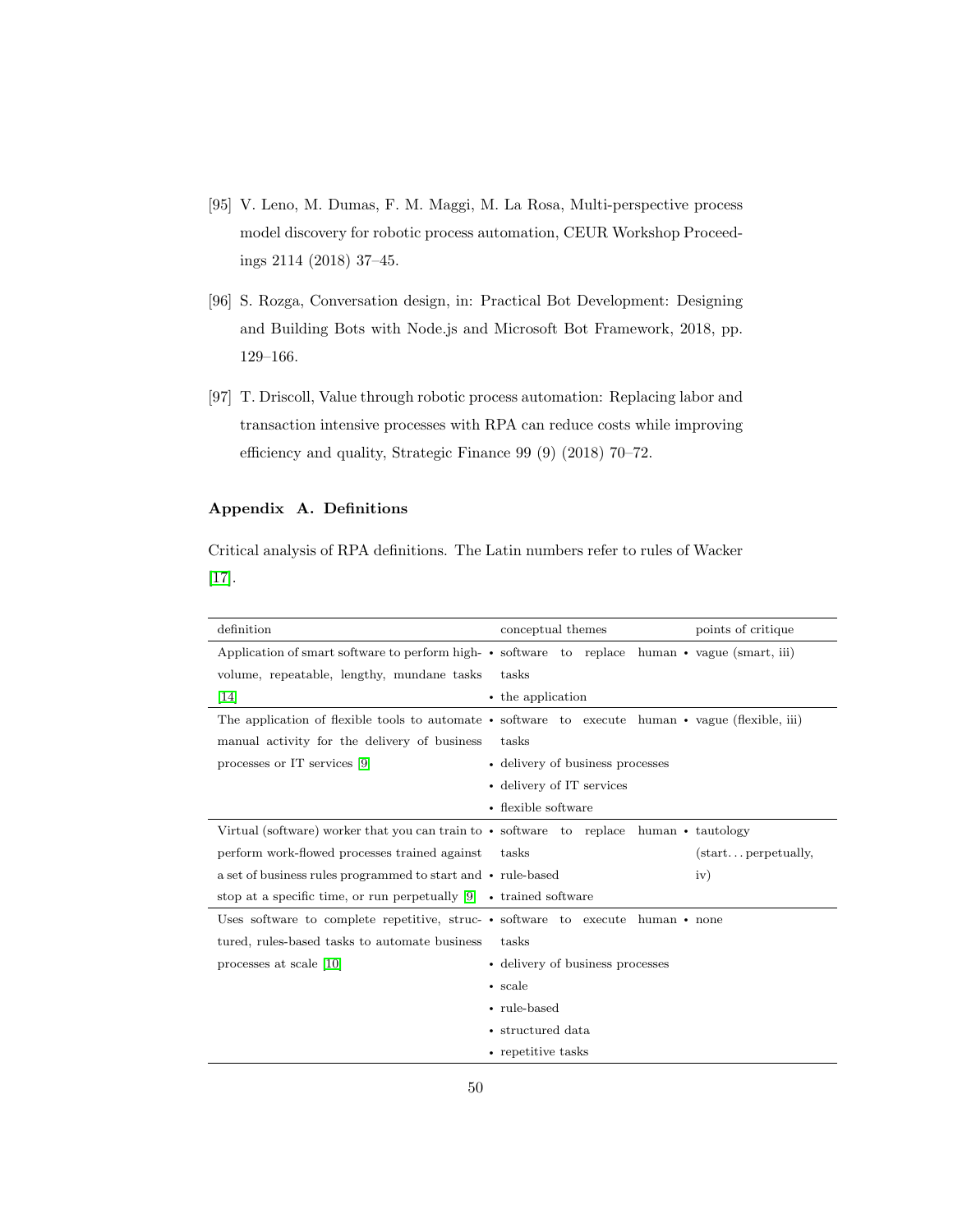| definition                                                                                                 | conceptual themes<br>points of critique                                                                        |
|------------------------------------------------------------------------------------------------------------|----------------------------------------------------------------------------------------------------------------|
| A different way to think about business pro- • business processes                                          | $\bullet$ overly broad (vi)                                                                                    |
| cesses and how they are solutioned, delivered                                                              |                                                                                                                |
| and managed [62]                                                                                           |                                                                                                                |
| A software-based technology designed to auto- • technology                                                 | $\bullet$ none                                                                                                 |
| mate processes by mimicking human behavior • software to execute human                                     |                                                                                                                |
| $[19]$                                                                                                     | tasks                                                                                                          |
|                                                                                                            | • replicating human behaviour                                                                                  |
|                                                                                                            | Describes a relatively new type of software • software to execute human • temporal (new)                       |
| that replicates the transactional, rules-based                                                             | tasks                                                                                                          |
| work that a human being might do [40]                                                                      |                                                                                                                |
|                                                                                                            | Utilises technology to replace a series of human $\cdot$ technology to execute human $\cdot$ overly broad (vi) |
| $\arctions$  40                                                                                            | tasks                                                                                                          |
|                                                                                                            | The automation of complex processes that re- $\cdot$ software to execute human $\cdot$ ambiguous<br>(complex,  |
| places humans through the implementation of                                                                | tasks<br>advanced, iii)                                                                                        |
| advanced software [26]                                                                                     | • complex/advanced software                                                                                    |
| A software application that can replicate pro- $\bullet$ technology to execute human $\bullet$ FTE         | (full-time-                                                                                                    |
| cesses humans would do to move information                                                                 | tasks<br>equivalent)<br>is<br>$_{\rm not}$                                                                     |
| through and between different technology sys- • delivery of business processes                             | applicable<br>very<br>to                                                                                       |
| tems; uses software as a virtual FTE to manip- • replicating human behaviour                               | robots (iii)                                                                                                   |
| ulate existing application software (e.g. ERPs,                                                            |                                                                                                                |
| CRMs, and claims applications) in the same                                                                 |                                                                                                                |
| way that a person completes a process [26]                                                                 |                                                                                                                |
| The use of software robots or bots to automate • software to execute human • none                          |                                                                                                                |
| tasks as if a real person were doing them [39]                                                             | tasks                                                                                                          |
|                                                                                                            | • replicating human behaviour                                                                                  |
| The software (commonly known as a robot) $\bullet$ software to interact with other $\bullet$ none          |                                                                                                                |
| used to capture and interpret existing applica-                                                            | software                                                                                                       |
| tions for the purpose of transaction processing, • trained software                                        |                                                                                                                |
| data manipulation and communication across • multiple IT systems                                           |                                                                                                                |
| multiple IT systems [15]                                                                                   |                                                                                                                |
| The automation of rules-based processes with $\bullet$ software using the user inter- $\bullet$ repetition | $(\text{any})$                                                                                                 |
| software that utilises the user interface and                                                              | $\dots$ including,<br>iv)<br>face                                                                              |
| which can run on any software, including web- • rule-based                                                 |                                                                                                                |
| based applications, ERP systems and main-                                                                  |                                                                                                                |
| frame systems $[11]$                                                                                       |                                                                                                                |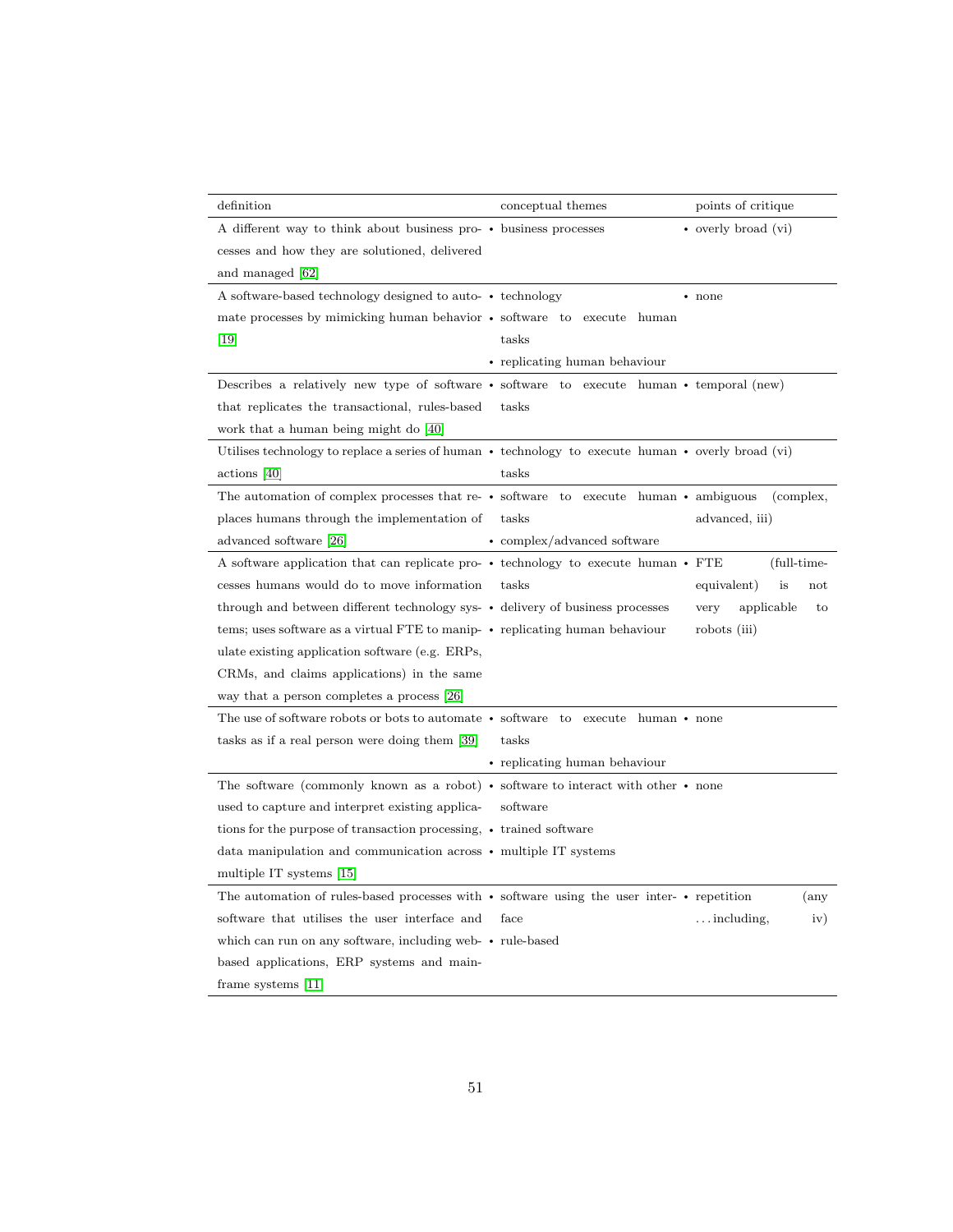| definition                                                                                              | conceptual themes             | points of critique            |
|---------------------------------------------------------------------------------------------------------|-------------------------------|-------------------------------|
| A style of automation where a computer mim- • software to execute human • repetition (vi)               |                               |                               |
| ics a humans action in completing a task effec-                                                         | tasks                         |                               |
| tively a computer drives application software                                                           |                               |                               |
| in the same way that a user does [89]                                                                   |                               |                               |
| Software bots are being harnessed to mimic • software to execute human • none                           |                               |                               |
| user actions in certain rules-based processes,                                                          | tasks                         |                               |
| eliminating the need for human intervention • rule-based                                                |                               |                               |
| 12                                                                                                      | • fully autonomous            |                               |
| Software robots that are running code / pro- $\cdot$ software to interact with other $\cdot$ tautology  |                               | (software)                    |
| cesses, and that for the most part work in the                                                          | software                      | $\ldots$ code, iv)            |
| user interface of applications, like humans do • delivery of business processes                         |                               |                               |
| $\left[ 22\right]$                                                                                      | • replicating human behaviour |                               |
| The automation of service tasks that were pre- • replicating human behaviour                            |                               | • overly broad (vi)           |
| viously performed by humans [49]                                                                        | • delivery of services        |                               |
| A software-based robot that mimics the ac- • software to execute human • none                           |                               |                               |
| tions taken by a human colleague to perform                                                             | tasks                         |                               |
| a specific process or process part by accessing • replicate human behaviour                             |                               |                               |
| the user interface layer of different Information                                                       |                               |                               |
| systems $(IS)$ and tools $[27]$                                                                         |                               |                               |
| Software that can be made to perform the $\bullet$ software to execute human $\bullet$ vague (can, iii) |                               |                               |
| kinds of administrative tasks that otherwise                                                            | tasks                         | • overly broad (vi)           |
| require stop-gap human handling [46]                                                                    |                               |                               |
| A new breed of software robots designed to • software to automate services • vague (new breed, iii)     |                               |                               |
| automate services to process structured data • rule-based                                               |                               | • overly broad (vi)           |
| by following business rules [2]                                                                         | • structured data             |                               |
| Configuring the software to do the work pre- • software configuration                                   |                               | $\bullet$ vague (by  systems, |
| viously done by people the way people did the • software to execute human                               |                               | $\overline{\text{iii}}$       |
| work, by logging on and off systems [28]                                                                | tasks                         |                               |
| Software tools and platforms that can auto- • delivery of business processes                            |                               | $\bullet$ vague (can, iii)    |
| mate rules-based processes that involve struc- • rule-based                                             |                               | • overly broad (vi)           |
| tured data and deterministic outcomes [13]                                                              | • structured data             |                               |
|                                                                                                         | • deterministic outcomes      |                               |
|                                                                                                         |                               |                               |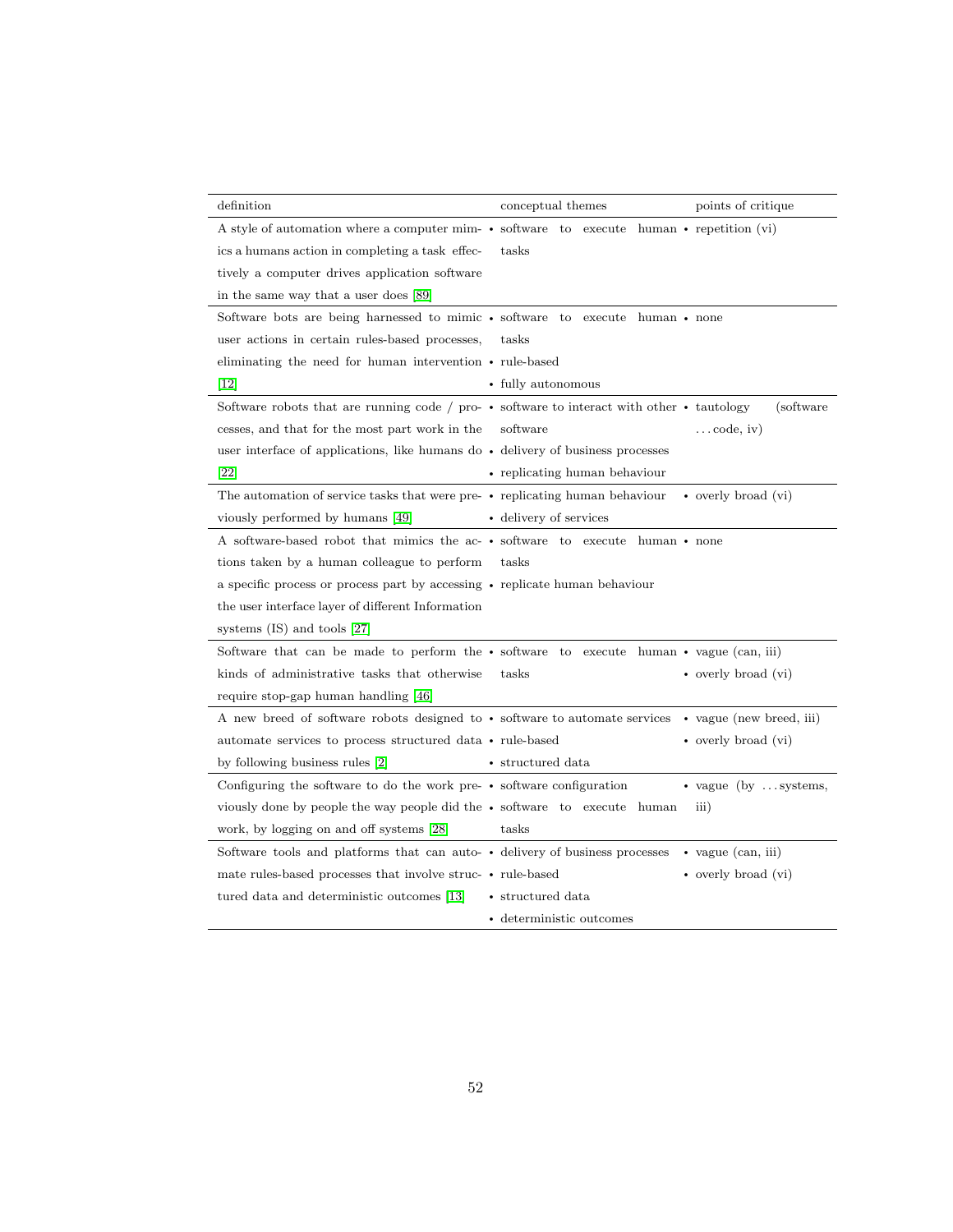| definition                                                                       | conceptual themes           | points of critique  |
|----------------------------------------------------------------------------------|-----------------------------|---------------------|
| Configuring software to do the work previously $\bullet$ configuring software    |                             | • overly broad (vi) |
| done by people, such as transferring data from $\cdot$ software to execute human |                             |                     |
| multiple input sources like email and spread-                                    | tasks                       |                     |
| sheets to systems of record like Enterprise Re-                                  |                             |                     |
| source Planning (ERP) and Customer Rela-                                         |                             |                     |
| tionship Management (CRM) systems [16]                                           |                             |                     |
| Configuring the software to do the work previ- • configuring software            |                             | • overly broad (vi) |
| ously done by people [1]                                                         | • software to execute human |                     |
|                                                                                  | tasks                       |                     |

# <span id="page-52-0"></span>Appendix B. Comparisons

RPA compared to other concepts.

| compared with            | in                | about other              | about RPA                 |
|--------------------------|-------------------|--------------------------|---------------------------|
| artificial intelligence  | [14]              |                          | be aware, adapt           |
|                          | $[18]$            | unstructured input       | business<br>logic,<br>set |
|                          |                   |                          | structured inputs         |
|                          | $\left[23\right]$ | years ahead              | available now             |
| a.i., cognitive automa-  | $[13]$            | unstructured,            | structured, rule-based,   |
| tion                     |                   | inference-based, multi-  | single answer             |
|                          |                   | ple answers              |                           |
|                          | $[19]$            | inference,<br>natural-   | rule-based                |
|                          |                   | language<br>processing,  |                           |
|                          |                   | unstructured data        |                           |
| a.i., cognitive intelli- | [20]              | high amount, variety     |                           |
| gence                    |                   | of data, complex tasks,  |                           |
|                          |                   | low volumes              |                           |
|                          | [28]              |                          | less costly, more ma-     |
|                          |                   |                          | ture                      |
| a.i., machine learning   | $\left[21\right]$ | integrate<br>with<br>can |                           |
|                          |                   | <b>RPA</b>               |                           |
|                          | [18]              | unstructured input       | business<br>logic,<br>set |
|                          |                   |                          | structured inputs         |
| automation               | [97]              |                          | more advanced, intelli-   |
|                          |                   |                          | gent                      |
|                          | [19]              |                          | emerging approach to      |
|                          |                   |                          |                           |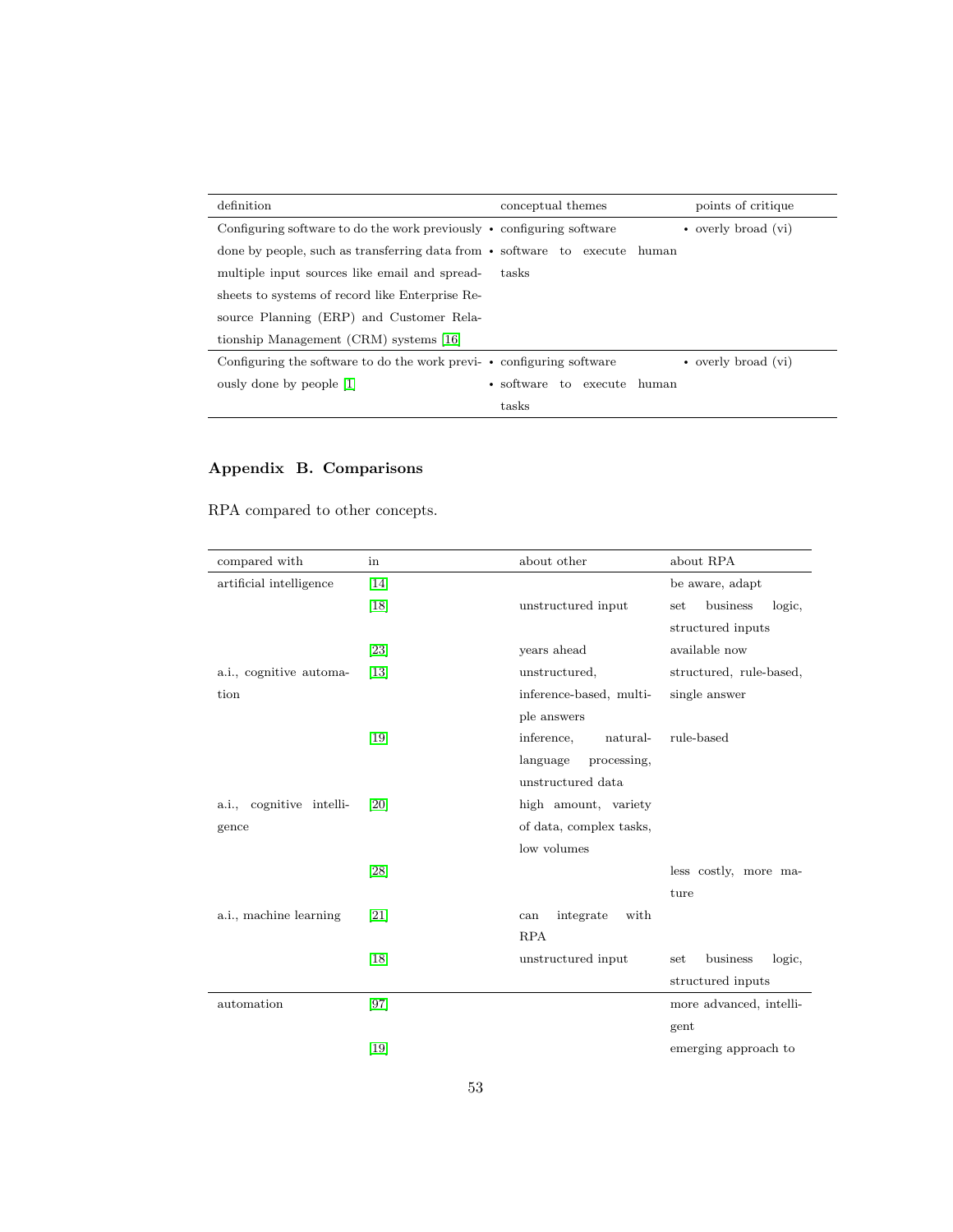| compared with          | in                | about other             | about RPA                   |
|------------------------|-------------------|-------------------------|-----------------------------|
| a., IT systems         | [64]              | embedded in IT sys-     | replace human actions       |
|                        |                   | tems                    |                             |
|                        | $\left[24\right]$ | interact with back-end  | interact with front-end     |
| a., traditional        | 14                | rule-based, repeatable  | adaptability, awareness     |
|                        |                   | tasks                   | of artificial intellligence |
|                        | $[14]$            | keep things steady      | be aware, learn, adapt,     |
|                        |                   |                         | respond                     |
|                        | 22                | heavyweight             | lightweight, rapid de-      |
|                        |                   |                         | ployment, focuses on        |
|                        |                   |                         | presentation layer, re-     |
|                        |                   |                         | use                         |
|                        | 23                | heavyweight             | lightweight                 |
|                        | [86]              | technical capability    | cognitive tasks,<br>sense   |
|                        |                   |                         | surroundings,<br>react      |
|                        |                   |                         | flexibly                    |
| business process man-  | $[19]$            | interact with back-end, | front-end layers            |
| agement                |                   | data layers             |                             |
|                        | [26]              | top-down, standardis-   | bottom-up,<br>integrat-     |
|                        |                   | ing                     | ing, automating             |
|                        | $[27]$            |                         | easier<br>configure,<br>to  |
|                        |                   |                         | disruption<br>in<br>no      |
|                        |                   |                         | connected systems           |
|                        | [20]              |                         | easy to configure, non-     |
|                        |                   |                         | invasive, secure, scal-     |
|                        |                   |                         | able, auditable, change     |
|                        |                   |                         | management-able             |
|                        | $[28]$            | interacts with presen-  | interacts with business     |
|                        |                   | tation layer            | logic and data layers       |
| expert systems         | 14                |                         | be aware, adapt             |
| humans                 | $[26]$            | learn from people       | learn<br>from<br>people,    |
|                        |                   |                         | faster                      |
| keystroke emulators    | [65]              |                         | interoperable & ease,       |
|                        |                   |                         | cost, speed of develop-     |
|                        |                   |                         | ment                        |
| production-line robots | [10]              |                         | office-based equivalent     |
| redesigned systems     | $[19]$            | superior                | flexibility, speed          |